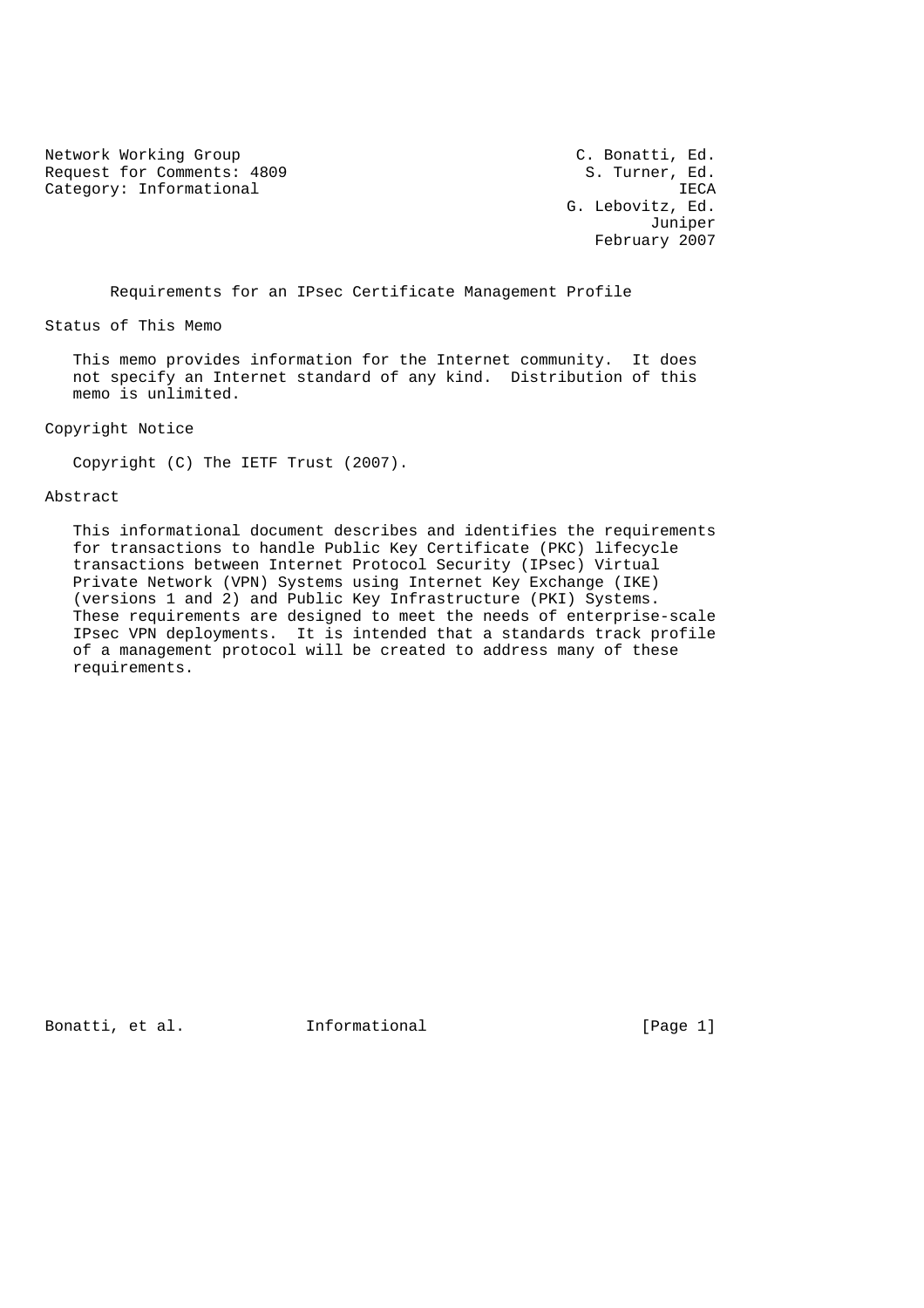# Table of Contents

|  | 3.1.2. Secure Transactions 13                              |
|--|------------------------------------------------------------|
|  |                                                            |
|  |                                                            |
|  | 3.1.5. End-User Transparency 14                            |
|  | 3.1.6. PKC Profile for PKI Interaction 14                  |
|  |                                                            |
|  |                                                            |
|  |                                                            |
|  | 3.1.6.3. Extended Key Usage 15                             |
|  | 3.1.6.4. Revocation Information Location 15                |
|  |                                                            |
|  |                                                            |
|  |                                                            |
|  |                                                            |
|  | 3.2.3. Authorization Scenario 16                           |
|  | 3.2.4. Authorization Request 17                            |
|  | 3.2.4.1. Specifying Fields within the PKC 17               |
|  | 3.2.4.2. Authorizations for Rekey, Renewal,                |
|  | and Update 18                                              |
|  | 3.2.4.3. Other Authorization Elements 18                   |
|  | 3.2.4.4. Cancel Capability 19                              |
|  | 3.2.5. Authorization Response 19                           |
|  | 3.2.5.1. Error Handling for Authorization 20               |
|  |                                                            |
|  | 3.3.1. Generation Method 1: IPsec Peer Generates Key Pair, |
|  | Constructs PKC Request, and Signs PKC Request 21           |
|  | 3.3.2. Generation Method 2: IPsec Peer Generates Key Pair, |
|  | Admin Constructs PKS Request, Admin Signs PKC              |
|  |                                                            |
|  | 3.3.3. Generation Method 3: Admin Generates Key Pair,      |
|  | Constructs PKC Request, and Signs PKC Request 23           |
|  | 3.3.4. Method 4: PKI Generates Key Pair 24                 |
|  | 3.3.5. Error Handling for Generation 25                    |
|  |                                                            |

Bonatti, et al. 1nformational 1999 [Page 2]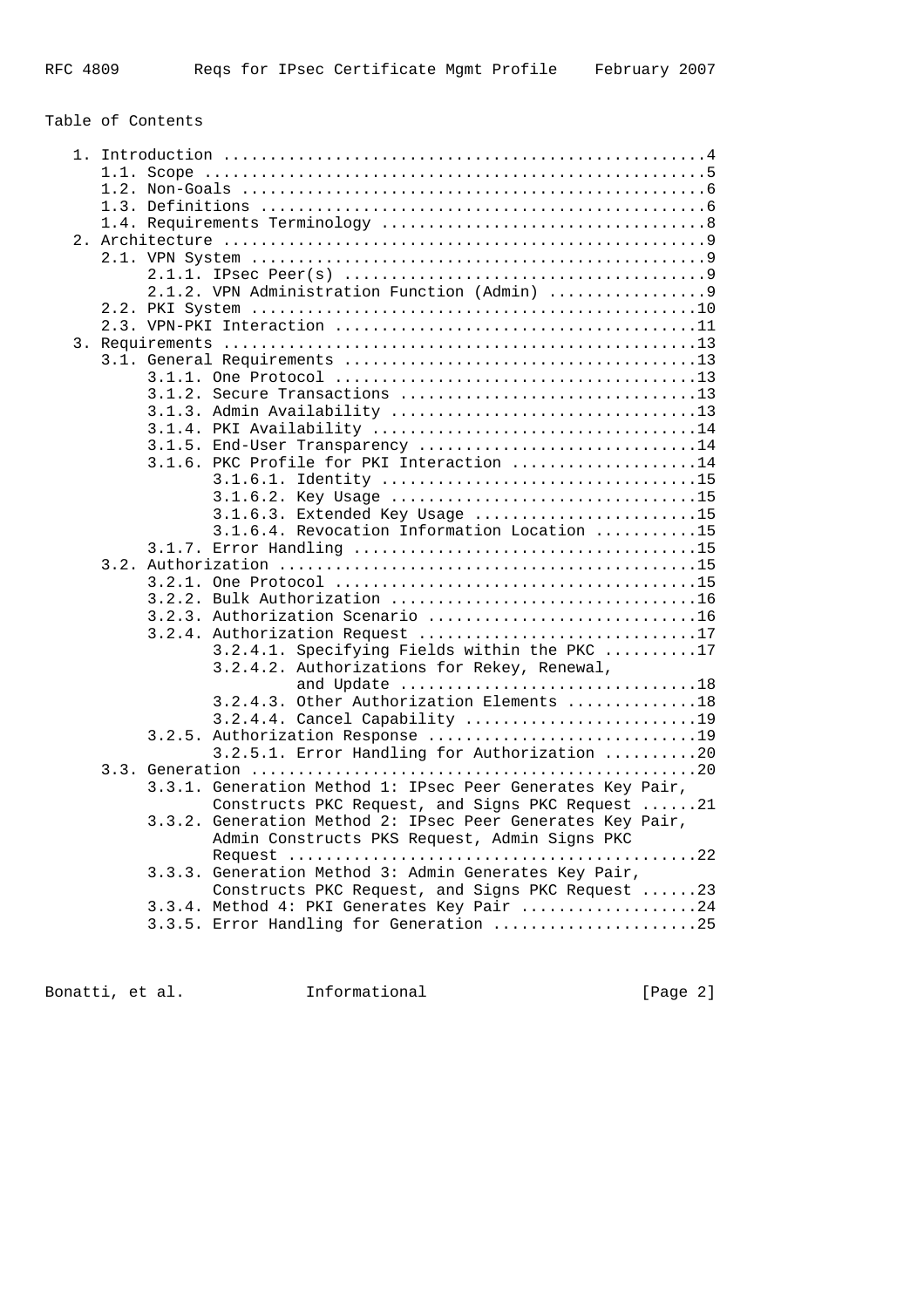|  | 3.4.3. Single Connection with Immediate Response 25         |
|--|-------------------------------------------------------------|
|  | 3.4.4. Manual Approval Option 25                            |
|  | 3.4.5. Enrollment Method 1: Peer Enrolls to PKI Directly 26 |
|  | 3.4.6. Enrollment Method 2a: Peer Enrolls through Admin  27 |
|  | 3.4.7. Enrollment Method 2b: Peer Enrolls through Admin 28  |
|  | 3.4.8. Enrollment Method 3a: Admin Authorizes and           |
|  | Enrolls Directly to PKI 30                                  |
|  | 3.4.9. Enrollment Method 3b: Admin Requests and PKI         |
|  | Generates and Sends PKC 31                                  |
|  |                                                             |
|  | 3.4.11. Error Handling for Enrollment 33                    |
|  |                                                             |
|  |                                                             |
|  | 3.5.2. PKC Rekeys, Renewals, and Updates 35                 |
|  | 3.5.2.1. Rekey Request 36                                   |
|  | 3.5.2.2. Renew Request 36                                   |
|  | 3.5.2.3. Update Request 37                                  |
|  | 3.5.2.4. Error Handling for Rekey, Renewal,                 |
|  | and Update 38                                               |
|  | 3.5.2.5. Confirmation Handshakes 38                         |
|  |                                                             |
|  |                                                             |
|  |                                                             |
|  | 3.6.2. Error Handling for Repository Lookups 40             |
|  |                                                             |
|  | 3.7.1. Trust Anchor PKC Acquisition 40                      |
|  | $3.7.2$ . Certification Path Validation 41                  |
|  | 3.7.3. Revocation Checking and Status Information 41        |
|  | 3.7.4. Error Handling in Revocation Checking and            |
|  | Certificate Path Validation 42                              |
|  |                                                             |
|  |                                                             |
|  |                                                             |
|  |                                                             |
|  |                                                             |
|  |                                                             |

Bonatti, et al. 1nformational 1999 [Page 3]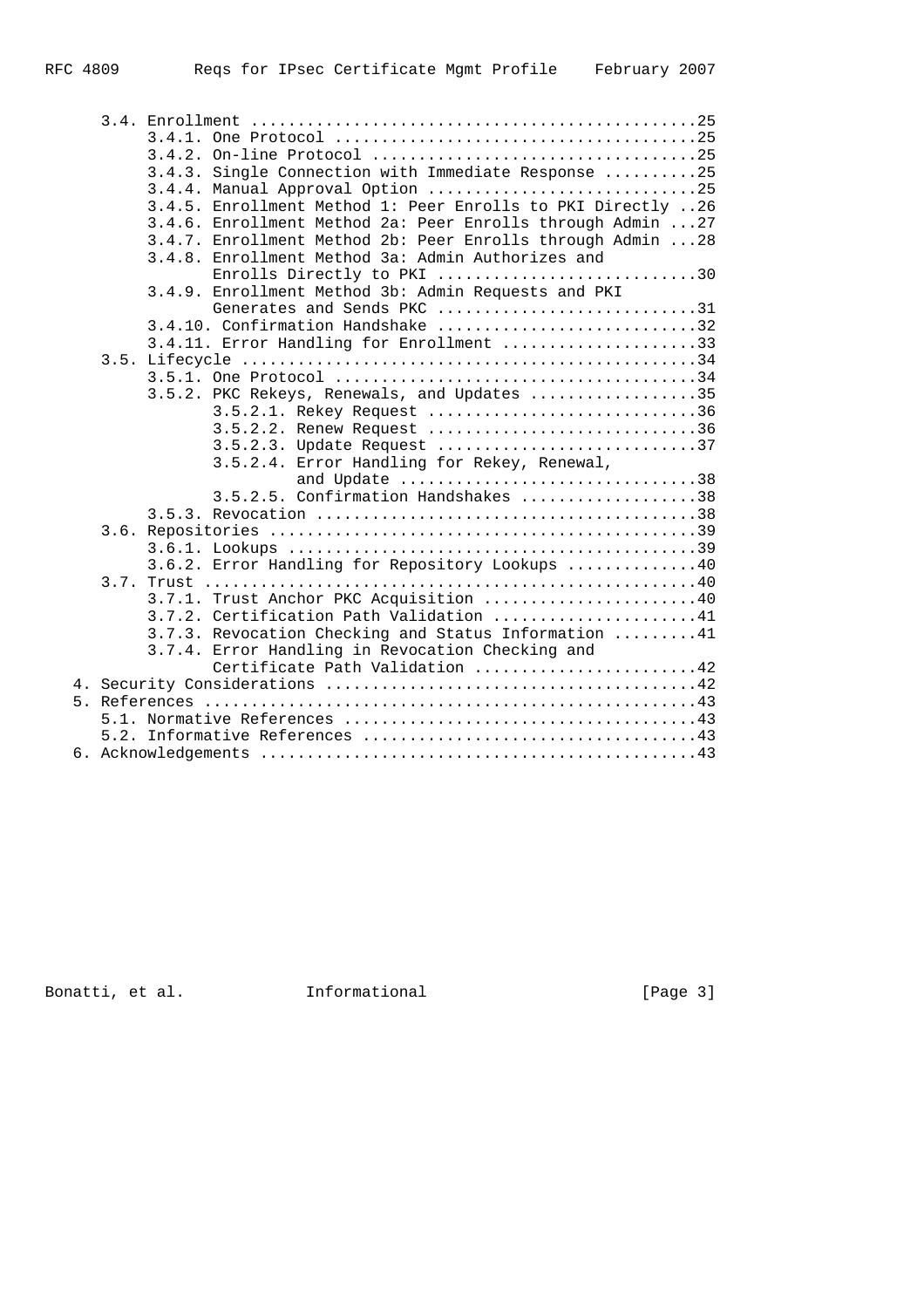## 1. Introduction

 This document describes and identifies the requirements for transactions to handle PKC lifecycle transactions between [IPsec] VPN Systems using IKE ([IKEv1] and [IKEv2]) and PKI Systems. This document contains requirements for a transaction-based approach. Other models are conceivable, for example, a directory-centric approach, but their requirements are beyond the scope of this document.

 This document enumerates requirements for Public Key Certificate (PKC) lifecycle transactions between different VPN System and PKI System products in order to better enable large scale, PKI-enabled IPsec deployments with a common set of transactions. Requirements for both the IPsec and the PKI products are discussed. The requirements are carefully designed to achieve security without compromising ease of management and deployment, even where the deployment involves tens of thousands of IPsec users and devices.

 The requirements address transactions for the entire PKC lifecycle for PKI-enabled VPN System: authorization (of PKC issuance), generation (public-private key pair and PKC request), enrollment (PKC request, PKC response, and confirmation), maintenance (rekey, renew, update, revoke, and confirm), and repository lookups. These transactions enable a VPN Operator to:

- Use a VPN Administration function (Admin), which is introduced in this document, to manage PKC authorization and possibly act as the sole interface for the VPN System and the PKI System.
- Authorize individual or batches of PKC issuances based on a pre agreed template (i.e., both types of authorization requests refer to the pre-agreed template). These authorizations can occur either prior to the enrollment or in the same transaction as the enrollment.
- Provision PKI-based user or machine identity to IPsec Peers, on a large scale.
- Set the corresponding gateway or client authorization policy for remote access and site-to-site connections.
- Establish policies for automatic PKC rekeys, renewals, and updates.
- Ensure timely revocation information is available for PKCs used in IKE exchanges.

Bonatti, et al. **Informational** [Page 4]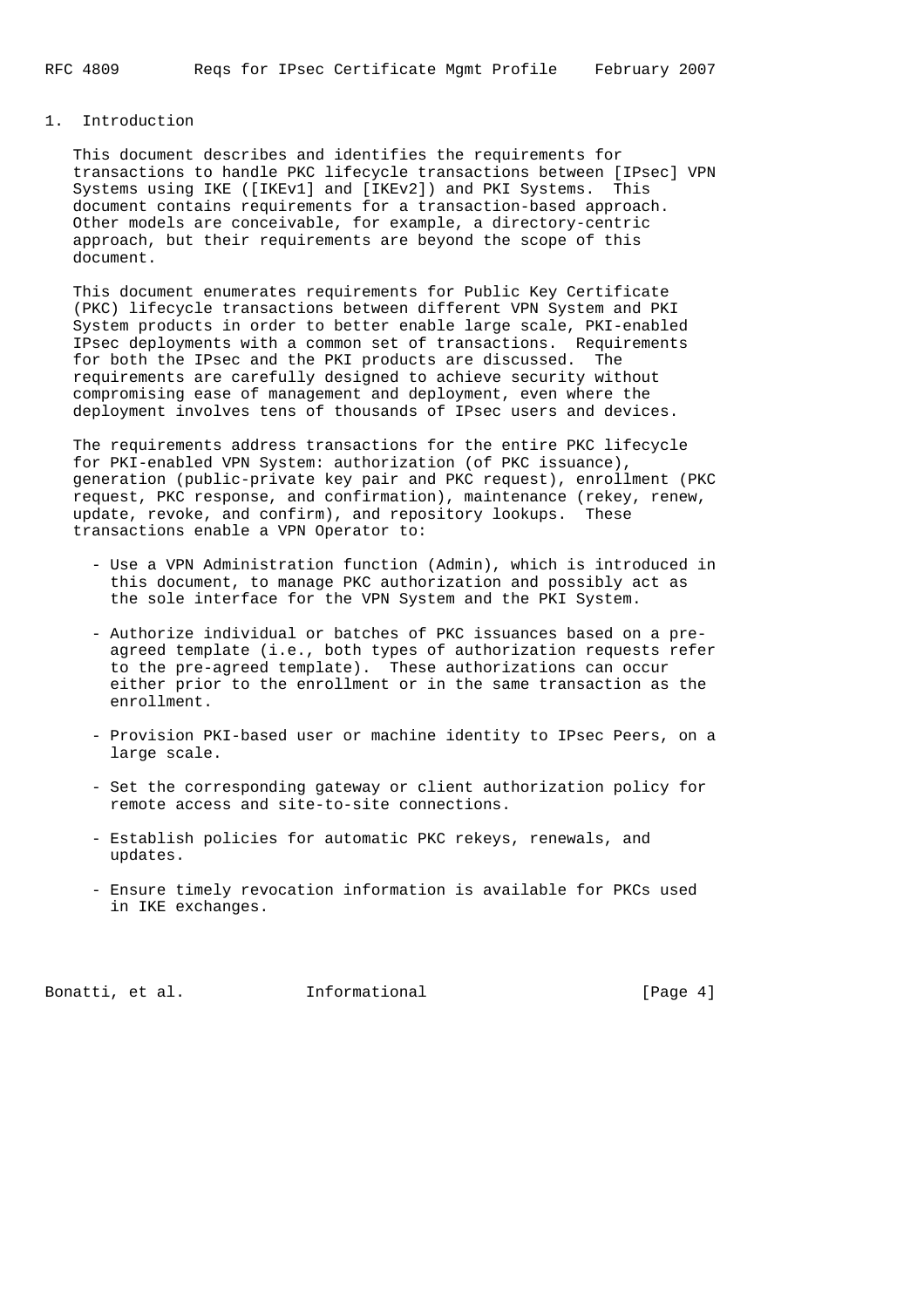These requirements are intended to be used to profile a certificate management protocol that the VPN System will use to communicate with the PKI System. Note that this profile will be in another document. The certificate management profile will also clarify and constrain existing PKIX (PKI for X.509 Certificates) and IPsec standards to limit the complexity of deployment. Some requirements may require either a new protocol, or changes or extensions to an existing protocol.

 The desired outcome of the requirements and profile documents is that both IPsec and PKI vendors create interoperable products to enable large-scale IPsec System deployments, and do so as quickly as possible. For example, a VPN Operator should be able to use any conforming IPsec implementation (VPN Administration or IPsec Peer) of the certificate management profile with any conforming PKI vendor's implementation to perform the VPN rollout and management.

## 1.1. Scope

 The document addresses requirements on transactions between the VPN Systems and the PKI Systems and between the VPN Administration and IPsec Peers. The requirements strive to meet eighty percent of the market needs for large-scale deployments (i.e., VPNs including hundreds or thousands of managed VPN gateways or VPN remote access clients). Environments will understandably exist in which large scale deployment tools are desired, but local security policy stringency will not allow for the use of such commercial tools. The solution will possibly miss the needs of the highest ten percent of stringency and the lowest ten percent of convenience requirements. Use cases will be considered or rejected based upon this eighty percent rule. The needs of small deployments are a stated non-goal; however, service providers employing the scoped solution and applying it to many smaller deployments in aggregate may address them.

 Gateway-to-gateway access and end-user remote access (to a gateway) are both covered. End-to-end communications are not necessarily excluded, but are intentionally not a focus.

 Only VPN-PKI transactions that ease and enable scalable PKI-enabled IPsec deployments are addressed.

Bonatti, et al. **Informational** [Page 5]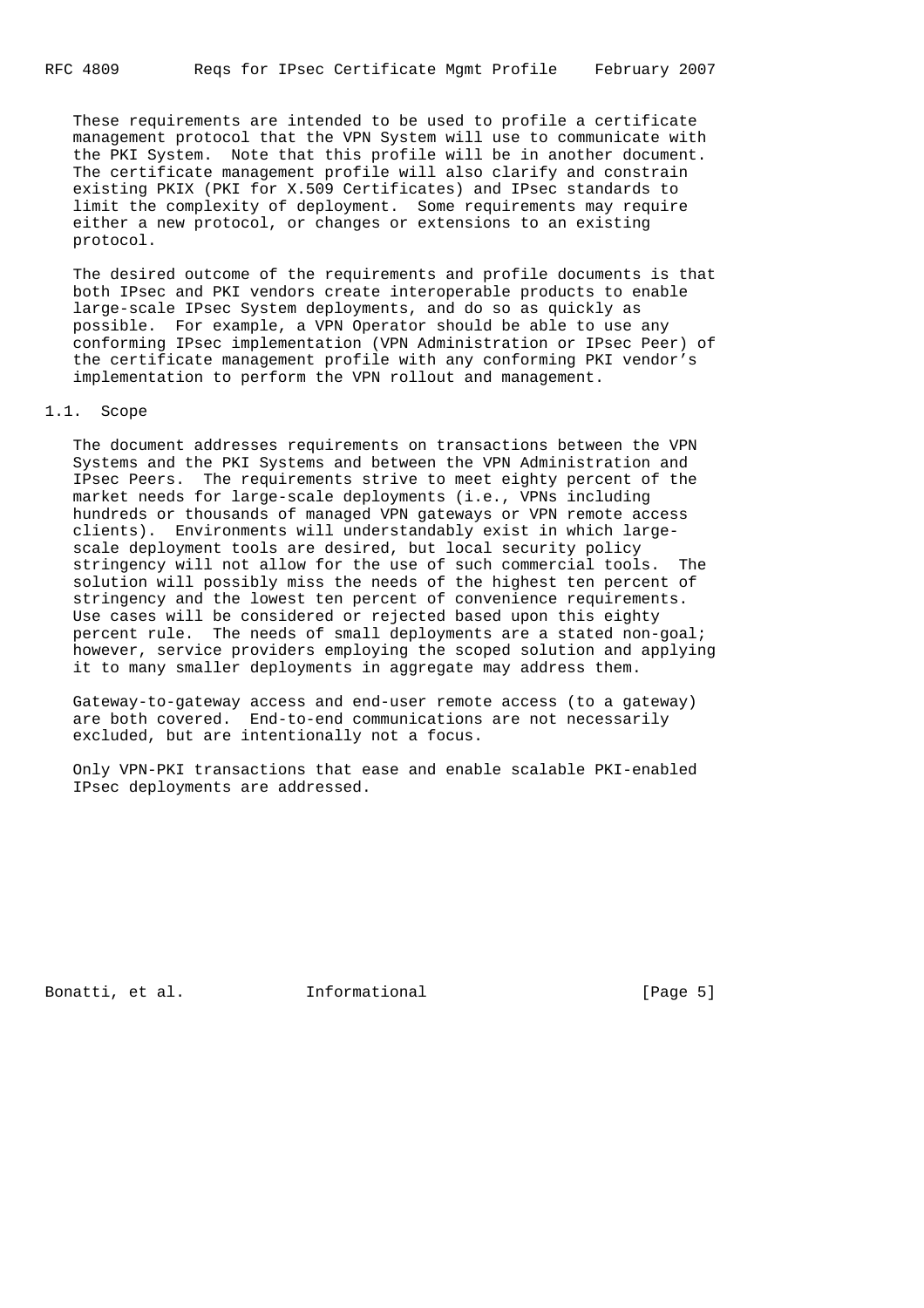## 1.2. Non-Goals

The scenario for PKC cross-certification will not be addressed.

 The protocol specification for the VPN-PKI interactions will not be addressed.

 The protocol specification for the VPN Administrator to Peer transactions will not be addressed. These interactions are considered vendor proprietary. These interactions may be standardized later to enable interoperability between VPN Administration function stations and IPsec Peers from different vendors, but are far beyond the scope of this current effort, and will be described as opaque transactions in this document.

 The protocol specification for Registration Authority - Certificate Authority (RA-CA), CA-Repository, and RA-Repository interactions will not be addressed.

1.3. Definitions

 VPN System The VPN System is comprised of the VPN Administration function (defined below), the IPsec Peers, and the communication mechanism between the VPN Administration and the IPsec Peers. VPN System is defined in more detail in Section 2.1. PKI System The PKI System, or simply PKI, is the set of functions needed to authorize, issue, and manage PKCs. PKI System is defined in more detail in Section 2.2.

 (VPN) Operator The Operator is the person or group of people that define security policy and configure the VPN System to enforce that policy, with the VPN Administration function.

 IPsec Peer (Gateway or Client) For the purposes of this document, an IPsec Peer, or simply "Peer", is any VPN System component that communicates IKE and IPsec to another Peer in order to create an IPsec Security Association for communications. It can be either a traditional security gateway (with two network interfaces, one for the protected network and one for the unprotected network) or an IPsec client (with a single network interface). In both cases, the Peer can pass traffic with no IPsec protection, and can add IPsec protection to chosen traffic streams. See Section 2.1.1 for more details.

Bonatti, et al. 1nformational [Page 6]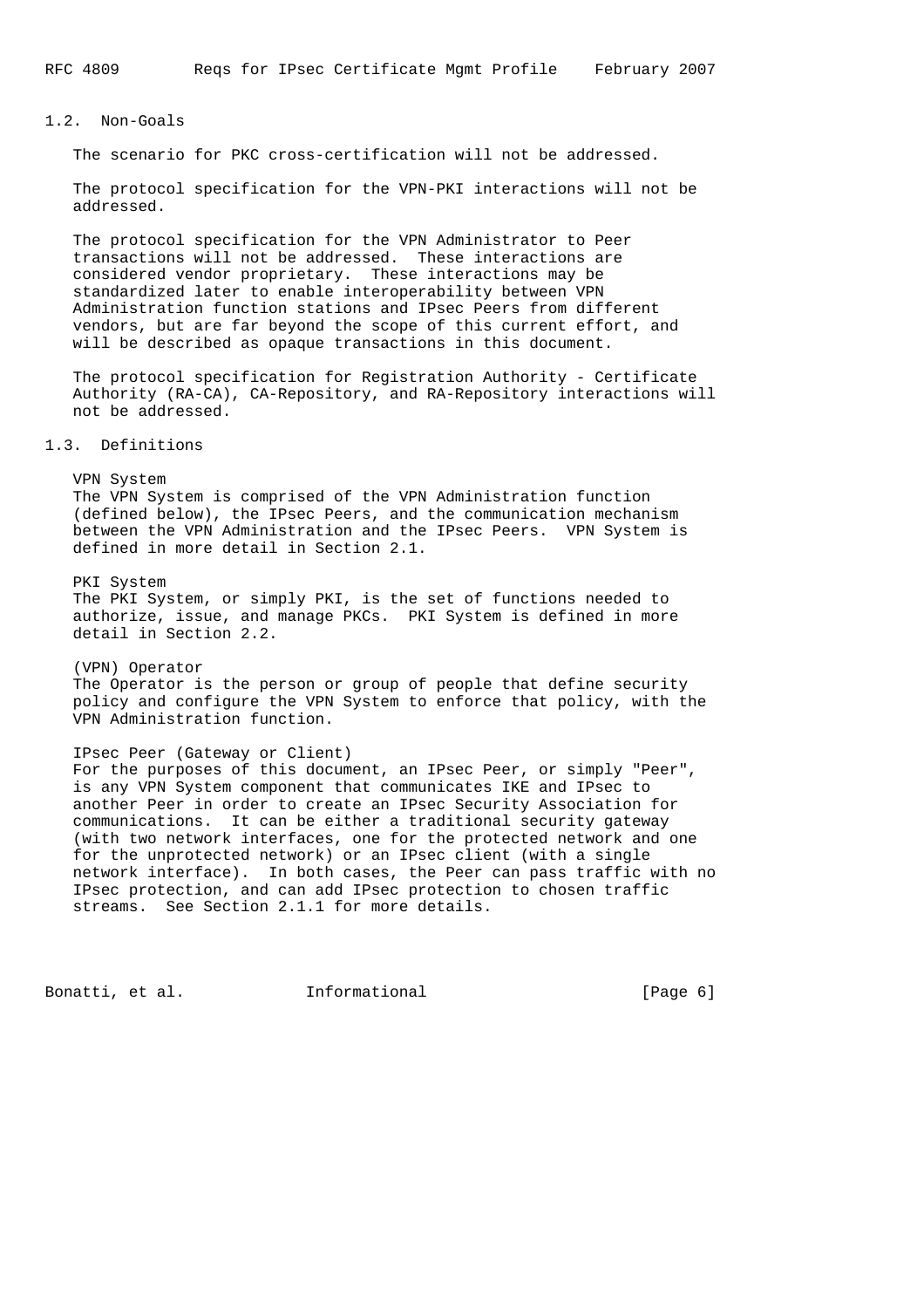(VPN) Admin The Admin is the VPN System function that interacts with the PKI System to establish PKC provisioning for the VPN connections. See Section 2.1.2 for more details. End Entity An end entity is the entity or subject that is identified in a PKC. The end entity is the one entity that will finally use a private key associated with a PKC to digitally sign data. In this document, an IPsec Peer is certainly an end entity, but the VPN Admin can also constitute an end entity. Note that end entities can have different PKCs for different purposes (e.g., signature vs. key exchange, Admin-functions vs. Peer-functions). PKC Rekey The routine procedure for replacement of a PKC with a new PKC with a new public key for the same subject name. A rekey process can rely on the existing key pair to bootstrap authentication for the new enrollment. PKC Renewal The acquisition of a new PKC with the same public key due to the expiration of an existing PKC. Renewal occurs prior to the expiration of the existing PKC to avoid any connection outages. A renewal process can rely on the existing key pair to bootstrap authentication for the new enrollment. PKC Update A special case of a renewal-like occurrence where a PKC needs to be changed prior to expiration due to some change in its subject's information. Examples might include change in the address, telephone number, or name change due to marriage of the end entity. An update process can rely on the existing key pair to bootstrap authentication for the new enrollment. Registration Authority (RA) An optional entity in a PKI System given responsibility for performing some of the administrative tasks necessary in the registration of end entities, such as confirming the subject's identity and verifying that the subject has possession of the private key associated with the public key requested for a PKC. Certificate Authority (CA) An authority in a PKI System that is trusted by one or more users to create and sign PKCs. It is important to note that the CA is responsible for the PKCs during their whole lifetime, not just for issuing them. Bonatti, et al. 1nformational 1999 [Page 7]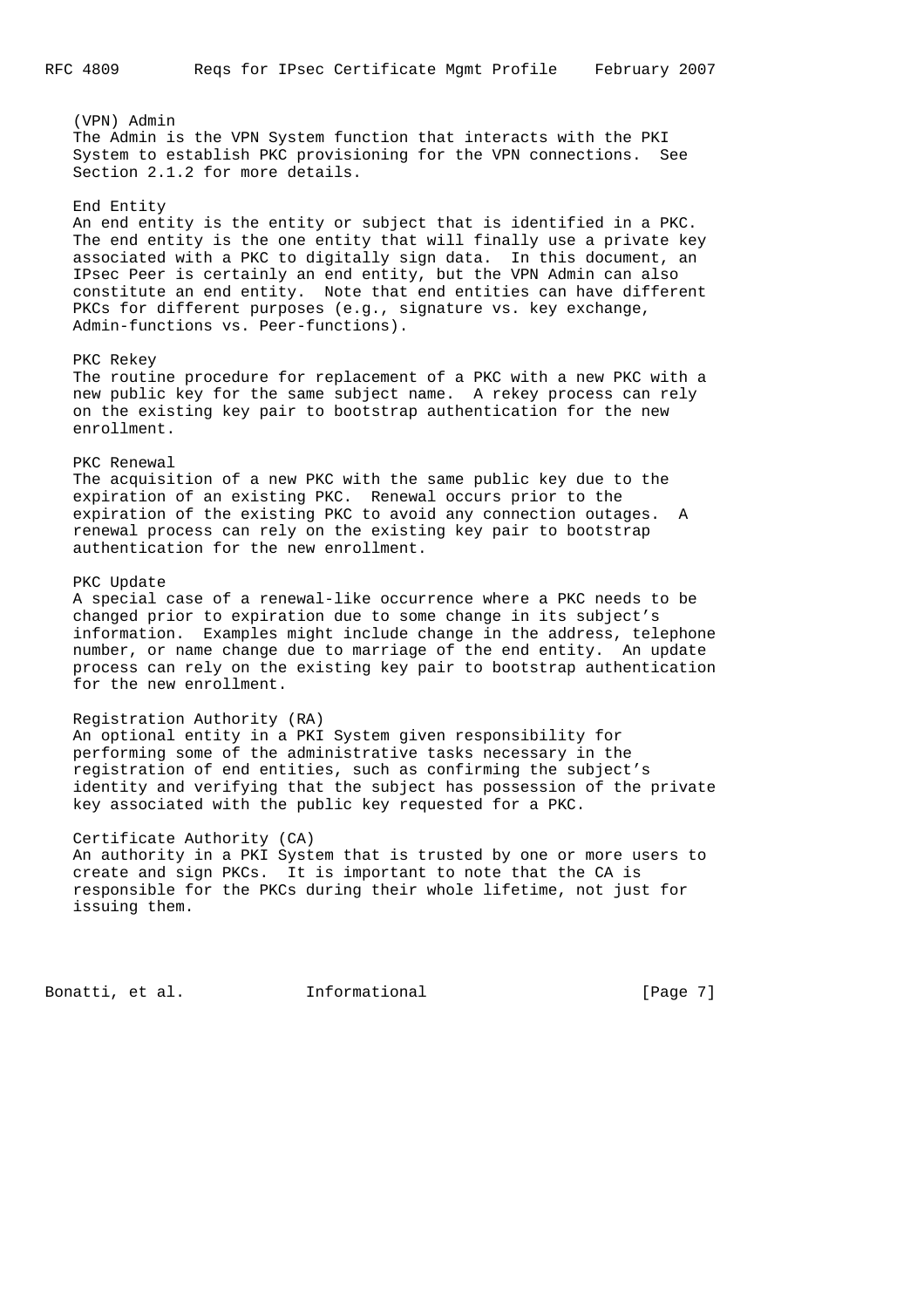Repository An Internet-accessible server in a PKI System that stores and makes available for retrieval PKCs and Certificate Revocation Lists (CRLs).

 Root CA/Trust Anchor A CA that is directly trusted by an end entity; that is, securely acquiring the value of a Root CA public key requires some out-of-band step(s). This term is not meant to imply that a Root CA is necessarily at the top of any hierarchy, simply that the CA in question is trusted directly.

 Certificate Revocation List (CRL) A CRL is a CA-signed, timestamped list identifying revoked PKCs and made freely available in a repository. Peers retrieve the CRL to verify that a PKC being presented to them as the identity in an IKE transaction has not been revoked.

 CRL Distribution Point (CDP) The CDP is a PKC extension that identifies the location from which end entities should retrieve CRLs to check status information.

 Authority Info Access (AIA) The AIA is a PKC extension that indicates how to access CA information and services for the issuer of the PKC in which the extension appears. Information and services may include on-line validation services and Certificate Policy (CP) data.

## 1.4. Requirements Terminology

 The key words "MUST", "MUST NOT", "REQUIRED", "SHALL", "SHALL NOT", "SHOULD", "SHOULD NOT", "RECOMMENDED", "MAY", and "OPTIONAL" in this document are to be interpreted as described in [MUSTSHOULD].

Bonatti, et al. **Informational** [Page 8]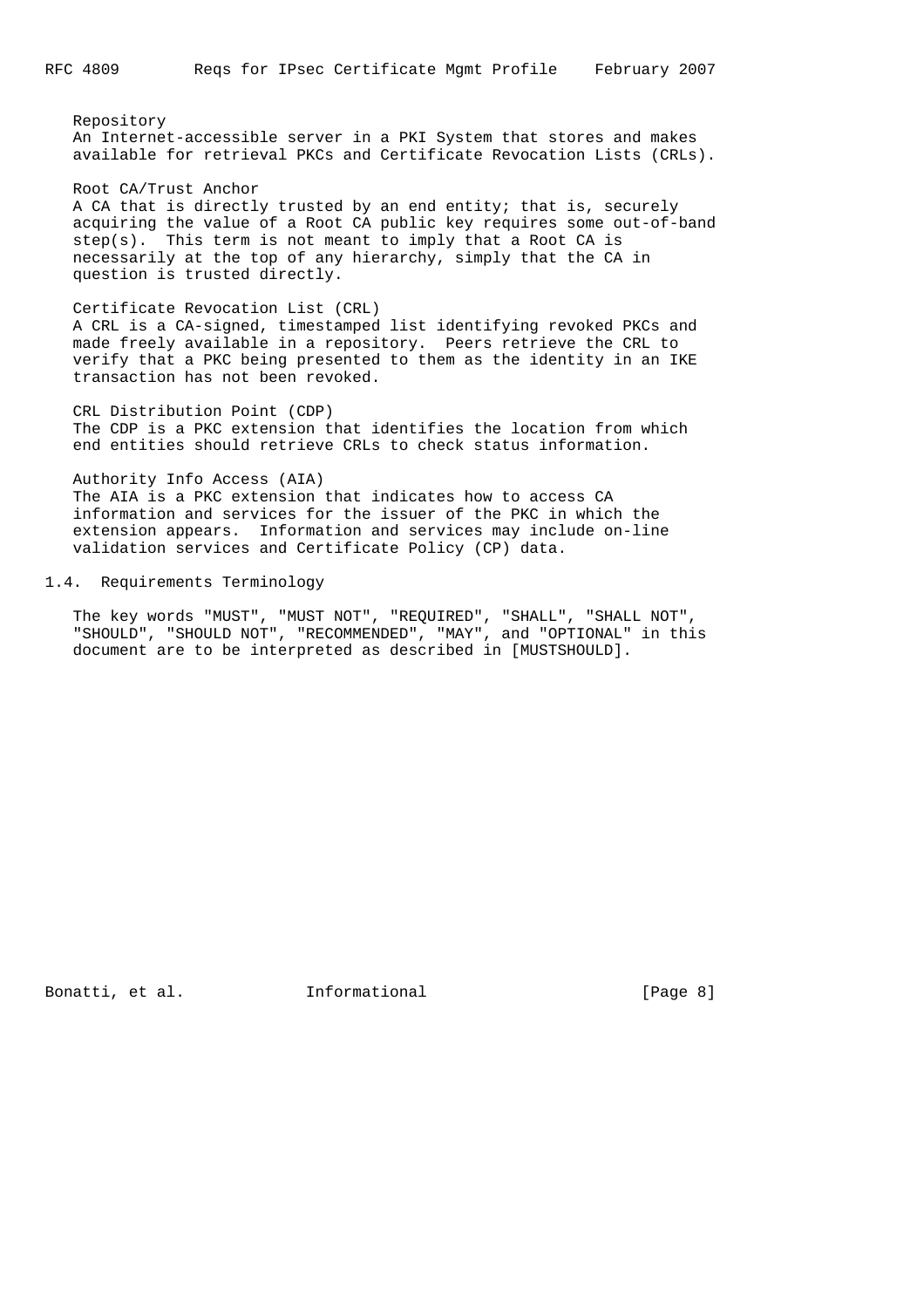## 2. Architecture

 This section describes the overall architecture for a PKI-supported IPsec VPN deployment. First, an explanation of the VPN System is presented. Second, key points about the PKI System are stated. Third, the VPN-PKI architecture is presented.

### 2.1. VPN System

 The VPN System consists of the IPsec Peers and the VPN Administration function, as depicted in Figure 1.



Figure 1: VPN System

## 2.1.1. IPsec Peer(s)

 The Peers are two entities between which establishment of an IPsec Security Association is required. Two Peers are shown in Figure 1, but implementations can support an actual number in the hundreds or thousands. The Peers can be gateway-to-gateway, remote-access-host to-gateway, or a mix of both. The Peers authenticate themselves in the IKE negotiation using digital signatures generated with PKCs from a PKI System.

2.1.2. VPN Administration Function (Admin)

 This document defines the notion of a VPN Administration function, hereafter referred to as Admin, and gives the Admin great responsibility within the VPN System. The Admin is a centralized function used by the Operator to interact with the PKI System to establish PKI policy (e.g., algorithms, key lengths, lifecycle options, and PKC fields) for groups of IPsec Peers. The Admin also

Bonatti, et al. **Informational** [Page 9]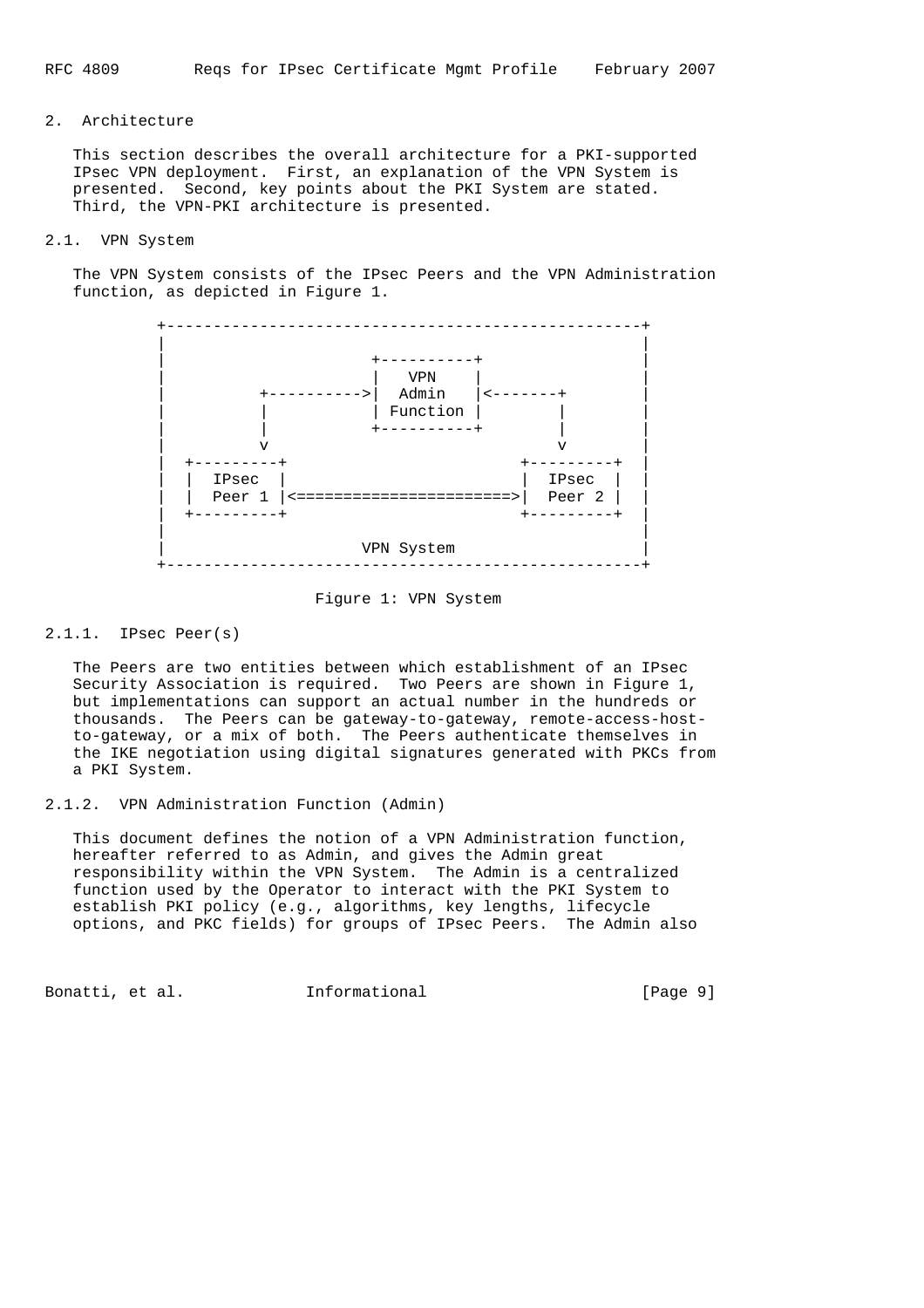authorizes PKC issuance and can act as the Peer's PKI System interface, which allows the Admin to perform many RA-like functions.

 It is important to note that, within this document, the Admin is neither a device nor a person; rather, it is a function. Every large-scale VPN deployment will contain the Admin function. The function can be performed on a stand-alone workstation, on a gateway, or on an administration software component. The Admin function can also be one and the same as the gateway, client device, or software. They are represented in the architectural diagram as different functions, but they need not be different physical entities. As such, the Admin's architecture and the means by which it interacts with the participating IPsec Peers will vary widely from implementation to implementation. However, some basic functions of the Admin are assumed.

- It, and not the PKI, will define the Certificate Policy (CP) [FRAME] for use in a VPN System. The PKC's characteristics and contents are a function of the CP. In VPN Systems, the Operator chooses to strengthen the VPN by using PKI; PKI is a bolt-on to the VPN System. The Operator will configure local security policy in part through the Admin and its authorized PKI-enabled Peers.
- It will interact directly with the PKI System to initiate authorization for end entity PKCs by sending the parameters and contents for individual PKCs or batches of PKCs based on a pre agreed template (i.e., both types of authorization requests refer to the pre-agreed template). Templates will be agreed in an out-of-band mechanism by the VPN Operator and the PKI Operator. It will receive back from the PKI a unique tuple of authorization identifiers and one-time authorization tokens that will authorize Peers to request a PKC.
- It will deliver instructions to the IPsec Peers, and the Peers will carry out those instructions (e.g., Admin passes Peer information necessary to generate keys and PKC request).

## 2.2. PKI System

 The PKI System, as depicted in Figure 2, can be set up and operated by the Operator (in-house), be provided by third party PKI providers to which connectivity is available at the time of provisioning (managed PKI service), or be integrated with the VPN product.

Bonatti, et al. 1nformational [Page 10]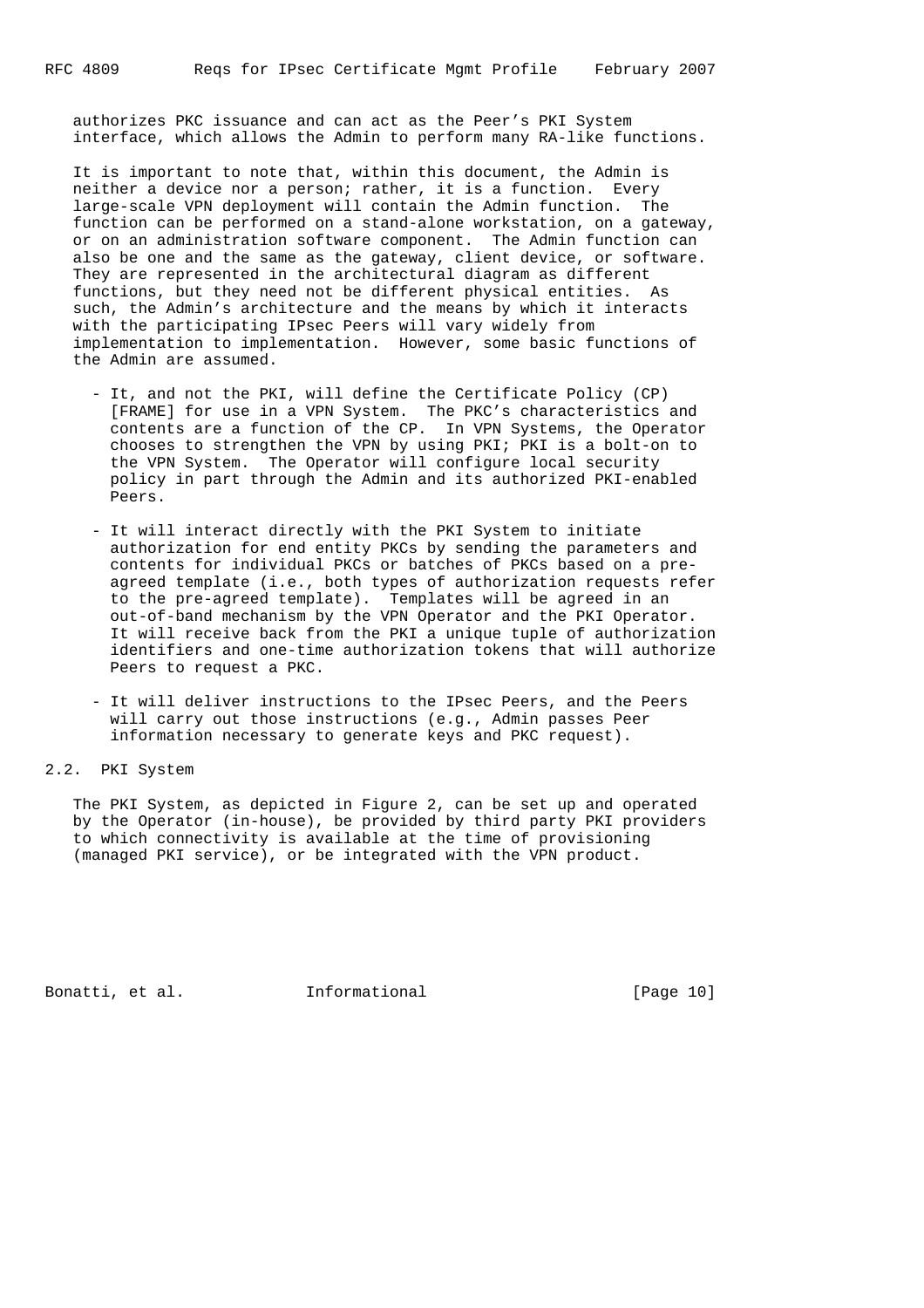

## Figure 2: PKI System

 This framework assumes that all components of the VPN obtain PKCs from a single PKI community. An IPsec Peer can accept a PKC from a Peer that is from a CA outside of the PKI community, but the auto provision and life cycle management for such a PKC or its trust anchor PKC fall out of scope.

 The PKI System contains a mechanism for handling Admin's authorization requests and PKC enrollments. This mechanism is referred to as the Registration Authority (RA). The PKI System contains a Repository for Peers to retrieve each other's PKCs and revocation information. Last, the PKI System contains the core function of a CA that uses a public and private key pair and signs PKCs.

## 2.3. VPN-PKI Interaction

 The interaction between the VPN System and the PKI System is the key focus of this requirements document, as shown in Figure 3. Therefore, it is sensible to consider the steps necessary to set up, use, and manage PKCs for one Peer to establish an association with another Peer.

Bonatti, et al. 1nformational [Page 11]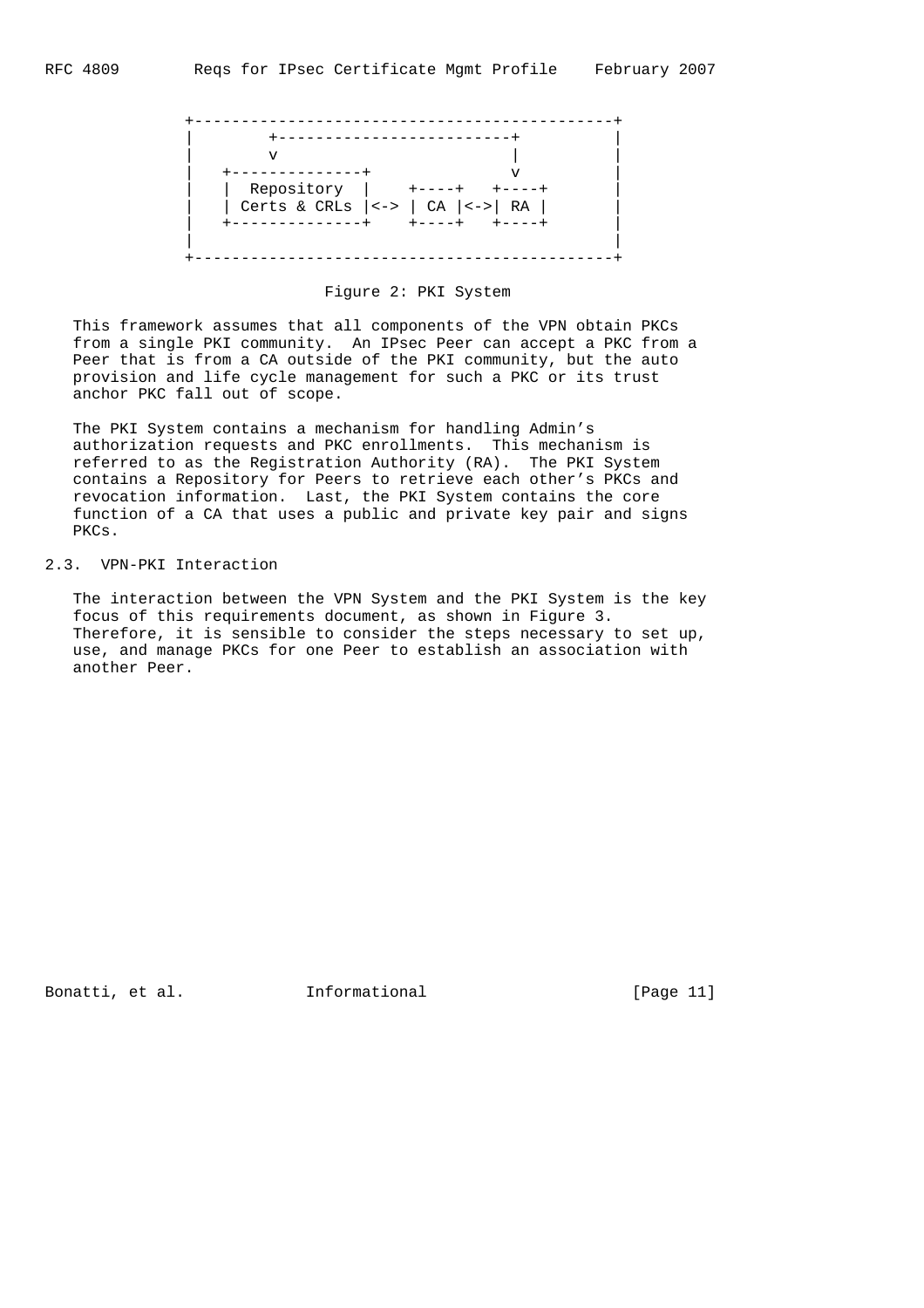

- [A] = Authorization: PKC issuance
- [G] = Generation: Public key, private key, and PKC request
- [E] = Enrollment: Sending PKC request, verifying PKC response, and confirming PKC response
- [I] = IKE and IPsec communication
- [L] = Lifecycle: Rekey, renewal, update, revocation, and confirmation
- [R] = Repository: Posting and lookups

Figure 3. Architectural Framework for VPN-PKI Interaction

 Requirements for each of the interactions, [A], [G], [E], [L], and [R], are addressed in Sections 3.2 through 3.6. However, only requirements for [A], [E], [L], and [R] will be addressed by the certificate management profile. Requirements for [I] transactions are beyond the scope of this document. Additionally, the act of certification (i.e., binding the public key to the name) is performed at the CA and is not shown in the figure.

Bonatti, et al. **Informational** [Page 12]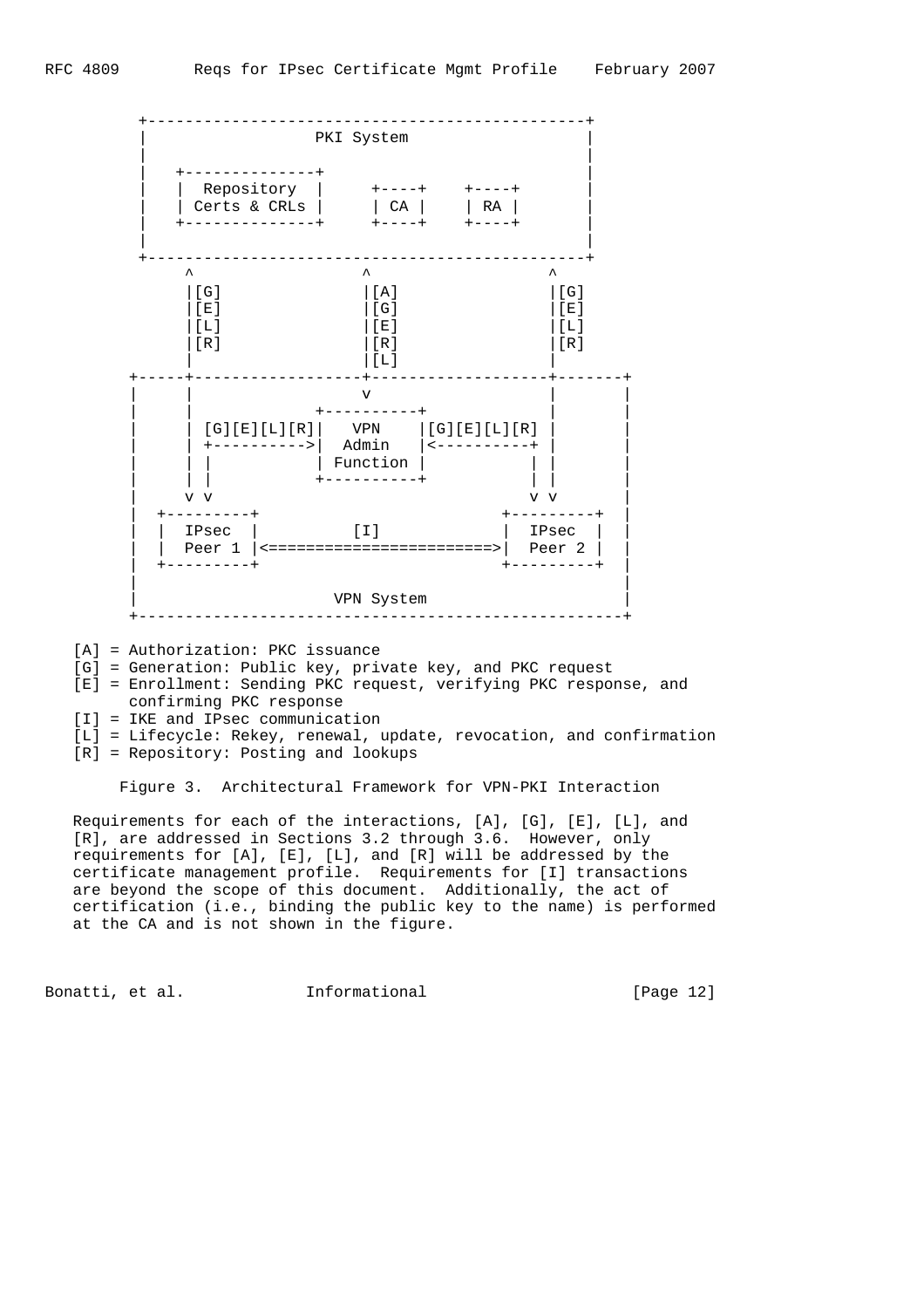## 3. Requirements

3.1. General Requirements

# 3.1.1. One Protocol

 The target profile, to be based on this requirements document, MUST call for ONE PROTOCOL or ONE USE PROFILE for each main element of the [A], [E], [L], and [R] interactions. In order to reduce complexity and improve interoperability, having multiple competing protocols or profiles to solve the same requirement should be avoided whenever possible.

 Meeting some of the requirements may necessitate the creation of a new protocol or new extension for an existing protocol; however, the latter is much preferred.

## 3.1.2. Secure Transactions

 The target certificate management profile MUST specify the [A], [E], [L], and [R] transactions between VPN and PKI Systems. To support these transactions, the Admin and PKI MUST exchange policy details, identities, and keys. As such, the method of communication for [A], [E], and [L] transactions MUST be secured in a manner that ensures privacy, authentication, and message data integrity. The communication method MUST require that mutual trust be established between the PKI and the Admin (see Section 3.7.1). [R] transactions do not require authentication or message data integrity because the responses (i.e., PKCs and CRLs) are already digitally signed. Whether [R] transactions require privacy is determined by the local security policy.

 The target certificate management profile will not specify [G] transactions. However, these transactions MUST be secured in a manner that ensures privacy, authentication, and message data integrity because these transactions are the basis for the other transactions.

## 3.1.3. Admin Availability

 The Admin MUST be reachable by the Peers. Most implementations will meet this requirement by ensuring Peers can connect to the Admin from anywhere on the network or Internet. However, communication between the Admin and Peers can be "off-line". It can, in some environments, be "moving media" (i.e., the configuration or data is loaded on to a floppy disk or other media and physically moved to the IPsec Peers). Likewise, it can be entered directly on the IPsec Peer via a User Interface (UI). In this case, the Admin function is co-located on

Bonatti, et al. 1nformational [Page 13]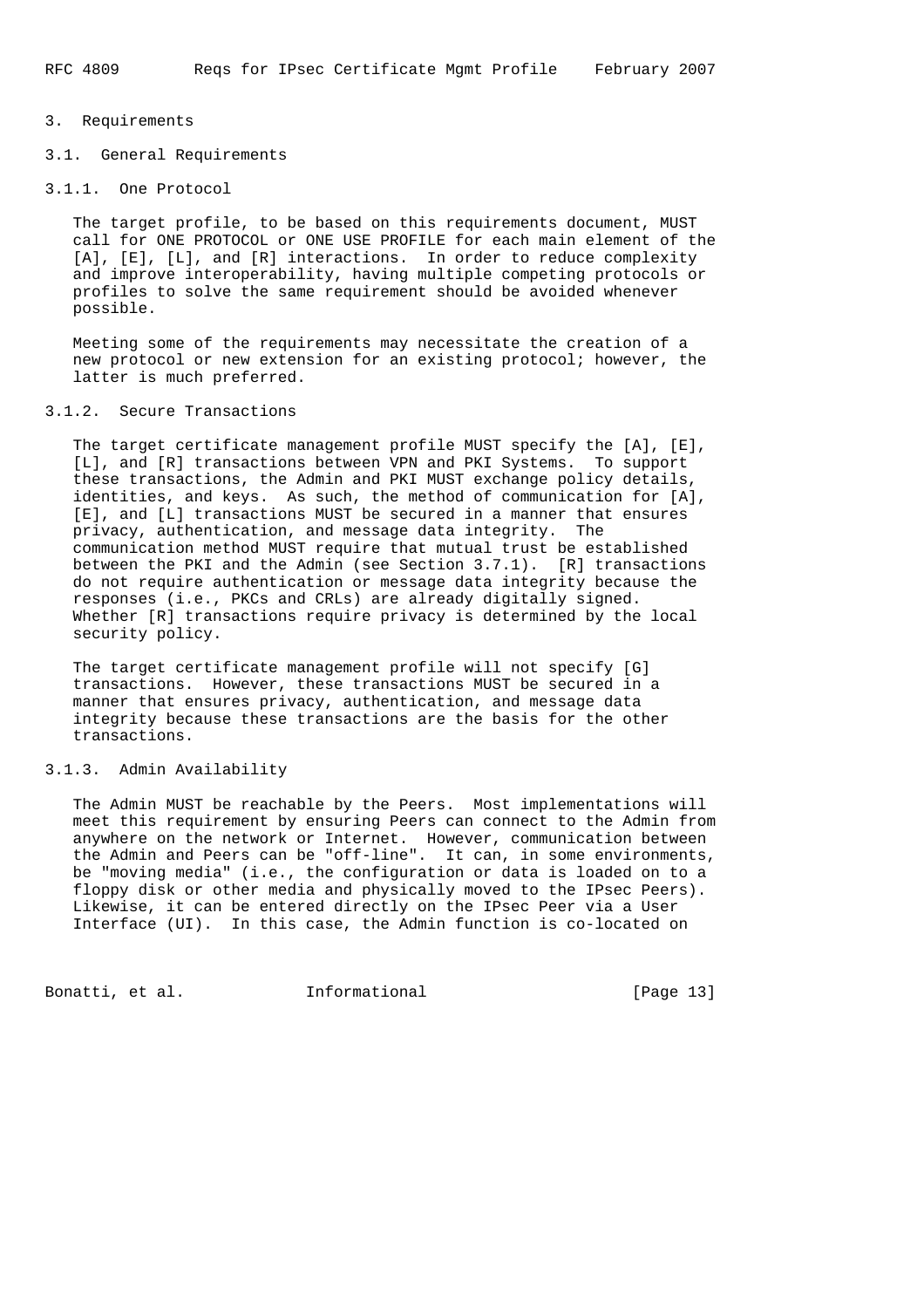the Peer device itself. Most requirements and scenarios in this document assume on-line availability of the Admin for the life of the VPN System.

## 3.1.4. PKI Availability

 Availability is REQUIRED initially for authorization transactions between the PKI and Admin. Further availability is required in most cases, but the extent of this availability is a decision point for the Operator. Most requirements and scenarios in this document assume on-line availability of the PKI for the life of the VPN System.

 Off-line interaction between the VPN and PKI Systems (i.e., where physical media is used as the transport method) is beyond the scope of this document.

# 3.1.5. End-User Transparency

PKI interactions are to be transparent to the user. Users SHOULD NOT even be aware that PKI is in use. First time connections SHOULD consist of no more than a prompt for some identification and pass phrase, and a status bar notifying the user that setup is in progress.

## 3.1.6. PKC Profile for PKI Interaction

 A PKC used for identity in VPN-PKI transactions MUST include all the [CERTPROFILE] mandatory fields. It MUST also contain contents necessary to support path validation and certificate status checking.

 It is preferable that the PKC profiles for IPsec transactions [IKECERTPROFILE] and VPN-PKI transactions (in the certificate management profile) are the same so that one PKC could be used for both transaction sets. If the profiles are inconsistent, then different PKCs (and perhaps different processing requirements) might be required. However, the authors urge that progress continue on other aspects of this standardization effort regardless of the status of efforts to achieve PKC profile consensus.

Bonatti, et al. **Informational** [Page 14]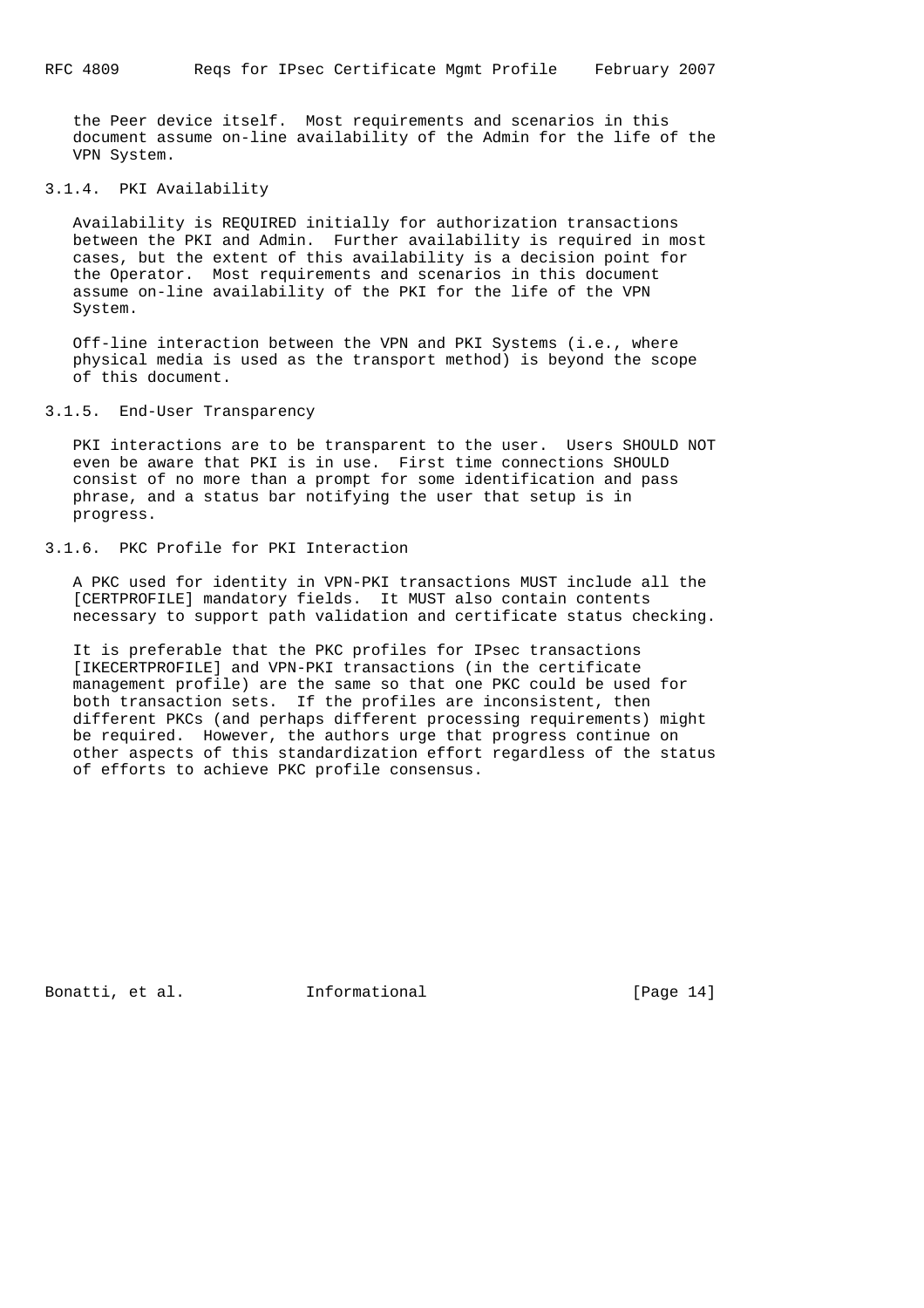## 3.1.6.1. Identity

 PKCs MUST support identifying (i.e., naming) Peers and Admins. The following name forms MUST be supported:

- Fully-Qualified Domain Name (FQDN)
- RFC 822 (also called USER FQDN)
- IPv4 Address
- IPv6 Address

## 3.1.6.2. Key Usage

 PKCs MUST support indicating the purposes for which the key (i.e., digital signature) can be used. Further, PKCs MUST always indicate that relying parties (i.e., Peers) need to understand the indication.

## 3.1.6.3. Extended Key Usage

 Extended Key Usage (EKU) indications are not required. The presence or lack of an EKU MUST NOT cause an implementation to fail an IKE connection.

3.1.6.4. Revocation Information Location

 PKCs MUST indicate the location of CRL such that any Peer who holds the PKC locally will know exactly where to go and how to request the CR<sub>L</sub>

3.1.7. Error Handling

 The protocol for the VPN-PKI transactions MUST specify error handling for each transaction. Thorough error condition descriptions and handling instructions will greatly aid interoperability efforts between the PKI and VPN System products.

3.2. Authorization

This section refers to the [A] elements labeled in Figure 3.

3.2.1. One Protocol

 One protocol MUST be specified for the Admin to PKI (RA/CA) interactions. This protocol MUST support privacy, authorization, authentication, and integrity. PKCs for authorization of the Admin can be initialized through an out-of-band mechanism.

 The transport used to carry the authorization SHOULD be reliable (TCP).

Bonatti, et al. **Informational** [Page 15]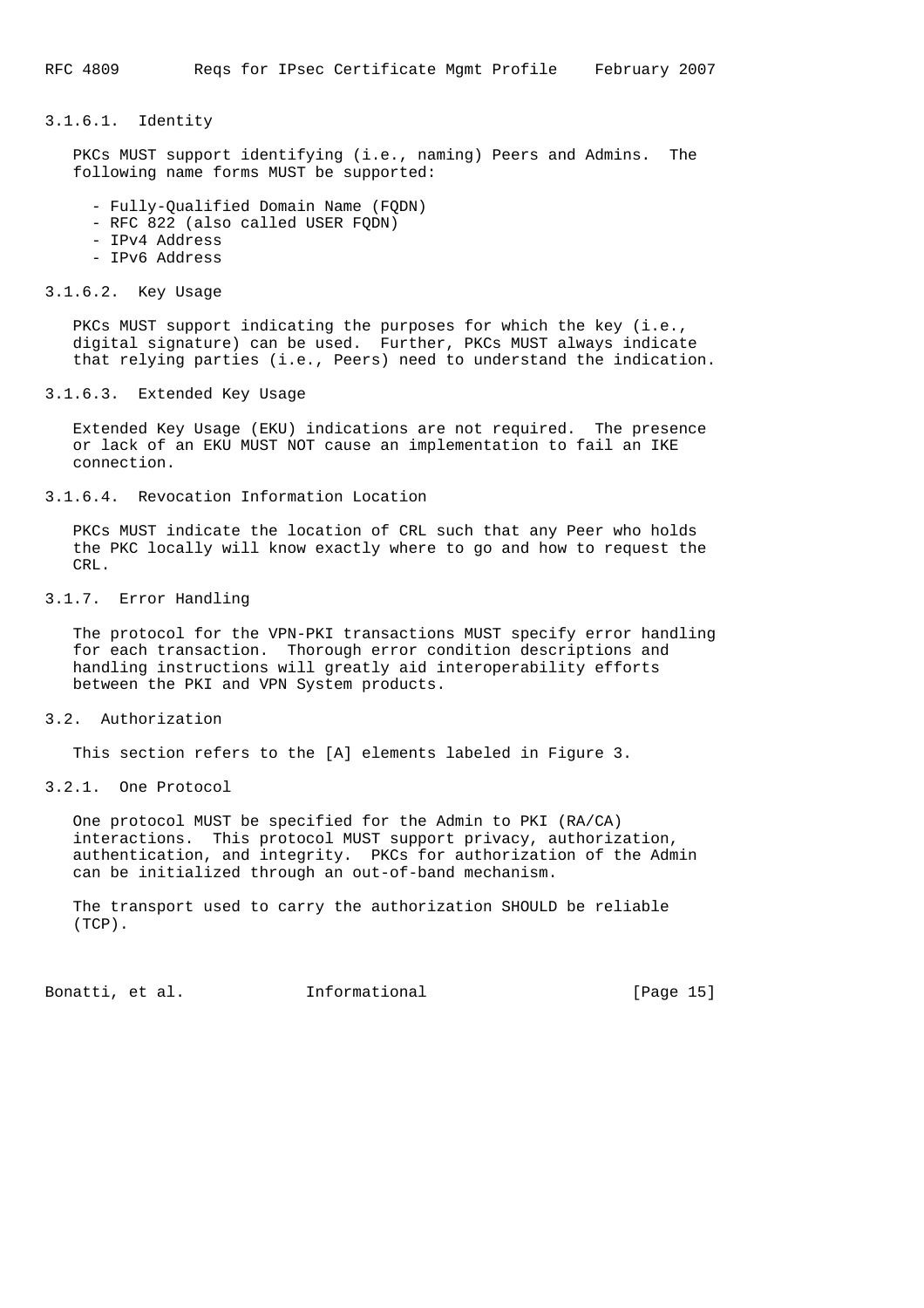The protocol SHOULD be as lightweight as possible.

## 3.2.2. Bulk Authorization

 Bulk authorization MUST be supported by the certificate management profile. Bulk authorization occurs when the Admin requests of the PKI that authorization be established for several different subjects with almost the same contents. A minimum of one value (more is also acceptable) differs per subject. Because the authorizations may occur before any keys have been generated, the only way to ensure unique authorization identifiers are issued is to have at least one value differ per subject.

 Authorization can occur prior to a PKC enrollment request, or the authorization and the PKC enrollment request can be presented to the PKI at the same time. Both of these authorization scenarios MUST be supported.

 A bulk authorization SHOULD occur in one single connection to the PKI (RA/CA), with the number of subjects being one or greater. Implementations SHOULD be able to handle one thousand subjects in a batch authorization.

## 3.2.3 Authorization Scenario

 The authorization scenario for VPN-PKI transactions involves a two step process: an authorization request and an authorization response. Figure 4 shows the salient interactions to perform authorization transactions.

Bonatti, et al. **Informational** [Page 16]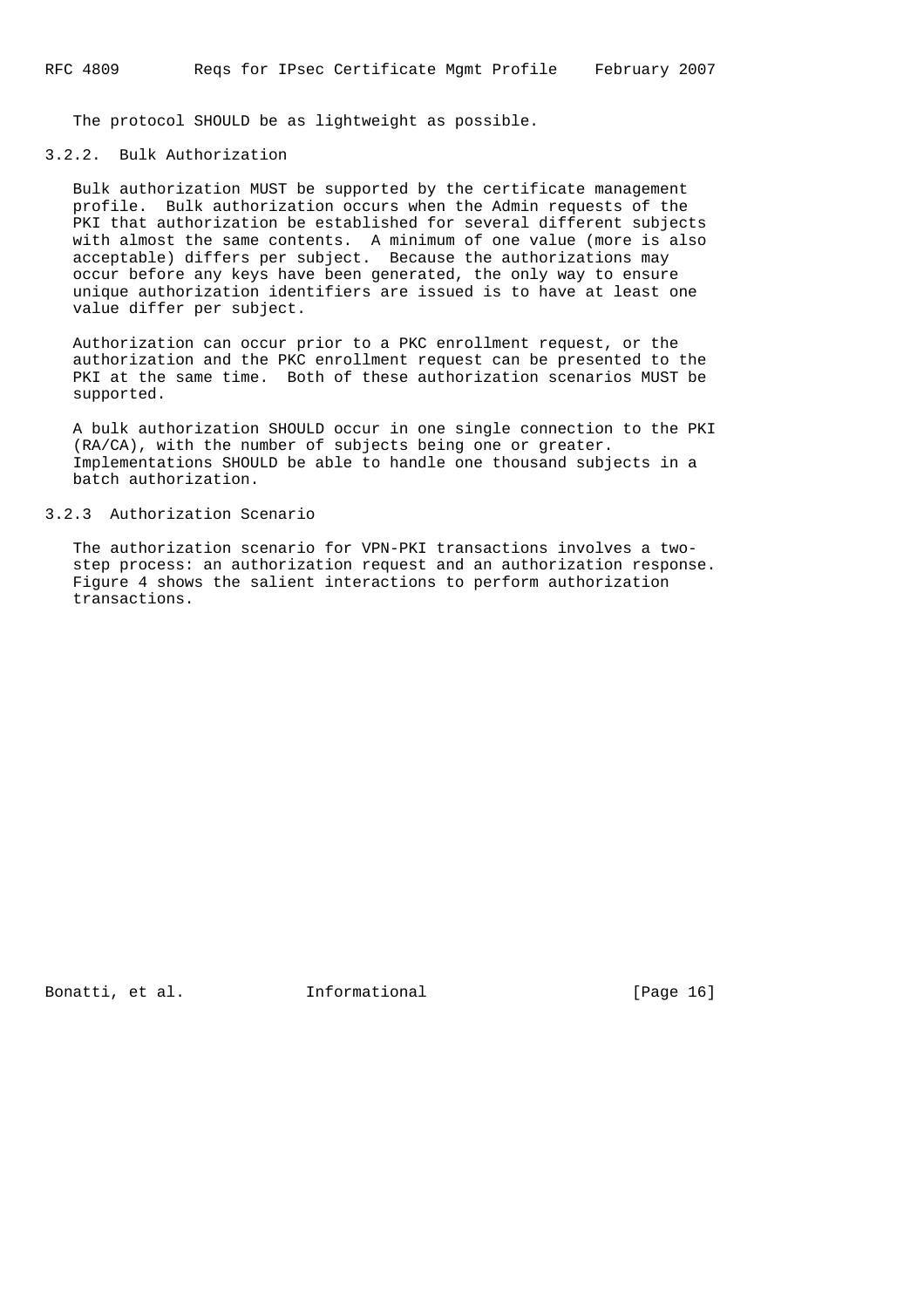

Figure 4. Authorization Transactions

- 1) Authorization Request [A]. Admin sends a list of identities and PKC contents for the PKI System to authorize enrollment. See Section 3.2.4.
- 2) Authorization Response [A]. The PKI returns a list of unique authorization identifiers and one-time authorization tokens to be used for the enrollment of each PKC (1). Response may indicate success, failure, or errors for any particular authorization. See Section 3.2.5.
- 3.2.4. Authorization Request

3.2.4.1. Specifying Fields within the PKC

 The Admin authorizes individual PKCs or batches of PKC issuances based on a pre-agreed template. This template is agreed by the VPN Operator and PKI Operator and is referred to in each authorization request. This allows the authorization requests to include the minimal amount of information necessary to support a VPN System.

 The Admin can send the PKI System the set of PKC contents that it wants the PKI to issue to a group of IPsec Peers. In other words, it tells the PKI System, "if you see a PKC request that looks like this, from this person, process it and issue the PKC."

 Requirements for PKC fields used in IPsec transactions are specified in [IKECERTPROFILE].

Bonatti, et al. 1nformational [Page 17]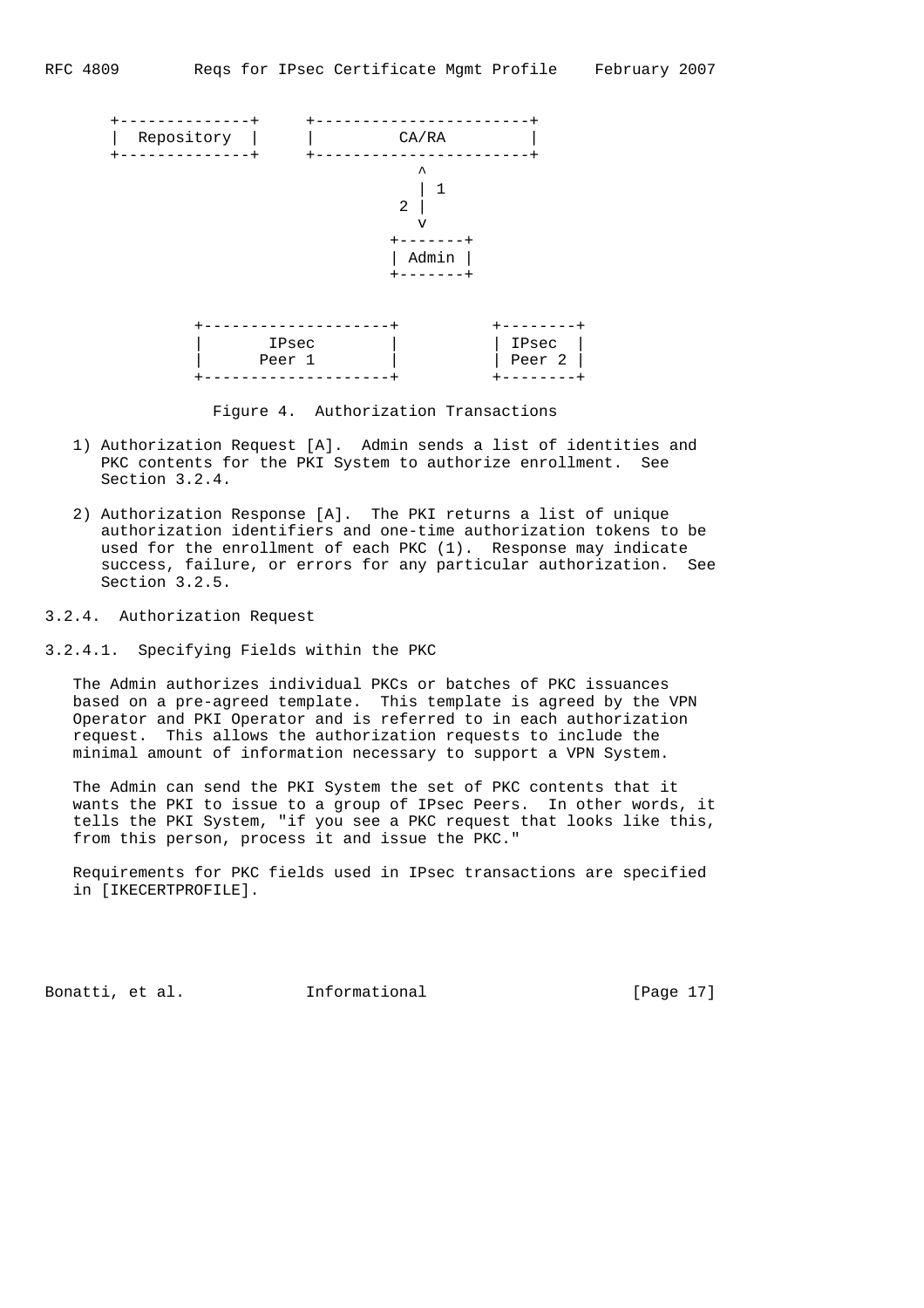Requirements for PKC fields used in VPN-PKI transactions are specified in Section 3.1.6.

3.2.4.2. Authorizations for Rekey, Renewal, and Update

 When the VPN Operator and PKI Operator pre-agree on a template, they MUST also agree on the local policy regarding PKC renewal and PKC update. These are:

- Admin MUST specify if automatic renewals are allowed, that is, the Admin authorizes the PKI to process a future renewal for the specified Peer PKC.
- Admin MUST specify if PKC update is allowed, that is, the Admin authorizes the PKI to accept a future request for a new PKC with changes to non-key-related fields.

If a PKC renewal is authorized, the Admin MUST further specify:

- Who can renew, that is, can only the Admin send a renewal request or can the Peer send a request directly to the PKI, or either.
- How long before the PKC expiration date the PKI will accept and process a renewal (i.e., N% of validity period, or the UTC time after which renewal is permitted).

If a PKC update is authorized, the Admin MUST further specify:

- The aspects of non-key-related fields that are changeable.
- The entity that can send the PKC Update request, that is, only the Admin, only the Peer, or either.
- How long before the PKC expiration date the PKI will accept and process an update (i.e., N% of validity period, or the UTC time after which update is permitted).

 A new authorization by the Admin is REQUIRED for PKC rekey. No parameters of prior authorizations need be considered.

3.2.4.3. Other Authorization Elements

 The Admin MUST have the ability to specify the format for the authorization ID and one-time authorization token. The one-time authorization token SHOULD be unique per authorization ID. The more randomness that can be achieved in the relationship between an authorization ID and its one-time authorization token, the better. The one-time authorization token MUST be in UTF-8 format to avoid

Bonatti, et al. **Informational** [Page 18]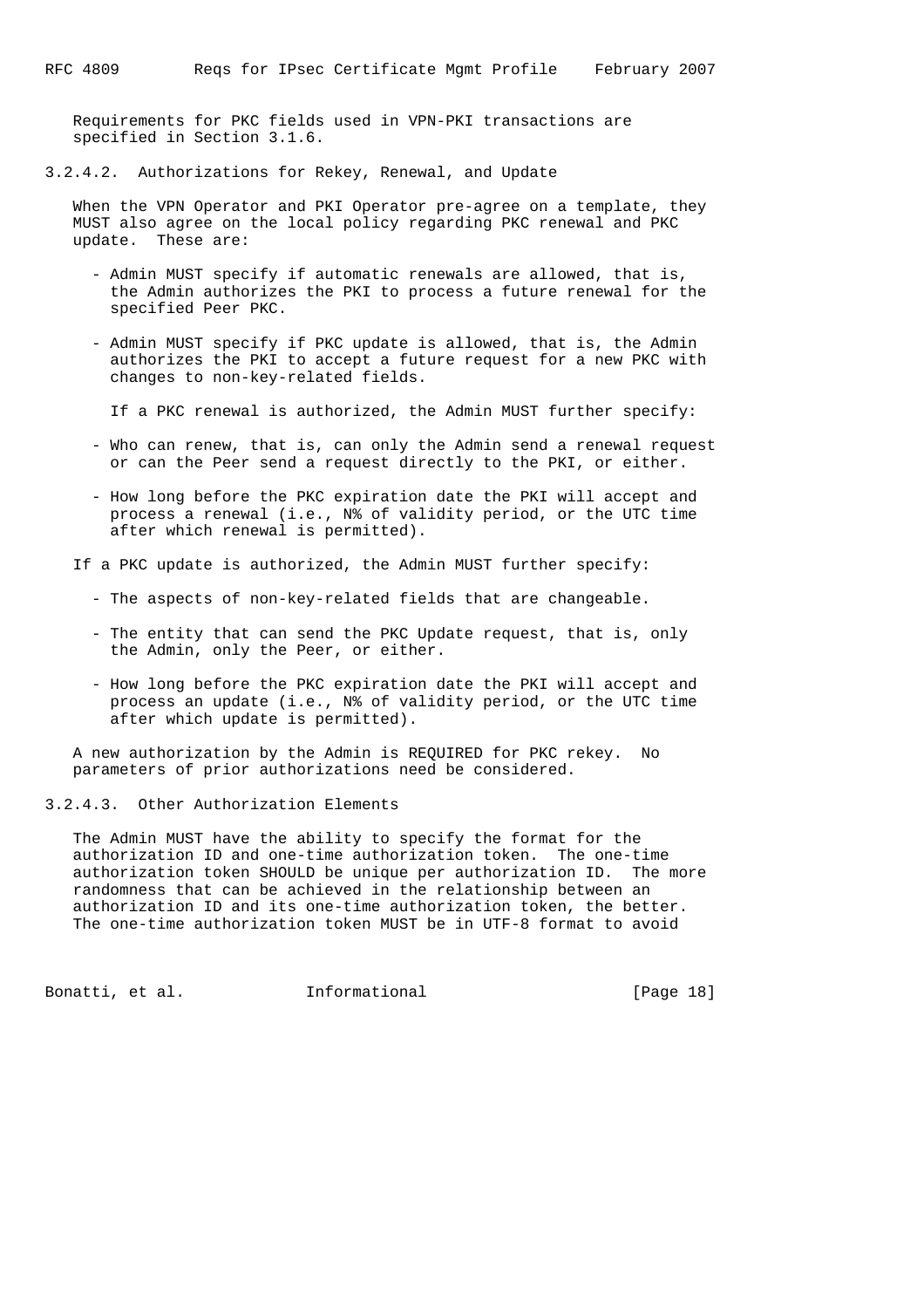incompatibilities that may occur due to international characters. It MUST support normalization as in [CERTPROFILE]. The Admin MUST have the ability to constrain the UTF-8 character set.

 There MUST be an option to specify a validation period for the authorization ID and its one-time authorization token. If such a validation period is set, any PKC requests using the authorization ID and one-time authorization token that arrive at the PKI outside of the validation period MUST be dropped, and the event logged.

 The Protocol SHOULD consider what happens when Admin-requested information conflicts with PKI settings such that the Admin request cannot be issued as requested (e.g., Admin requests validation period = 3 weeks and CA is configured to only allow validation periods = 1 week). Proper conflict handling MUST be specified.

## 3.2.4.4. Cancel Capability

 Either the Admin or the Peer can send a cancel authorization message to PKI. The canceling entity MUST provide the authorization ID and one-time authorization token in order to cancel the authorization. At that point, the authorization will be erased from the PKI, and a log entry of the event written.

 After the cancellation has been verified (a Cancel, Cancel ACK, ACK type of a process is REQUIRED to cover a lost connections scenario), the PKI will accept a new authorization request with the exact same contents as the canceled one, except that the identifier MUST be new. The PKI MUST NOT process duplicate authorization requests.

 Note that if the PKI has already issued a PKC associated with an authorization, then cancellation of the authorization is not possible and the authorization request SHOULD be refused by the PKI. Once a PKC has been issued it MUST be revoked in accordance with Section 3.6.

#### 3.2.5. Authorization Response

 If the authorization request is acceptable, the PKI will respond to the Admin with a unique authorization identifier per subject authorization requested and a one-time authorization token per authorization ID. See Section 3.2.4.3 for additional authorization ID and one-time authorization token requirements.

 The PKI can alter parameters of the authorization request submitted by the Admin. In that event, the PKI MUST return all the contents of the authorization request (as modified) to the Admin with the confirmation of authorization success. This will allow the Admin to

Bonatti, et al. 1nformational [Page 19]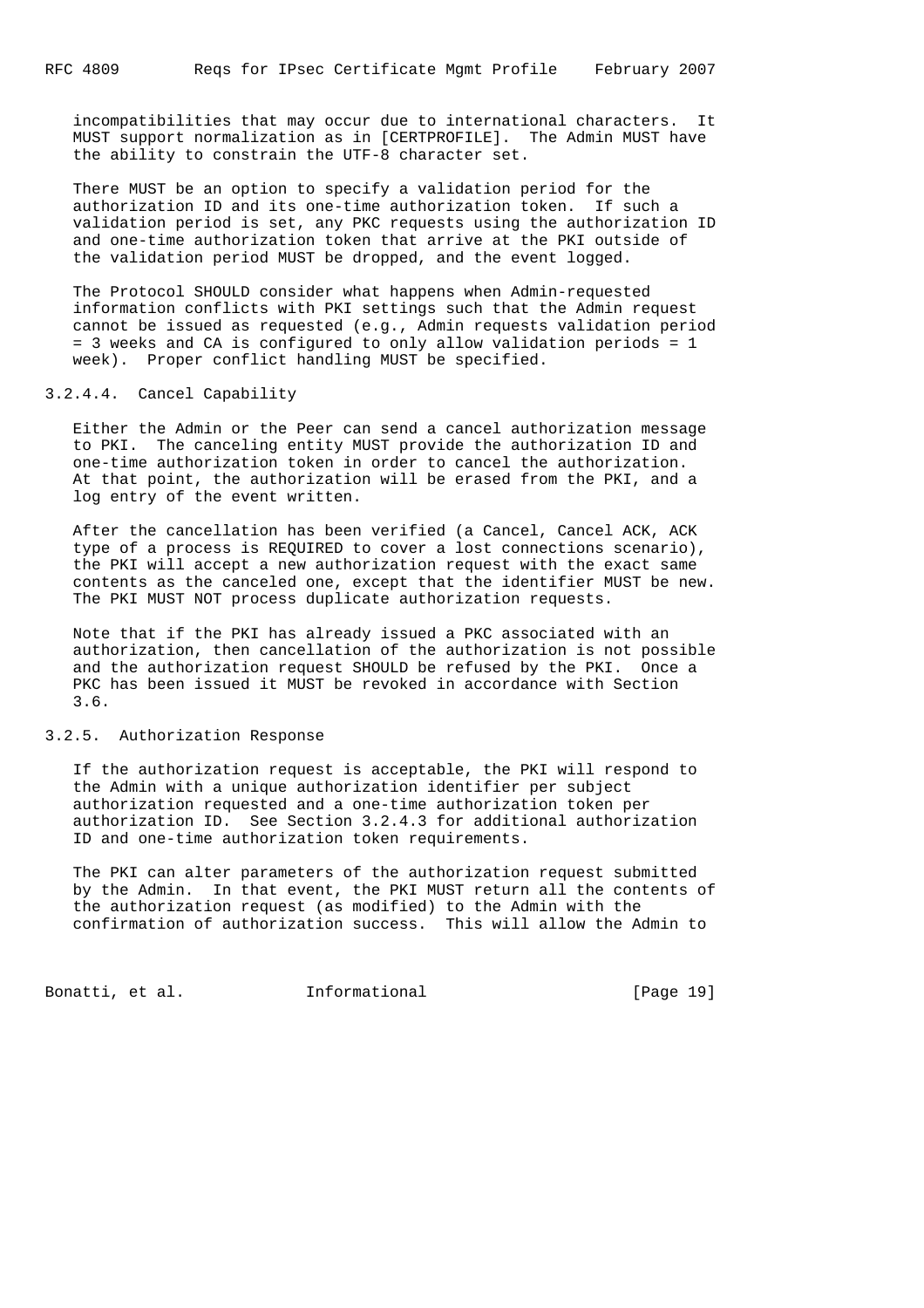perform an "operational test" to verify that the issued PKCs will meet its requirements. If the Admin determines that the modified parameters are unacceptable, then the authorization should be cancelled in accordance with Section 3.2.4.4.

 After receiving a bulk authorization request from the Admin, the PKI MUST be able to reply YES to those individual PKC authorizations that it has satisfied and NO or FAILED for those requests that cannot be satisfied, along with sufficient reason or error codes.

 A method is REQUIRED to identify if there is a change in PKI settings between the time the authorization is granted and the PKC request occurs, and what to do about the discrepancy.

#### 3.2.5.1. Error Handling for Authorization

 Thorough error condition descriptions and handling instructions MUST be provided to the Admin for each transaction in the authorization process. Providing such error codes will greatly aid interoperability efforts between the PKI and IPsec products.

3.3. Generation

This section refers to the [G] elements labeled in Figure 3.

 Once the PKI System has responded with authorization identifiers and authorization tokens (see Section 3.2), and this information is received at the Admin, the next step is to generate public and private key pairs and to construct PKC requests using those key pairs. The key generations can occur at one of three places, depending on local requirements: at the IPsec Peer, at the Admin, or at the PKI. The PKC request can come from either the IPsec Peer, a combination of the Peer and the Admin, or not at all.

Bonatti, et al. 1nformational [Page 20]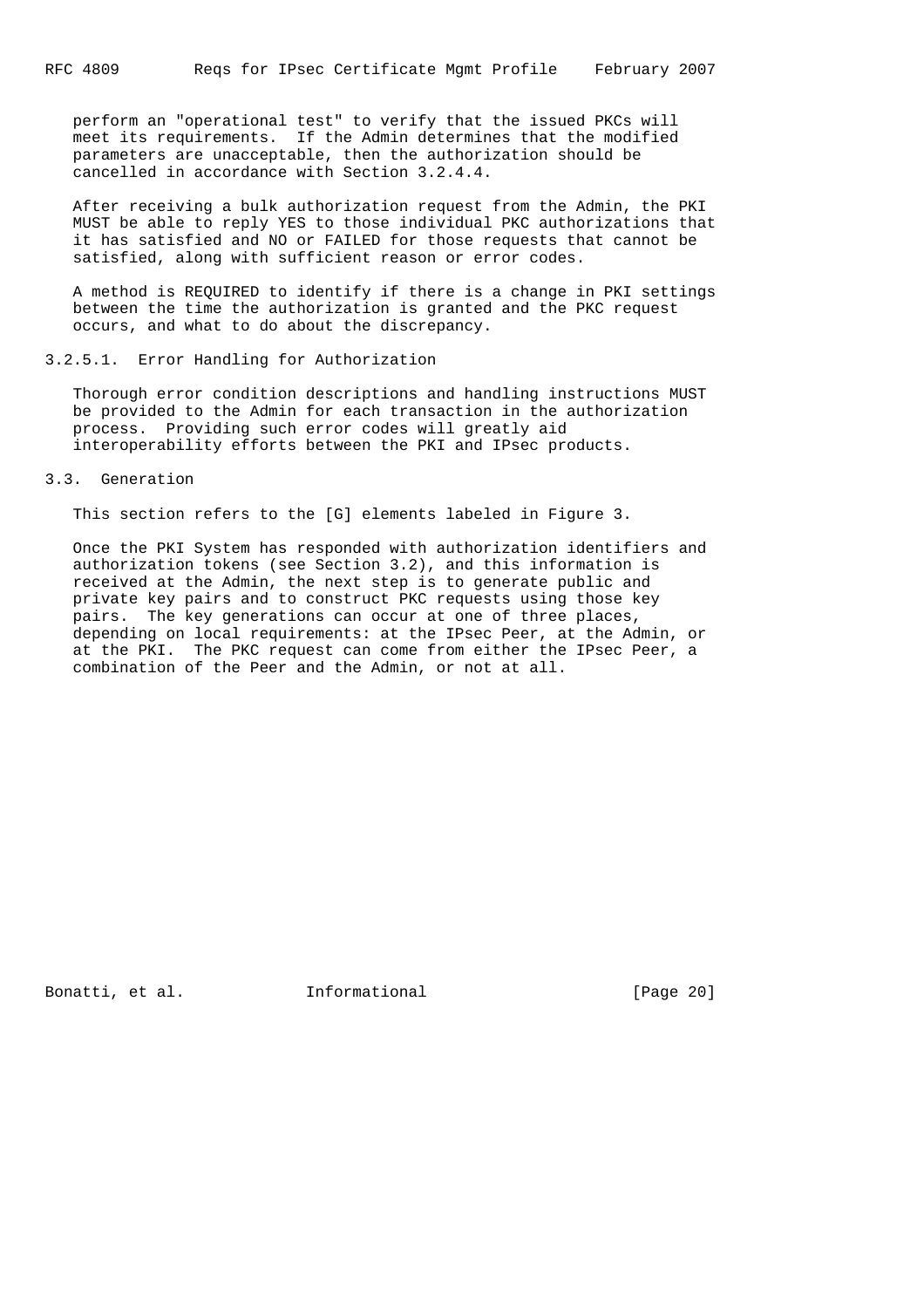3.3.1. Generation Method 1: IPsec Peer Generates Key Pair, Constructs PKC Request, and Signs PKC Request

 This option will be used most often in the field. This is the most secure method for keying, as the keys are generated on the end entity and the private key never leaves the end entity. However, it is the most computationally intensive for the Peer, as it must be "ASN.1 aware" to support generating and digitally signing the PKC request.





 Figure 5. Generation Interactions: IPsec Peer Generates Key Pair and Constructs PKC Request

- 1) Opaque transaction [G]. Admin sends authorization identifier, one-time authorization token, and any other parameters needed by the Peer to generate the PKC request, including key type and size.
- 2) Generation [G]. Peer receives authorization identifier, one-time authorization token, and any parameters. Peer generates key pair and constructs PKC request.

 Steps prior to these can be found in Section 3.2. The next step, enrollment, can occur either directly between the Peer and PKI (see Section 3.4.5) or through the Admin (see Section 3.4.6).

Bonatti, et al. **Informational** [Page 21]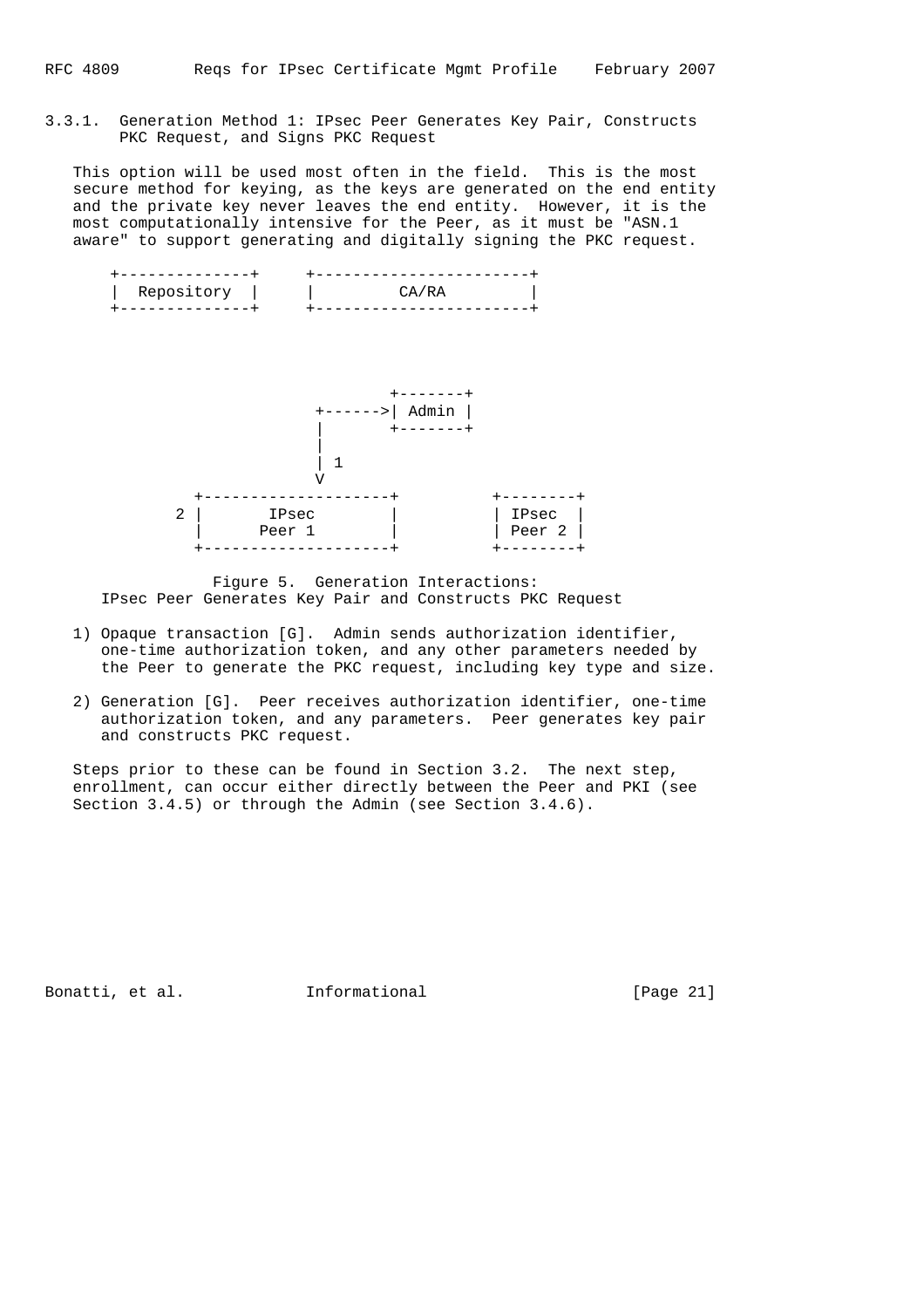## 3.3.2. Generation Method 2: IPsec Peer Generates Key Pair, Admin Constructs PKC Request, Admin Signs PKC Request

 This option also supports IPsec Peer generation of a key pair, but removes the requirement for the Peer to be ASN.1 aware because it does not have to construct or digitally sign the PKC request. The drawback is that the key pair does need to be provided to the Admin. In the most probable cases where the Admin function is remotely located from the peer, this means that the private key will leave the cryptographic boundary of the peer, which is a significant security trade-off consideration. Whenever possible, it is always better to have private keys generated and never leave the cryptographic boundary of the generating system.



 Figure 6. Generation Interactions: IPsec Peer Generates Key Pair, Admin Constructs PKC Request

- 1) Opaque transaction [G]. Admin sends command to Peer to generate key pair, based on parameters provided in the command.
- 2) Generation [G]. Peer generates key pair.
- 3) Opaque transaction [G]. Peer returns key pair to Admin.
- 4) Generation [G]. Admin constructs and digitally signs PKC request.

 Steps prior to these can be found in Section 3.2. The next step, enrollment, occurs through the Admin (see Section 3.4.7).

Bonatti, et al. **Informational** [Page 22]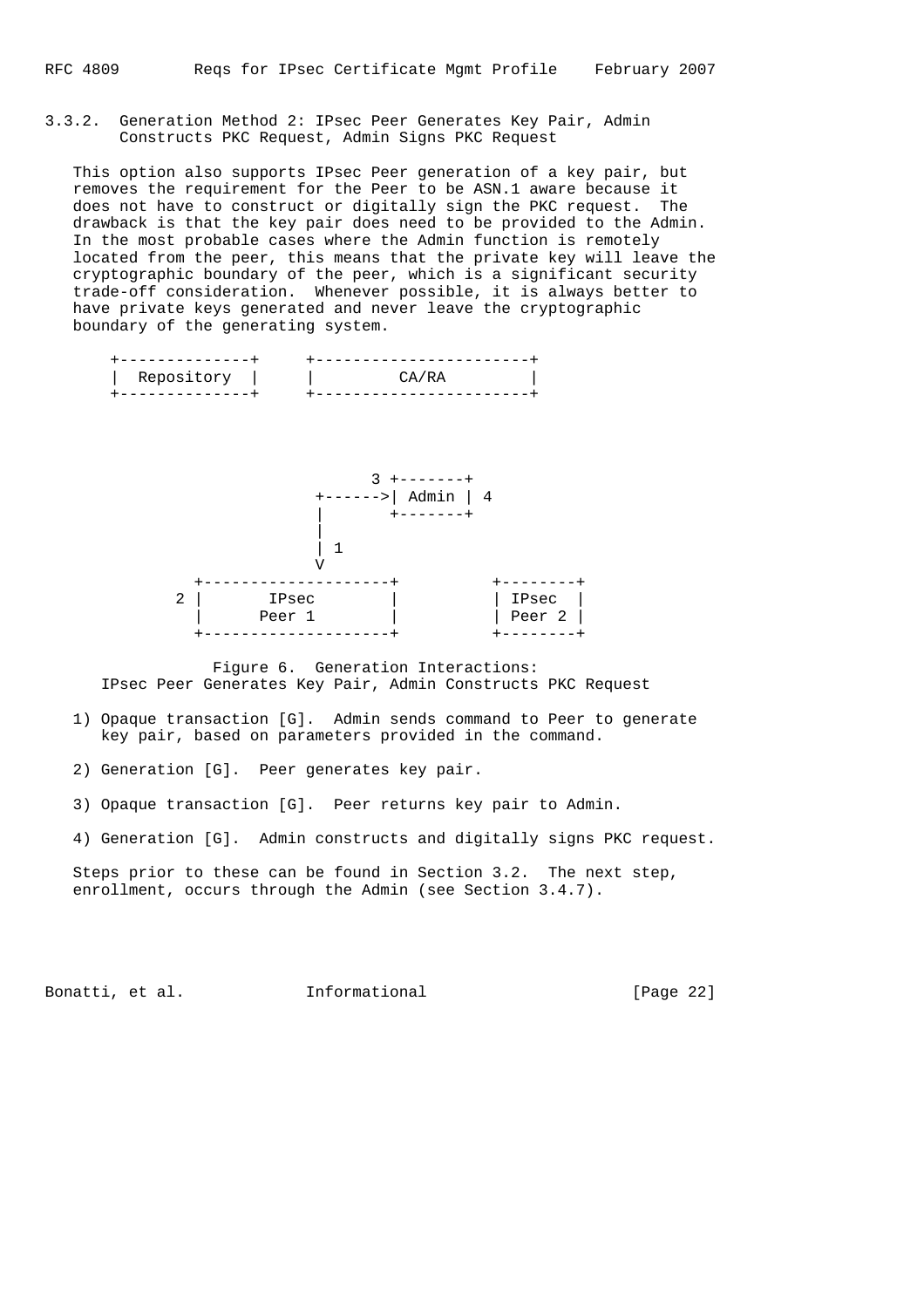## 3.3.3. Generation Method 3: Admin Generates Key Pair, Constructs PKC Request, and Signs PKC Request

 This option exists for deployments where Peers cannot generate their own key pairs. Some examples are for PDAs and handsets where to generate an RSA key would be operationally impossible due to processing and battery constraints. Another case covers key recovery requirements, where the same PKCs are used for other functions in addition to IPsec, and key recovery is required (e.g., local data encryption), therefore key escrow is needed from the Peer. If key escrow is performed then the exact requirements and procedures for it are beyond the scope of this document.

| Repository |  |
|------------|--|
|            |  |

 +-------+ | Admin | 1 +-------+

| IPsec  | IPsec  |
|--------|--------|
| Peer 1 | Peer 2 |
|        |        |

 Figure 7. Generation Interactions: Admin Generates Key Pair and Constructs PKC Request

 1) Generation [G]. Admin generates key pair, constructs PKC request, and digitally signs PKC request.

 Steps prior to these can be found in Section 3.2. The next step, enrollment, occurs through the Admin (see Section 3.4.8).

 Note that separate authorizations steps are still of value even though the Admin is also performing the key generation. The PKC template, Subject fields, SubjectAltName fields, and more are part of the request, and must be communicated in some way from the Admin to the PKI. Instead of creating a new mechanism, the authorization schema can be reused. This also allows for the feature of role-based

Bonatti, et al. **Informational** [Page 23]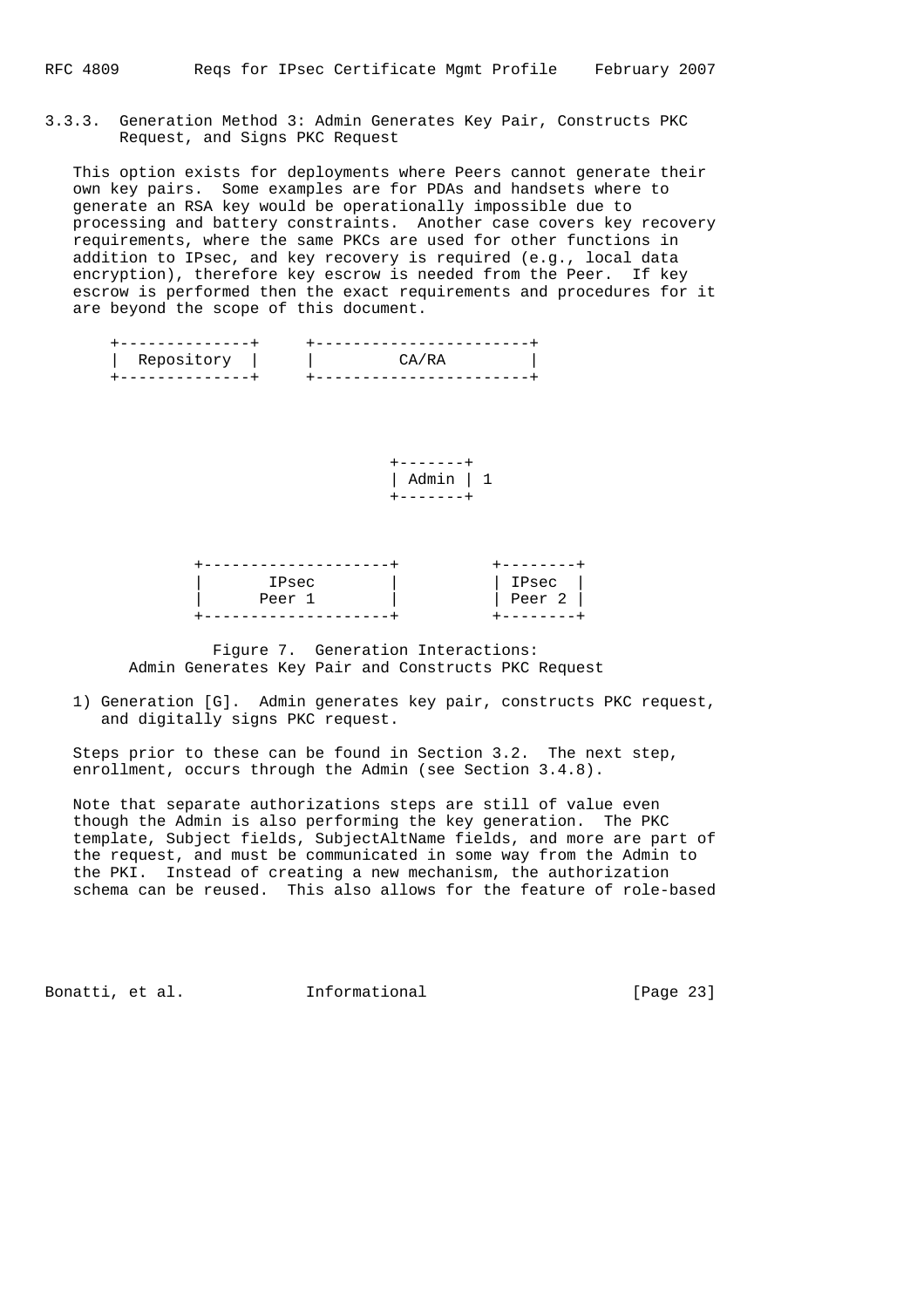administration, where Operator 1 is the only one allowed to have the Admin function pre-authorize PKCs, but Operator 2 is the one doing batch enrollments and VPN device configurations.

## 3.3.4. Method 4: PKI Generates Key Pair

 This option exists for deployments where end entities cannot generate their own key pairs and the Admin function is a minimal implementation. The PKI and Admin pre-agree to have the PKI generate key pairs and PKCs. This is, in all likelihood, the easiest way to deploy PKCs, though it sacrifices some security since both the CA and the Admin have access to the private key. However, in cases where key escrow is required, this may be acceptable. The Admin effectively acts as a proxy for the Peer in the PKC enrollment process.

| Repository |  |
|------------|--|
|            |  |

 +-------+ | Admin | +-------+

| IPsec  | IPsec  |
|--------|--------|
| Peer 1 | Peer 2 |
|        |        |

 Figure 8. Generation Interactions: IPsec Peer Generates Key Pair, Admin Constructs PKC Request

1) Generation [G] The PKI generates the key pair.

 Steps prior to these can be found in Section 3.2. The next step, enrollment, occurs through the Admin (see Section 3.4.9).

Bonatti, et al. **Informational** [Page 24]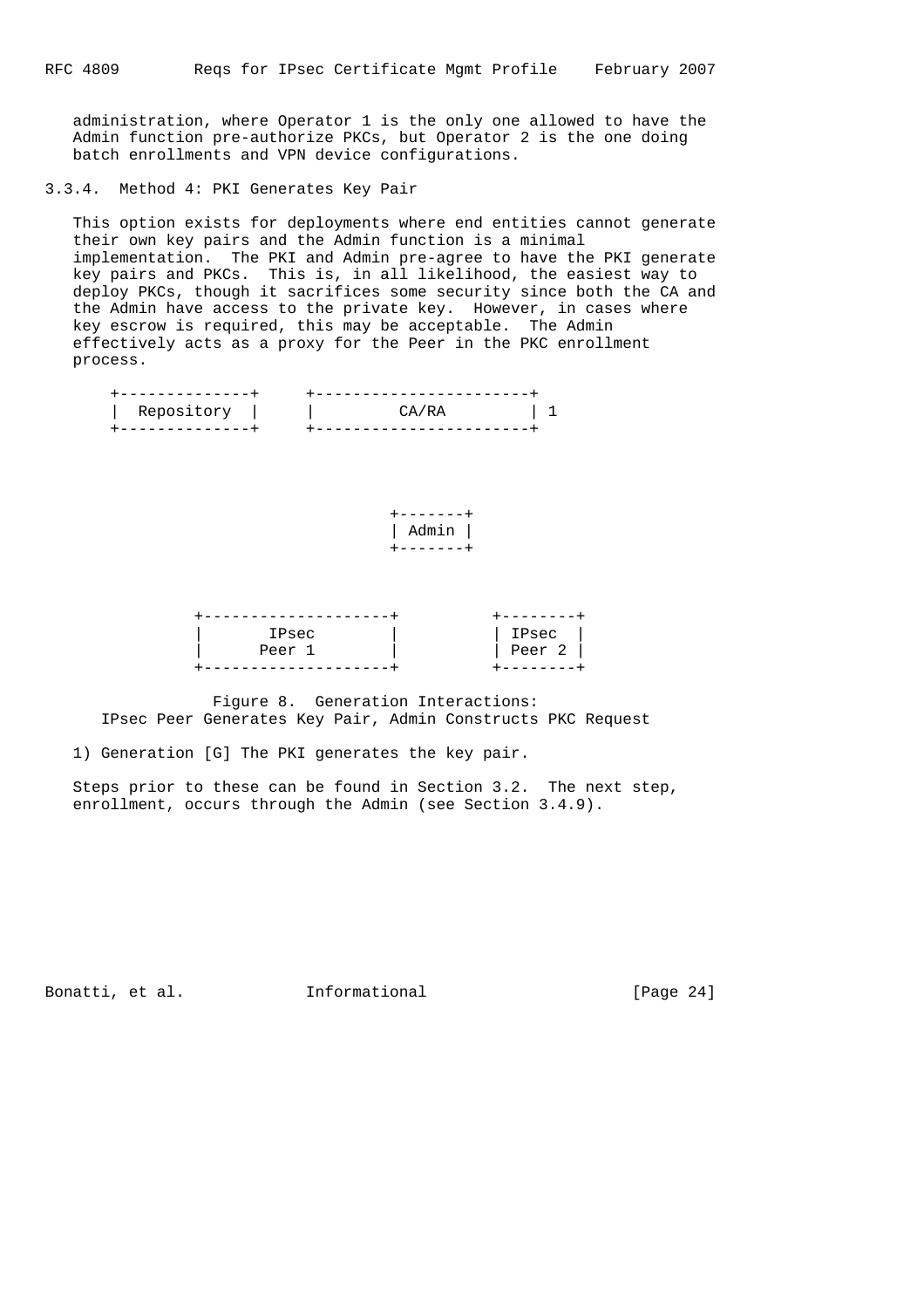## 3.3.5. Error Handling for Generation

 Thorough error condition descriptions and handling instructions MUST be provided for each transaction in the key generation and PKC request construction process. Providing such error codes will greatly aid interoperability efforts between the PKI and IPsec products.

 Error conditions MUST be communicated to the Admin regardless of who generated the key or PKC request.

## 3.4. Enrollment

This section refers to the [E] elements labeled in Figure 3.

 Regardless of where the keys were generated and the PKC request constructed, an enrollment process will need to occur to request that the PKI issue a PKC and the corresponding PKC be returned.

 The protocol MUST be exactly the same regardless of whether the enrollment occurs from the Peer to the PKI or from the Admin to the PKI.

# 3.4.1. One Protocol

 One protocol MUST be specified for enrollment requests, responses, and confirmations.

## 3.4.2. On-line Protocol

 The protocol MUST support enrollment that occurs over the Internet and without the need for manual intervention.

3.4.3. Single Connection with Immediate Response

 Enrollment requests and responses MUST be able to occur in one on line connection between the Admin on behalf of the Peer or the Peer itself and the PKI (RA/CA).

## 3.4.4. Manual Approval Option

 Manual approval of PKC enrollments is too time consuming for large scale implementations, and is therefore not required.

Bonatti, et al. 1nformational [Page 25]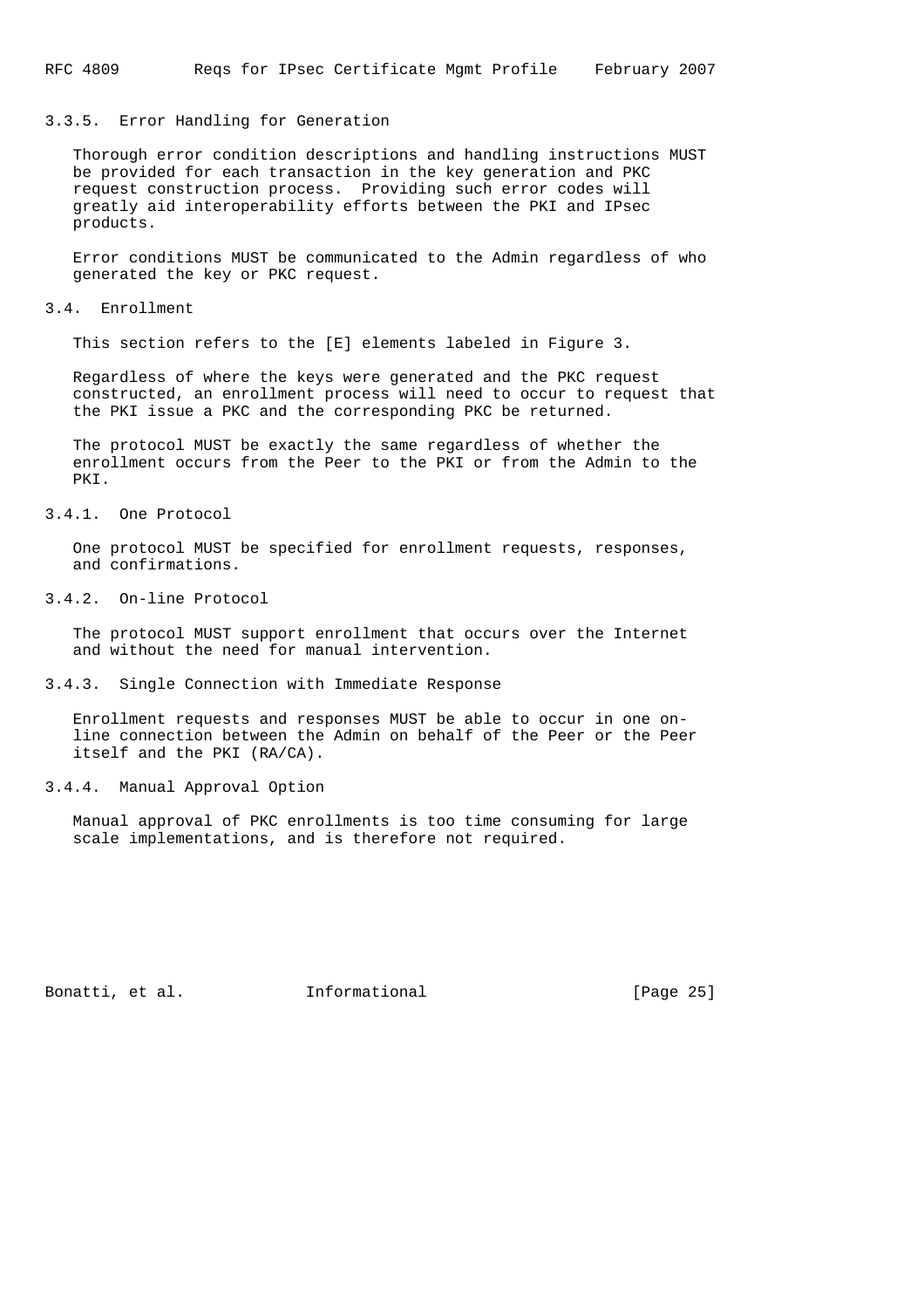3.4.5. Enrollment Method 1: Peer Enrolls to PKI Directly

 In this case, the IPsec Peer only communicates with the PKI after being commanded to do so by the Admin. This enrollment mode is depicted in Figure 9 and the letters in the following description refer to Figure 3. Prior authorization (Section 3.2) and generation (Section 3.3.1) steps are not shown.

 Most IPsec Systems have enough CPU power to generate a public and private key pair of sufficient strength for secure IPsec. In this case, the end entity needs to prove to the PKI that it has such a key pair; this is normally done by the PKI sending the end entity a nonce, which the end entity signs and returns to the Admin along with the end entity's public key.



 Figure 9. VPN-PKI Interaction Steps: IPsec Peer Generates Keys and PKC Request, Enrolls Directly with PKI

- 1) Enrollment Request [E]. The IPsec Peer sends PKC requests to the PKI, providing the generated public key.
- 2) Enrollment Response [E]. The PKI responds to the enrollment request, providing either the new PKC that was generated or a suitable error indication.
- 3) Enrollment Confirmation [E]. Peer positively acknowledges receipt of new PKC back to the Admin.

Bonatti, et al. **Informational** [Page 26]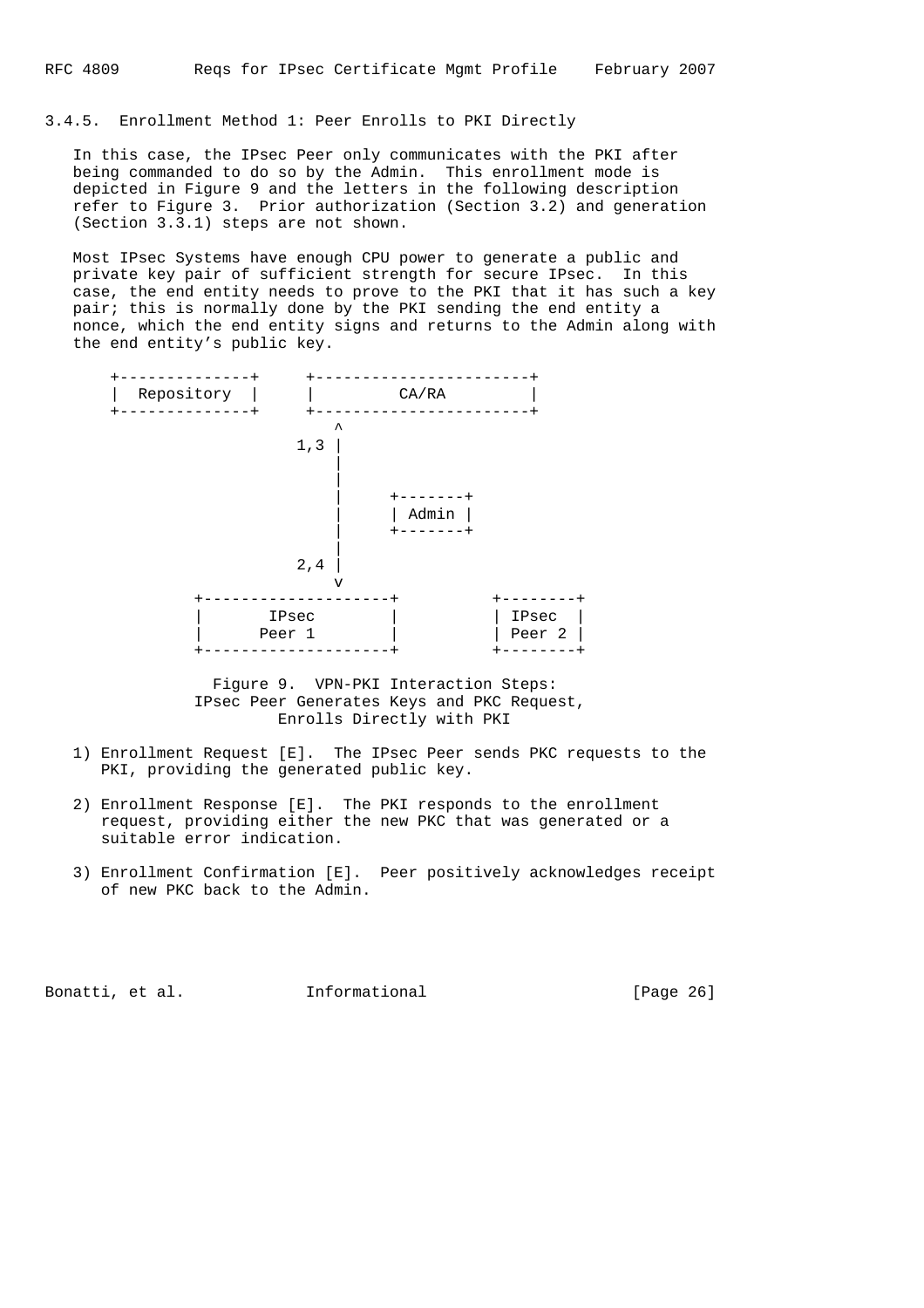4) Enrollment Confirmation Receipt [E]. PKI sends enrollment confirmation receipt back to the Peer.

3.4.6 Enrollment Method 2a: Peer Enrolls through Admin

 In this case, the IPsec Peer has generated the key pair and the PKC request, but does not enroll directly to the PKI System. Instead, it automatically sends its request to the Admin, and the Admin redirects the enrollment to the PKI System. The PKI System does not care where the enrollment comes from, as long as it is a valid enrollment. Once the Admin receives the PKC response, it automatically forwards it to the IPsec Peer.

 Most IPsec Systems have enough CPU power to generate a public and private key pair of sufficient strength for secure IPsec. In this case, the end entity needs to prove to the Admin that it has such a key pair; this is normally done by the Admin sending the end entity a nonce, which the end entity signs and returns to the Admin along with the end entity's public key.

 This enrollment mode is depicted in Figure 10 and the letters in the following description refer to Figure 3. Prior authorization (Section 3.2) and generation (Section 3.3.1) steps are not shown.



 Figure 10. VPN-PKI Interaction Steps: IPsec Peer Generates Keys and PKC Request, Enrolls Through Admin

 1) Opaque Transaction [E]. The IPsec Peer requests a PKC from the Admin, providing the generated public key.

Bonatti, et al. **Informational** [Page 27]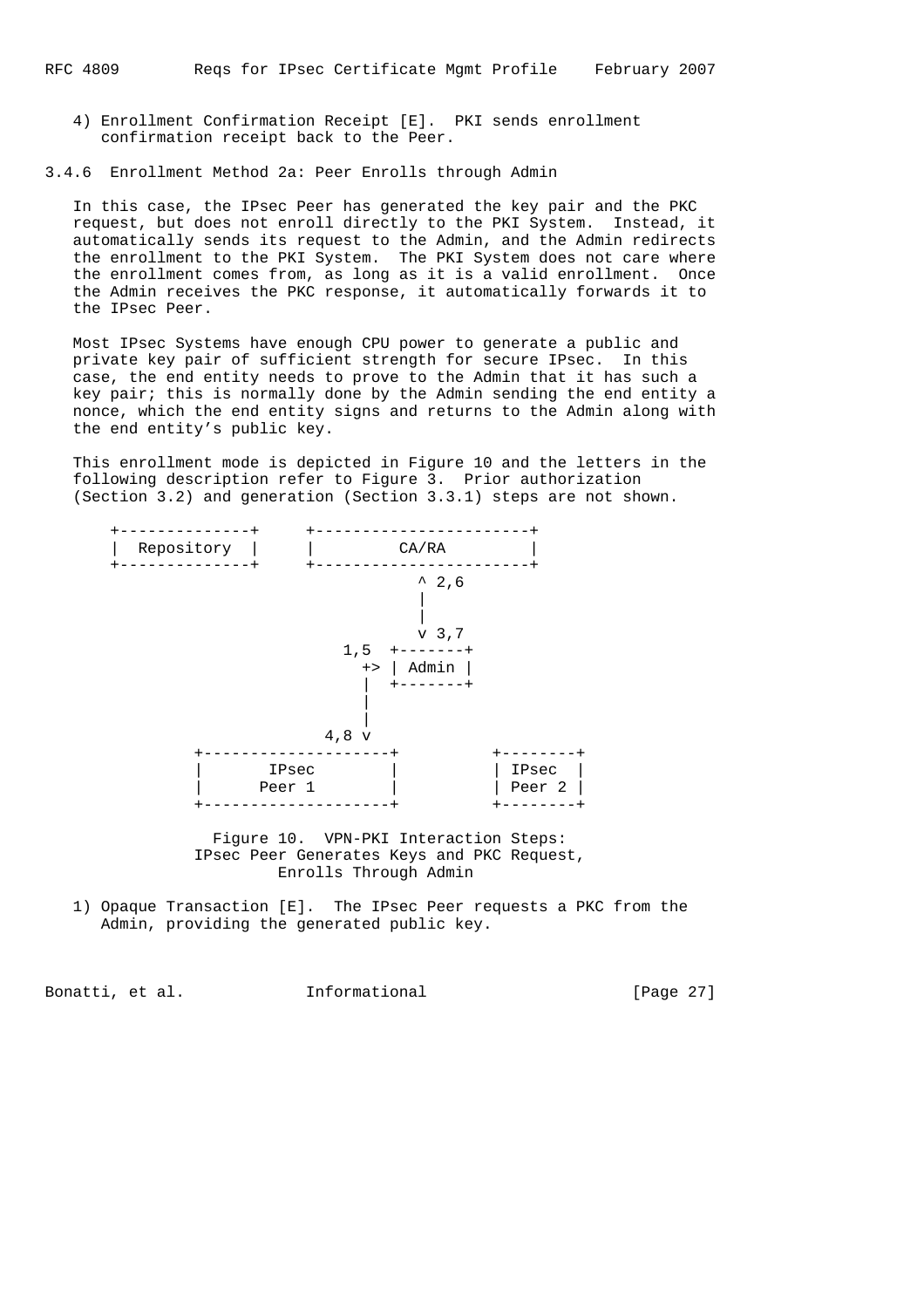- 2) Enrollment Request [E]. The Admin forwards the enrollment request to the PKI.
- 3) Enrollment Response [E]. The PKI responds to the enrollment request, providing either the new PKC that was generated or a suitable error indication.
- 4) Opaque Transaction [E]. The Admin forwards the enrollment response back to the IPsec Peer.
- 5) Opaque Transaction [E]. Peer positively acknowledges receipt of new PKC back to the Admin.
- 6) Enrollment Confirmation [E]. Admin forwards enrollment confirmation back to the PKI.
- 7) Enrollment Confirmation Receipt [E]. PKI sends enrollment confirmation receipt back to the Admin.
- 8) Opaque Transaction [E]. Admin forwards PKI's enrollment confirmation receipt back to the Peer.

3.4.7. Enrollment Method 2b: Peer Enrolls through Admin

 In this case, the IPsec Peer has generated the key pair, but the PKC request is constructed and signed by the Admin. The PKI System does not care where the enrollment comes from, as long as it is a valid enrollment. Once the Admin retrieves the PKC, it then automatically forwards it to the IPsec Peer along with the key pair.

 Some IPsec Systems do not have enough CPU power to generate a public and private key pair of sufficient strength for secure IPsec. In this case, the Admin needs to prove to the PKI that it has such a key pair; this is normally done by the PKI sending the Admin a nonce, which the Admin signs and returns to the PKI along with the end entity's public key. A drawback to this case is that the private key will eventually be sent over the wire (though hopefully securely so) from Admin to the IPsec Peer; whenever possible, it is preferred to keep a key within its cryptographic boundary of origin. Failing to do so opens the system to risk of the private keys being sniffed and discerned.

 This enrollment mode is depicted in Figure 11 and the letters in the following description refer to Figure 3. Prior authorization (Section 3.2) and generation (Section 3.3.2) steps are not shown.

Bonatti, et al. 1nformational [Page 28]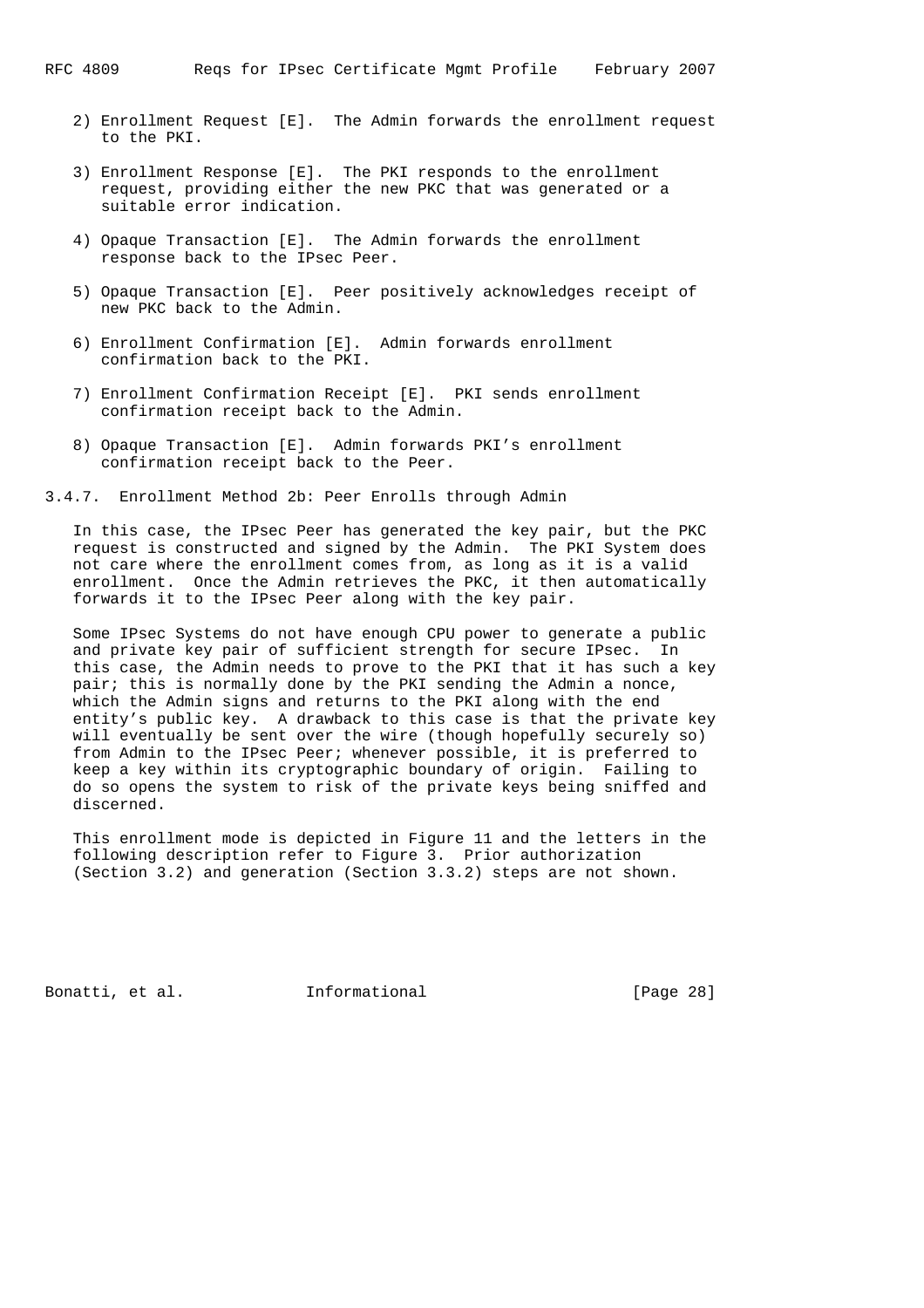

 Figure 11. VPN-PKI Interaction Steps: IPsec Peer Generates Keys, Admin Constructs and Signs PKC Request, Enrolls through Admin

- 1) Enrollment Request [E]. The Admin requests a PKC from the PKI, providing the generated public key.
- 2) Enrollment Response [E]. The PKI responds to the enrollment request, providing either the new PKC that was generated or a suitable error indication.
	- 3) Opaque Transaction [E]. The Admin forwards the enrollment response back to the IPsec Peer.
	- 4) Opaque Transaction [E]. Peer positively acknowledges receipt of new PKC back to the Admin.
	- 5) Enrollment Confirmation [E]. Admin forwards enrollment confirmation back to the PKI.
	- 6) Enrollment Confirmation Receipt [E]. PKI sends enrollment confirmation receipt back to the Admin.
	- 7) Opaque Transaction [E]. Admin forwards PKI's enrollment confirmation receipt back to the Peer.

Bonatti, et al. **Informational** [Page 29]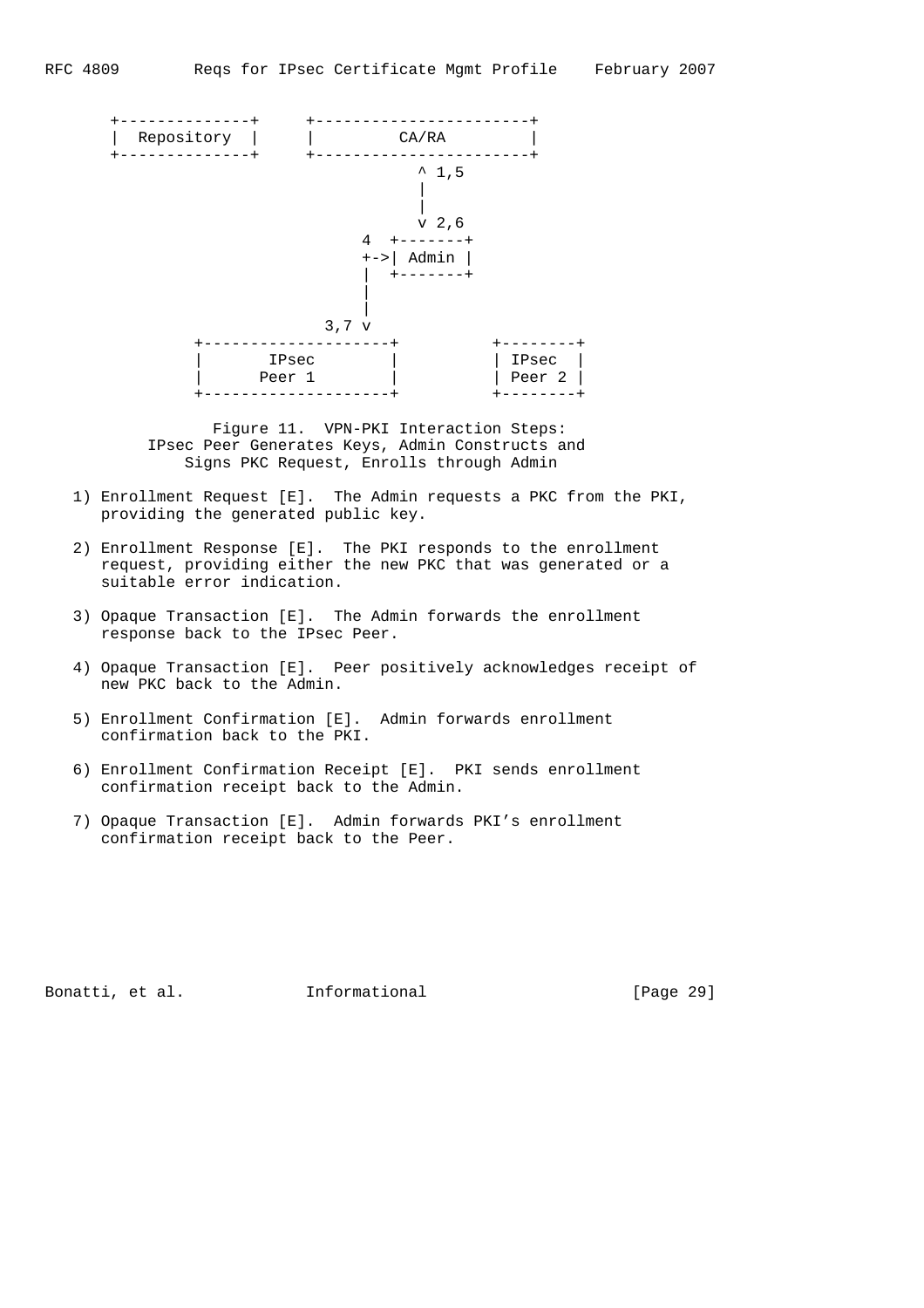3.4.8. Enrollment Method 3a: Admin Authorizes and Enrolls Directly to PKI

 In this case, the Admin generates the key pair, PKC request, and digitally signs the PKC request. The PKI System does not care where the enrollment comes from, as long as it is a valid enrollment. Once the Admin retrieves the PKC, it then automatically forwards it to the IPsec Peer along with the key pair.

 Some IPsec Systems do not have enough CPU power to generate a public and private key pair of sufficient strength for secure IPsec. In this case, the Admin needs to prove to the PKI that it has such a key pair; this is normally done by the PKI sending the Admin a nonce, which the Admin signs and returns to the PKI along with the end entity's public key. A drawback to this case is that the private key will eventually be sent over the wire (though hopefully securely so) from Admin to the IPsec Peer; whenever possible, it is preferred to keep a key within its cryptographic boundary of origin. Failing to do so opens the system to risk of the private keys being sniffed and discerned.

 This enrollment mode is depicted in Figure 12 and the letters in the following description refer to Figure 3. Prior authorization (Section 3.2) and generation (Section 3.3.3) steps are not shown.



 Figure 12. VPN-PKI Interaction Steps: Admin Generates Keys and PKC Request, and Enrolls Directly with PKI

Bonatti, et al. **Informational** [Page 30]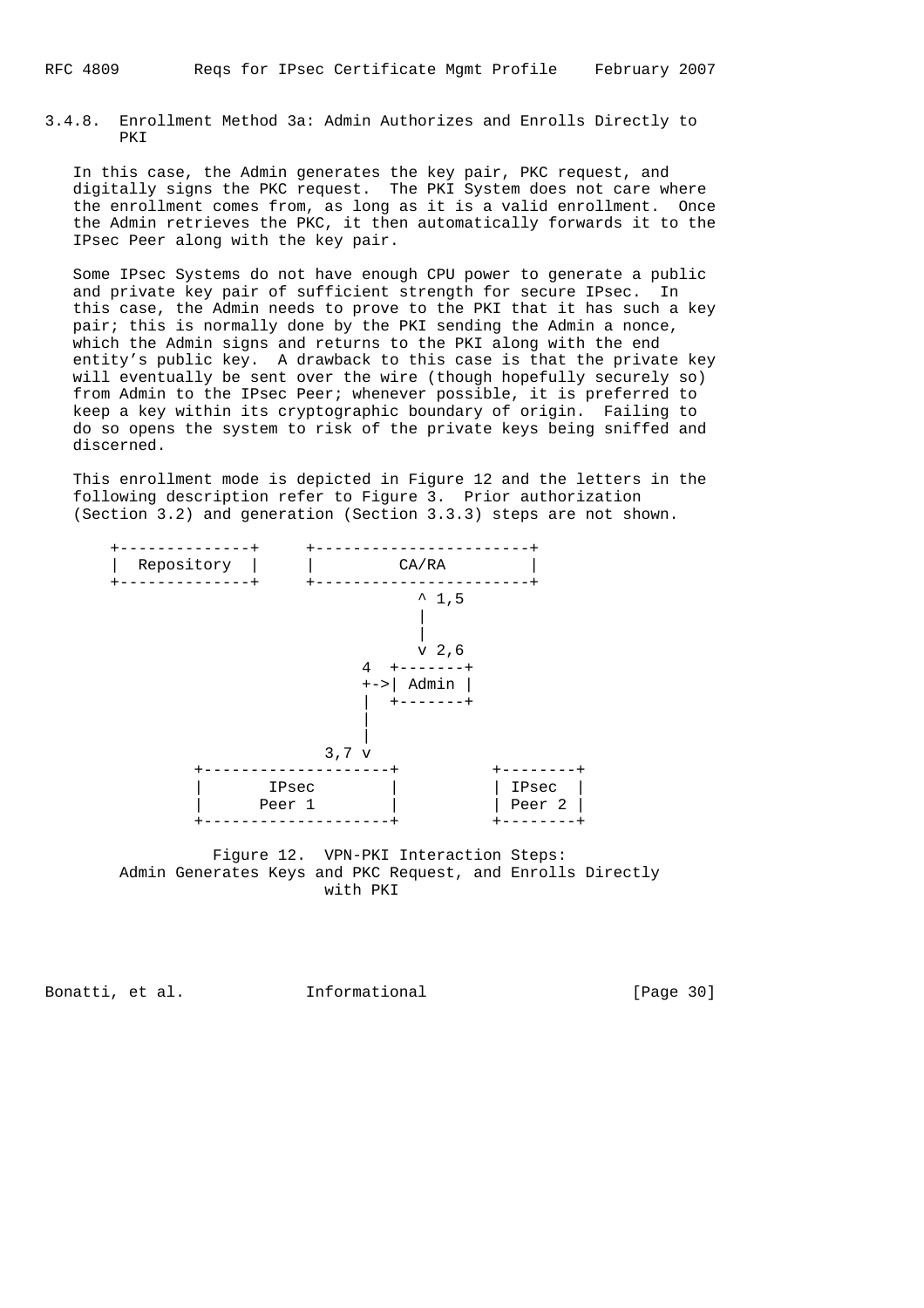- 1) Enrollment Request [E]. The Admin requests a PKC from the PKI, providing the generated public key.
- 2) Enrollment Response [E]. The PKI responds to the enrollment request, providing either the new PKC that was generated or a suitable error indication.
- 3) Opaque Transaction [E]. The Admin forwards the enrollment response back to the IPsec Peer, along with the keys.
- 4) Opaque Transaction [E]. Peer positively acknowledges receipt of new PKC back to the Admin.
- 5) Enrollment Confirmation [E]. Admin forwards enrollment confirmation back to the PKI.
- 6) Enrollment Confirmation Receipt [E]. PKI sends enrollment confirmation receipt back to the Admin.
- 7) Opaque Transaction [E]. Admin forwards PKI's enrollment confirmation receipt back to the Peer.
- 3.4.9. Enrollment Method 3b: Admin Requests and PKI Generates and Sends PKC

 In this instance, the PKI and Admin have previously agreed to have the PKI generate keys and certificates when the PKI receives an authorization request. The PKI returns to the IPsec Peer through the Admin, the final product of a key pair and PKC. Again, the mechanism for the Peer to Admin communication is opaque.

 A drawback to this case is that the private key will eventually be sent over the wire (though hopefully securely so) from Admin to the IPsec Peer; whenever possible, it is preferred to keep a key within its cryptographic boundary of origin. Failing to do so opens the system to risk of the private keys being sniffed and discerned.

 This enrollment mode is depicted in Figure 13 and the letters in the following description refer to Figure 3. Prior authorization (Section 3.2) and generation (Section 3.3.4) steps are not shown.

Bonatti, et al. 1nformational [Page 31]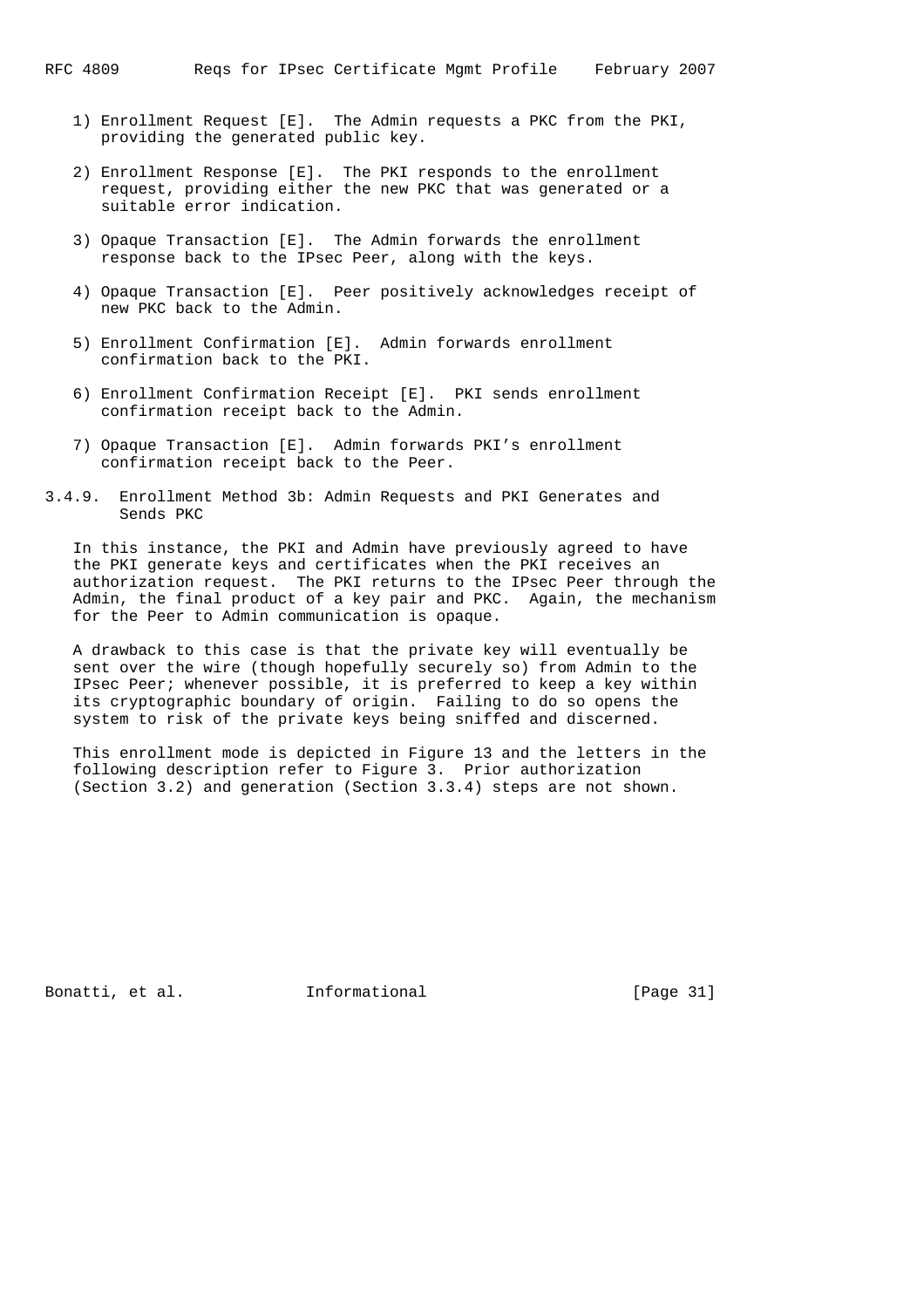

 Figure 13. VPN-PKI Interaction Steps: PKI Generates Keys, PKC Request, and Enrolls Directly with PKI

- 1) Enrollment Response [E]. The PKI responds to the authorization request sent, providing either the new PKC and public-private key pair that were generated or a suitable error indication.
- 2) Opaque Transaction [E]. The Admin forwards the enrollment response back to the IPsec Peer, along with the keys.
- 3) Opaque Transaction [E]. Peer positively acknowledge receipt of new PKC back to the Admin.
- 4) Enrollment Confirmation [E]. Admin forwards enrollment confirmation back to the PKI.
- 5) Enrollment Confirmation Receipt [E]. PKI sends enrollment confirmation receipt back to the Admin.
- 6) Opaque Transaction [E]. Admin forwards PKI's enrollment confirmation receipt back to the Peer.

3.4.10. Confirmation Handshake

 Any time a new PKC is issued by the PKI, a confirmation of PKC receipt MUST be sent back to the PKI by the Peer or the Admin (forwarding the Peer's confirmation).

Bonatti, et al. **Informational** [Page 32]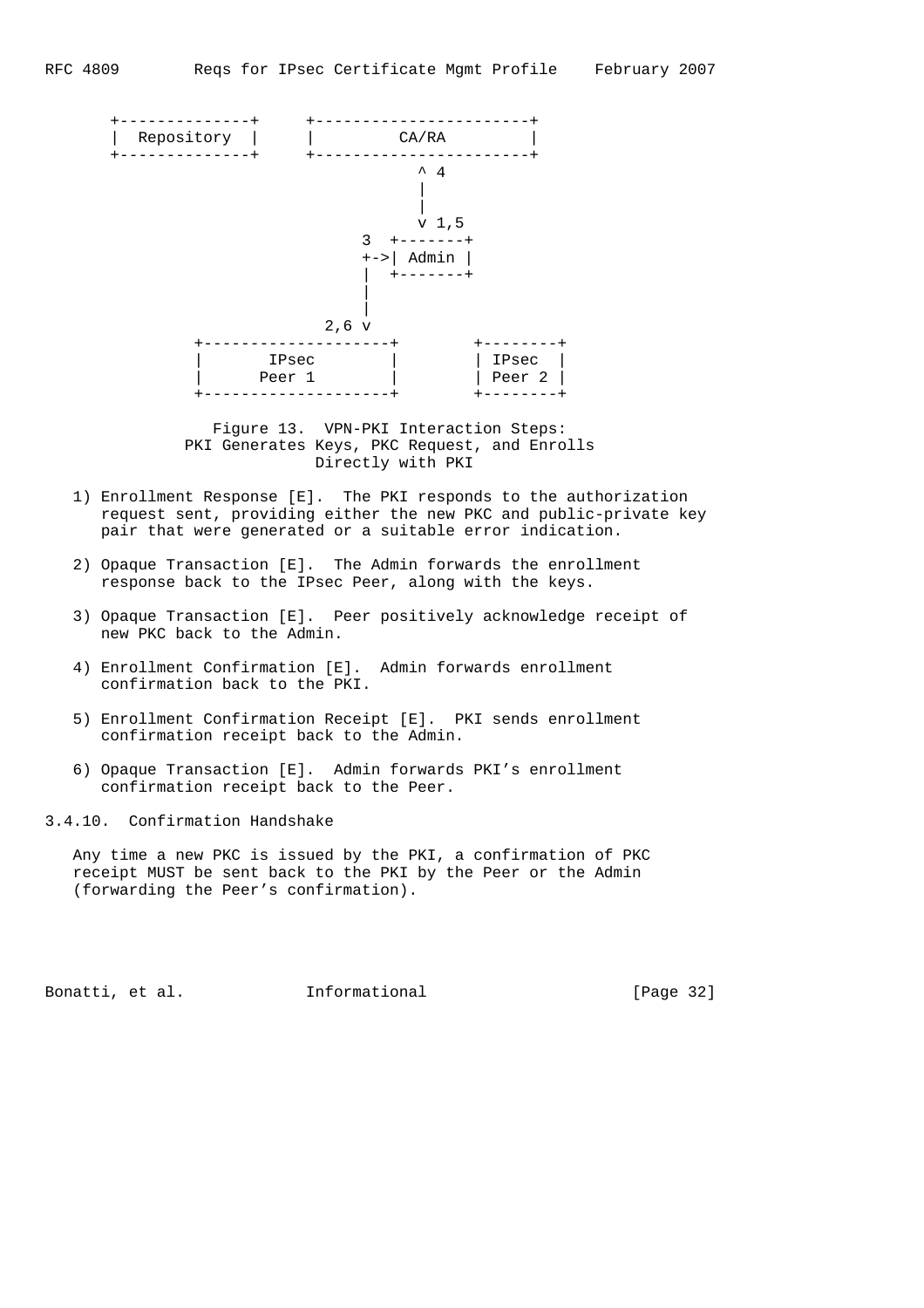Operationally, the Peer MUST send a confirmation to the PKI verifying that it has received the PKC, loaded it, and can use it effectively in an IKE exchange. This requirement exists so that:

- The PKI does not publish the new PKC in the repository for others until that PKC is able to be used effectively by the Peer, and
- A revocation may be invoked if the PKC is not received and operational within an allowable window of time.

 To assert such proof, the Peer MUST sign a portion of data with the new key. The result MUST be sent to the PKI. The entity that actually sends the result to the PKI MAY be either the Peer (sending it directly to the PKI) or Admin (the Peer would send it to Admin, and Admin can, in turn, send it to the PKI).

 The Admin MUST acknowledge the successful receipt of the confirmation, thus signaling to the Peer that it may proceed using this PKC in IKE connections. The PKI MUST complete all the processing necessary to enable the Peer's operational use of the new PKC (for example, writing the PKC to the repository) before sending the confirmation acknowledgement. The Peer MUST NOT begin using the PKC until the PKI's confirmation acknowledgement has been received.

3.4.11. Error Handling for Enrollment

 Thorough error condition descriptions and handling instructions are REQUIRED for each transaction in the enrollment process. Providing such error codes will greatly aid interoperability efforts between the PKI and IPsec products.

 The profile will clarify what happens if the request and retrieval fails for some reason. The following cases MUST be covered:

- Admin or Peer cannot send the request.
- Admin or Peer sent the request, but the PKI did not receive the request.
- PKI received the request, but could not read it effectively.
- PKI received and read the request, but some contents of the request violated the PKI's configured policy such that the PKI was unable to generate the PKC.
- The PKI System generated the PKC, but could not send it.

Bonatti, et al. 1nformational [Page 33]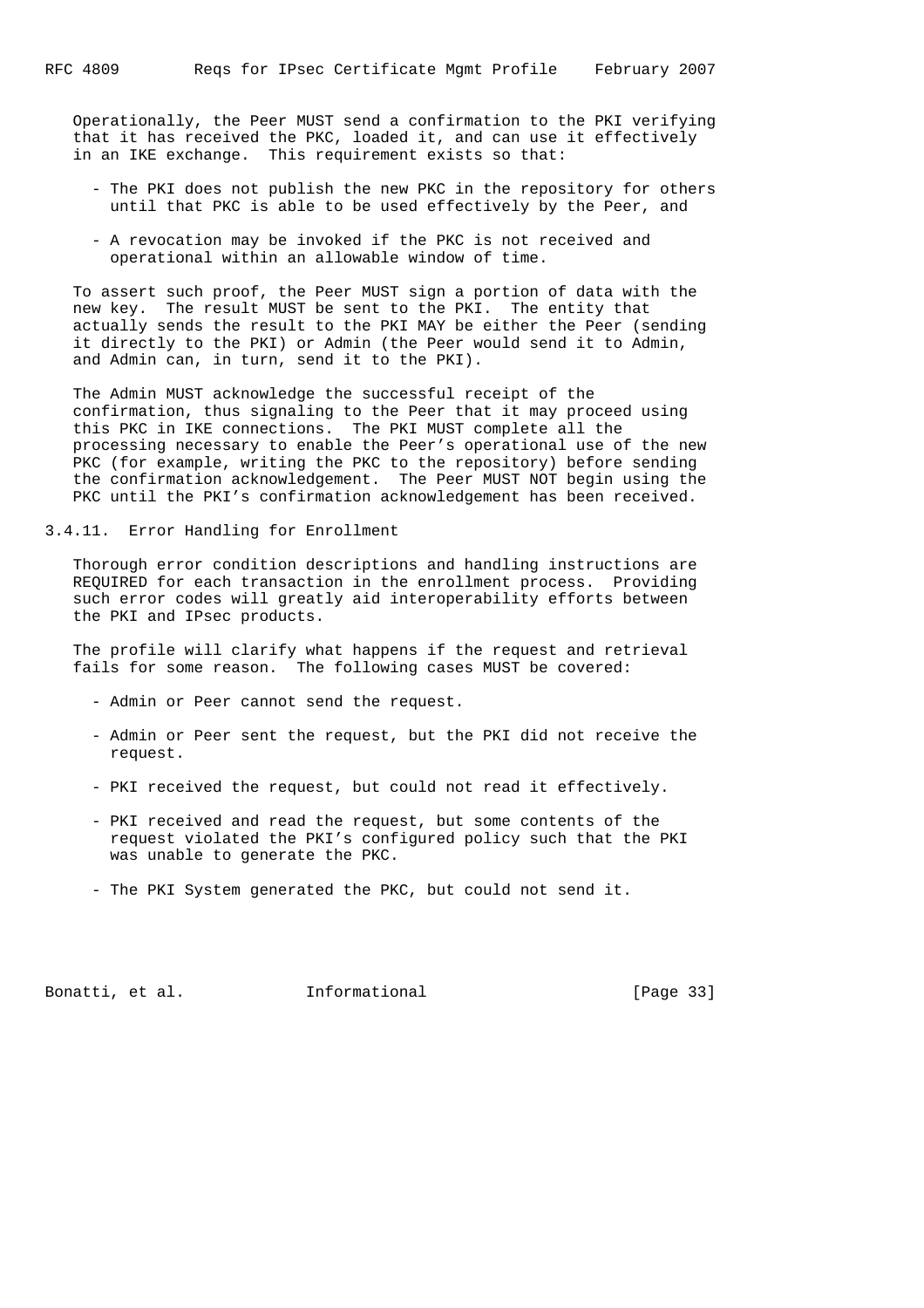- The PKI sent the PKC, but the requestor (Admin or Peer) did not receive it.
- The Requestor (Admin or Peer) received the PKC, but could not process it due to incorrect contents, or other PKC-construction related problem.
- The Requestor failed trying to generate the confirmation.
- The Requestor failed trying to send the confirmation.
- The Requestor sent the confirmation, but the PKI did not receive it.
- The PKI received the confirmation but could not process it.

In each case the following questions MUST be addressed:

- What does Peer do?
- What does Admin do?
- What does PKI do?
- Is Authorization used?

 If a failure occurs after the PKI sends the PKC and before the Peer receives it, then the Peer MUST re-request with the same authorization ID and one-time authorization token. The PKI, seeing the authorization ID and authorization token, MUST send the PKC again.

 Enrollment errors MUST be sent to the Admin regardless of the entity that generated the enrollment request.

3.5. Lifecycle

This section refers to the [L] elements labeled in Figure 3.

 Once the PKI has issued a PKC for the end entity Peer, the Peer MUST be able to either contact the PKI directly or through the Admin for any subsequent rekeys, renewals, updates, or revocations. The PKI MUST support either case for renewals, updates, and revocations. Rekeys are Admin initiated; therefore, Peer initiated rekeys MUST be transferred via the Admin.

3.5.1. One Protocol

 One protocol MUST be specified for rekey, renew, and update requests, responses, and confirmations. It MUST be the same protocol as is specified in Section 3.4.

Bonatti, et al. 1nformational [Page 34]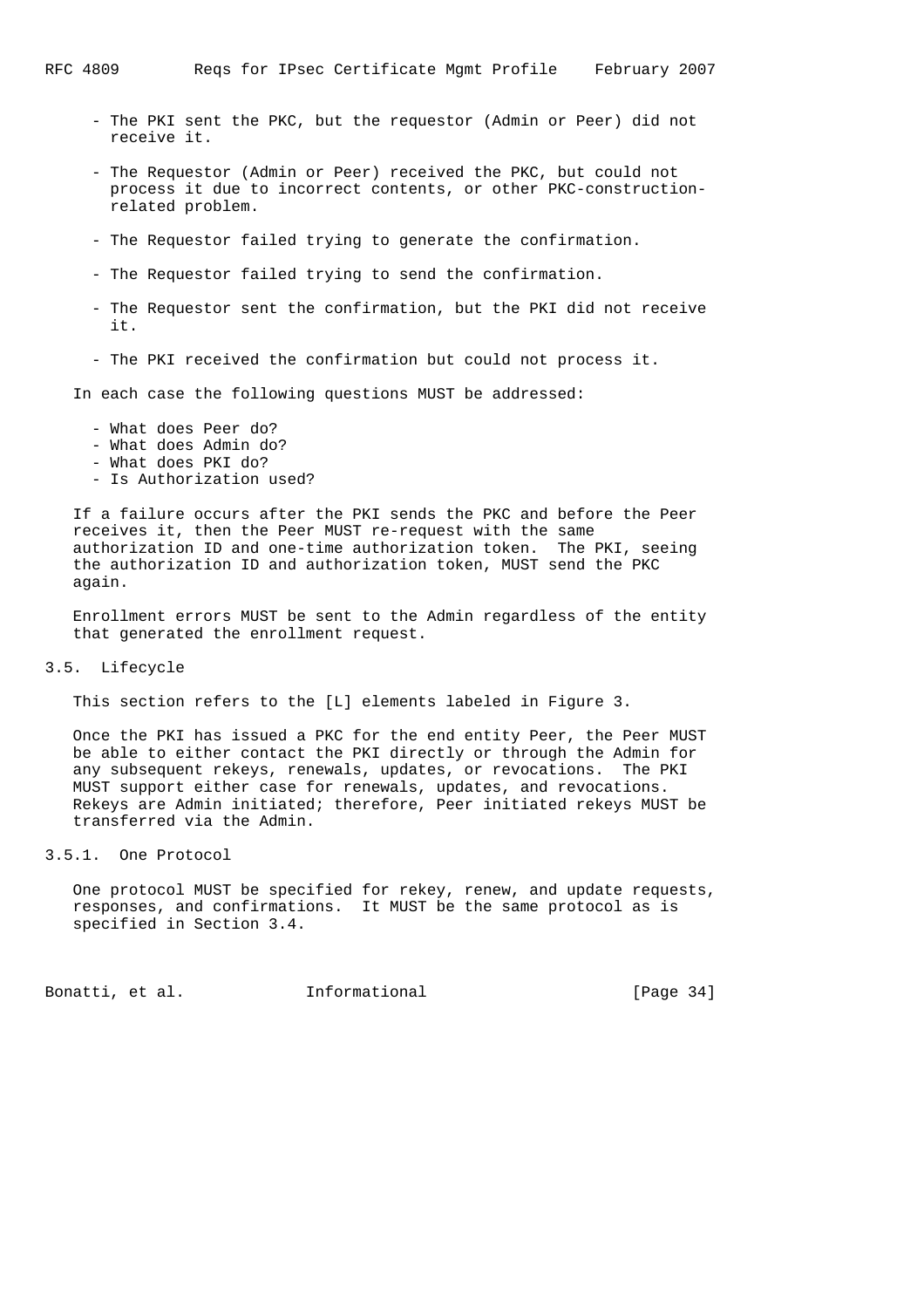Revocation requests MAY use the same protocol as rekey, renew, and update operations. Revocation requests MAY also occur via email, telephone, Instant Messaging, etc.

3.5.2. PKC Rekeys, Renewals, and Updates

 Rekeys, renewals, and updates are variants of a PKC enrollment request scenario with unique operational and management requirements.

- A PKC rekey replaces an end entity's PKC with a new PKC that has a new public key for the same SubjectName and SubjectAltName contents before the end entity's currently held PKC expires.
- A PKC renewal replaces an end entity's PKC with the same public key for the same SubjectName and SubjectAlternativeName contents as an existing PKC before that PKC expires.
- A PKC update is defined as a new PKC issuance with the same public key for an altered SubjectName or SubjectAlternativeName before expiration of the end entity's current PKC.

 When sending rekey, renew, or update requests, the entire contents of the PKC request needs to be sent to the PKI, not just the changed elements.

 The rekey, renew, and update requests MUST be signed by the private key of the old PKC. This will allow the PKI to verify the identity of the requestor, and ensure that an attacker does not submit a request and receive a PKC with another end entity's identity.

 Whether or not a new key is used for the new PKC in a renew or update scenario is a matter of local security policy, and MUST be specified by the Admin to the PKI in the original authorization request. Reusing the same key is permitted, but not encouraged. If a new key is used, the update or renew request must be signed by both the old key  $-$ - to prove the right to make the request  $-$ - and the new key  $-$ to use for the new PKC.

 The new PKC resulting from a rekey, renew, or update will be retrieved in-band, using the same mechanism as a new PKC request.

 For the duration of time after a rekey, renew, or update has been processed and before PKI has received confirmation of the Peer's successful receipt of the new PKC, both PKCs (the old and the new) for the end entity will be valid. This will allow the Peer to continue with uninterrupted IKE connections with the previous PKC while the rekey, renewal, or update process occurs.

Bonatti, et al. 1nformational [Page 35]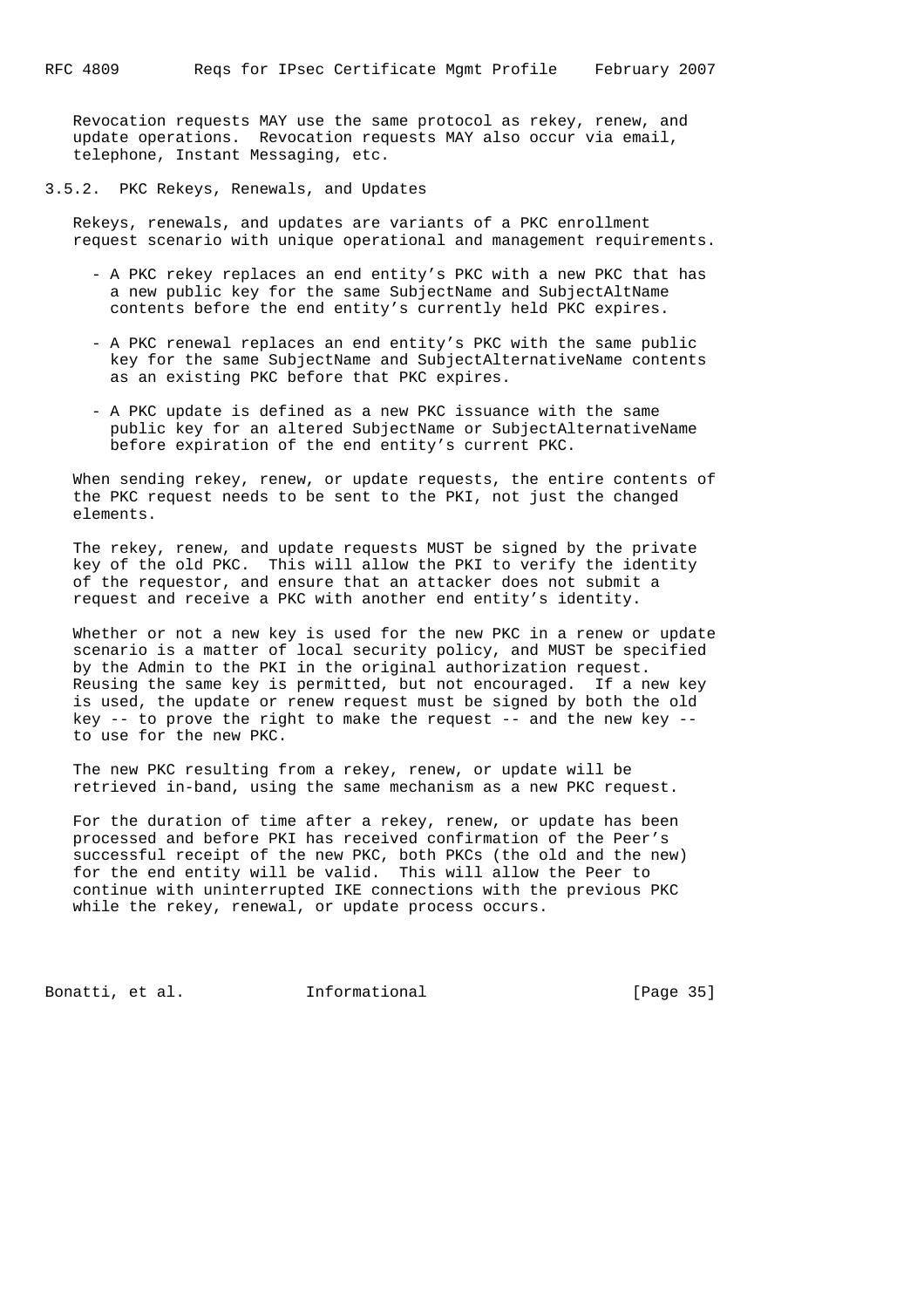After the rekey, renewal, or update occurs, the question now exists for the PKI of what to do about the old PKC. If the old PKC is to be made unusable, the PKI will need to add it to the revocation list, removed from the repository; however this should only occur once all connections that used the old PKC have expired. The decision about if the old PKC should be made unusable is determined by local policy. Either the PKI or the Admin MUST specify this parameter during the authorization phase. In this case, the PKI or the Admin MUST also specify the length of time from when the PKI receives the end entity Peer's confirmation (of receipt of the PKC) until when the old PKC is made unusable.

 In the case where the new keys were generated for a renew or update request and for rekey requests, once the Peer receives the confirmation acknowledgement from the PKI, it is good practice for the old key pair to be destroyed as soon as possible. Deletion can occur once all connections that used the old PKC have expired.

 If a PKC has been revoked, it MUST NOT be allowed a rekey, renewal, or update.

 Should the PKC expire without rekey, renewal, or update, an entirely new request MUST be made.

3.5.2.1. Rekey Request

 Admins manage rekeys to ensure uninterrupted use of the VPN by Peers with new keys. Rekeys can occur automatically if the Admin is configured to initiate a new authorization for the rekey.

 Scenarios for rekey are omitted as they use the same scenarios used in the original PKC enrollment from Sections 3.2, 3.3, and 3.4.

#### 3.5.2.2. Renew Request

 Admins manage renewals to ensure uninterrupted use of the VPN by Peers with the same key pair.

 At the time of authorization, certain details about renewal acceptance will be conveyed by the Admin to the PKI, as stated in Section 3.2.4.2. The renewal request MUST match the conditions that were specified in the original authorization for:

- Keys: New, existing, or either.
- Requestor: End entity Peer, Admin, or either.
- Period: How soon before PKC expiry.
- Time: Length of time before making the old PKC unusable.

Bonatti, et al. **Informational** [Page 36]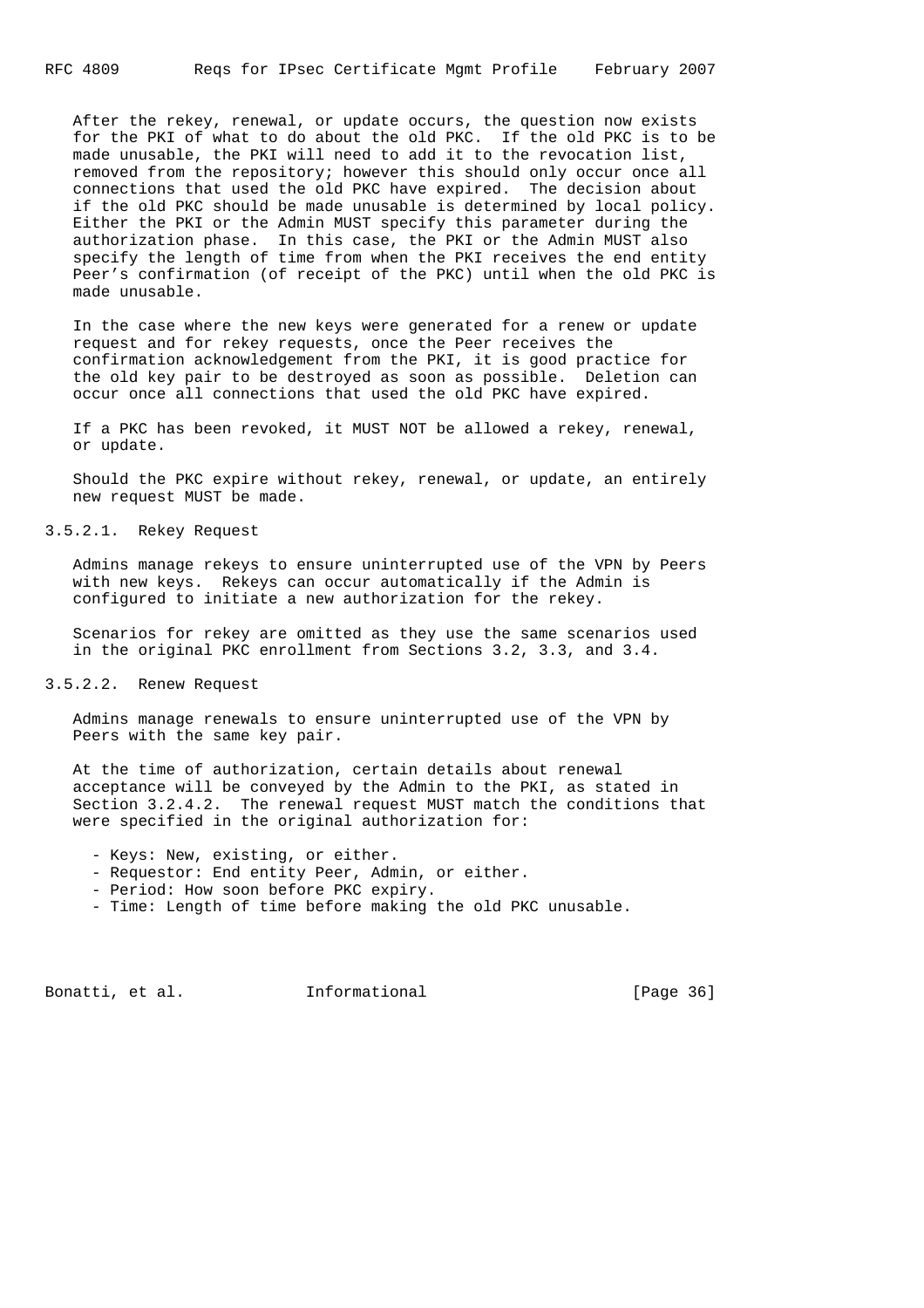If any of these conditions are not met, the PKI must reject the renewal and log the event.

 Scenarios for renewal are omitted as they use the same scenarios used in the original PKC enrollment from Sections 3.2, 3.3, and 3.4.

#### 3.5.2.3. Update Request

 An update to the contents of a PKC will be necessary when details about an end entity Peer's identity change, but the Operator does not want to generate a new PKC from scratch, requiring a whole new authorization. For example, a gateway device may be moved from one site to another. Its IPv4 Address will change in the SubjectAltName extension, but all other information could stay the same. Another example is an end user who gets married and changes the last name or moves from one department to another. In either case, only one field (the Surname or Organizational Unit (OU) in the DN) need change.

An update differs from a rekey or a renewal in a few ways:

- A new key is not necessary
- The timing of the update event is not predictable, as is the case with a scheduled rekey or renewal.
- The update request may occur at any time during a PKC's period of validity.
- Once the update is completed, and the new PKC is confirmed, the old PKC should cease to be usable, as its contents no longer accurately describe the subject.

 At the time of authorization, certain details about update acceptance can be conveyed by the Admin to the PKI, as stated in Section 3.2.4.2. The update request MUST match the conditions that were specified in the original authorization for:

- Keys: new, existing, or either.
- Requestor: End entity Peer, Admin, or either.
- The fields in the Subject and SubjectAltName that are changeable.
- Time: Length of time before making the old PKC unusable.

 If any of these conditions are not met, the PKI MUST reject the update and log the event.

 If an update authorization was not made at the time of original authorization, one can be made from Admin to the PKI at any time during the PKC's valid life. When such an update is desired, Admin

Bonatti, et al. **Informational** [Page 37]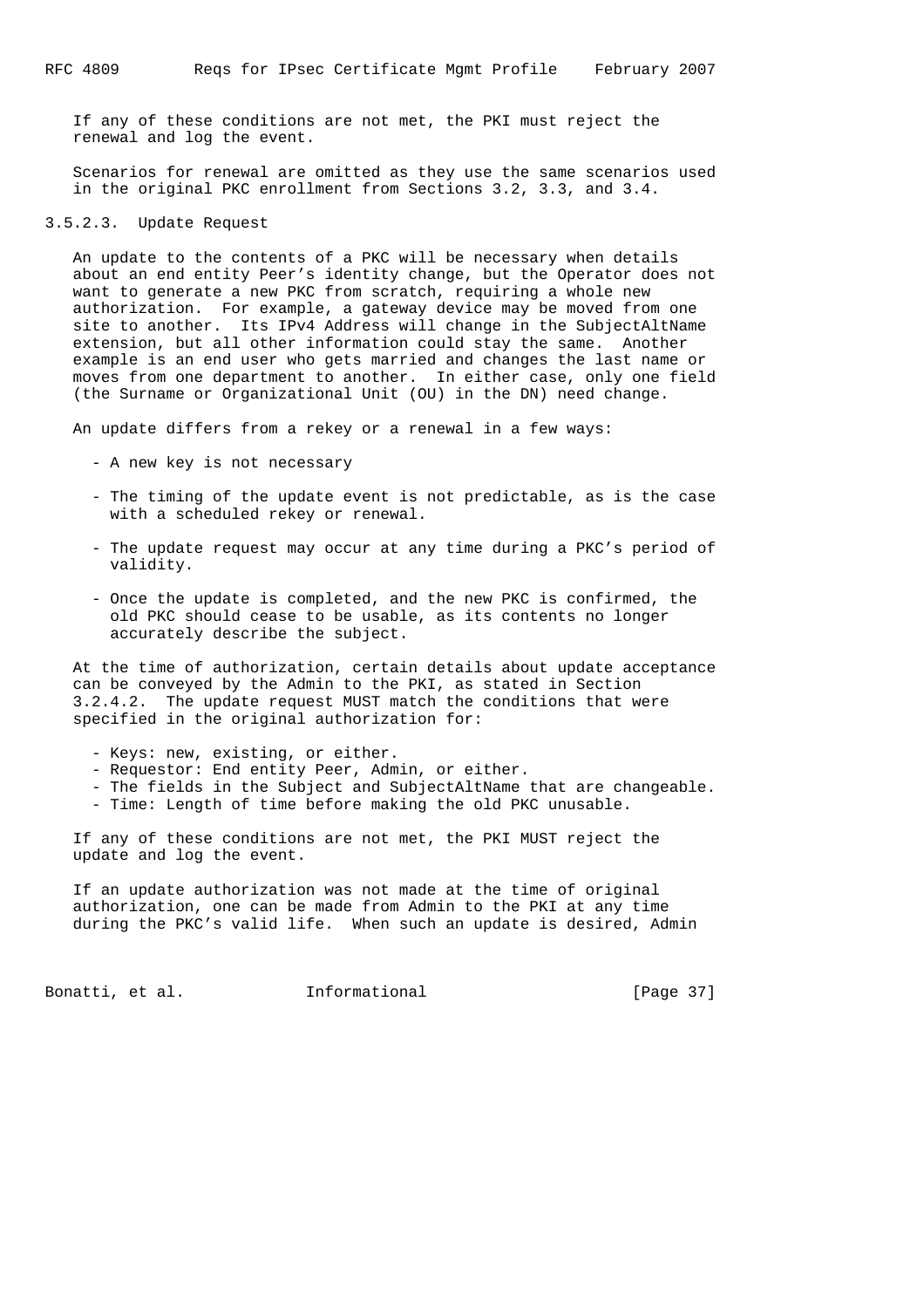must notify the PKI System that an update is authorized for the end entity and must specify the new contents. Admin then initiates the update request with the given contents in whichever mechanism the VPN System employs (direct from end entity to PKI, from end entity through Admin, or directly from Admin).

 Scenarios for update are omitted as they use the same scenarios used in the original PKC enrollment from Sections 3.2, 3.3, and 3.4.

3.5.2.4. Error Handling for Rekey, Renewal, and Update

 Thorough error condition descriptions and handling instructions are required for each transaction in the rekey, renewal, or update process. Providing such error codes will greatly aid interoperability efforts between the PKI and IPsec products.

## 3.5.2.5. Confirmation Handshakes

 The confirmation handshake requirements are the same as in Sections 3.2, 3.3, and 3.4 except that depending on the Administrative policy the PKI MUST also issue a revocation on the original PKC before sending the confirmation response.

3.5.3. Revocation

 The Peer MUST be able to initiate revocation for its own PKC. In this case the revocation request MUST be signed by the Peer's current key pair for the PKC it wishes to revoke. Whether the actual revocation request transaction occurs directly with the PKI or is first sent to Admin (who proxies or forwards the request to the PKI) is a matter of implementation.

 The Admin MUST be able to initiate revocation for any PKC issued under a template it controls. The Admin will identify itself to the PKI by use of its own PKC; it MUST sign any revocation request to the PKI with the private key from its own PKC. The PKI MUST have the ability to configure Admin(s) with revocation authority, as identified by its PKC. Any PKC authorizations must specify if said PKC may be revoked by the Admin (see Section 3.2.3.2 for more details).

 The profile MUST identify the one protocol or transaction within a protocol to be used for both Peer and Admin initiated revocations.

 The profile MUST identify the size of CRL the client will be prepared to support.

Bonatti, et al. 1nformational [Page 38]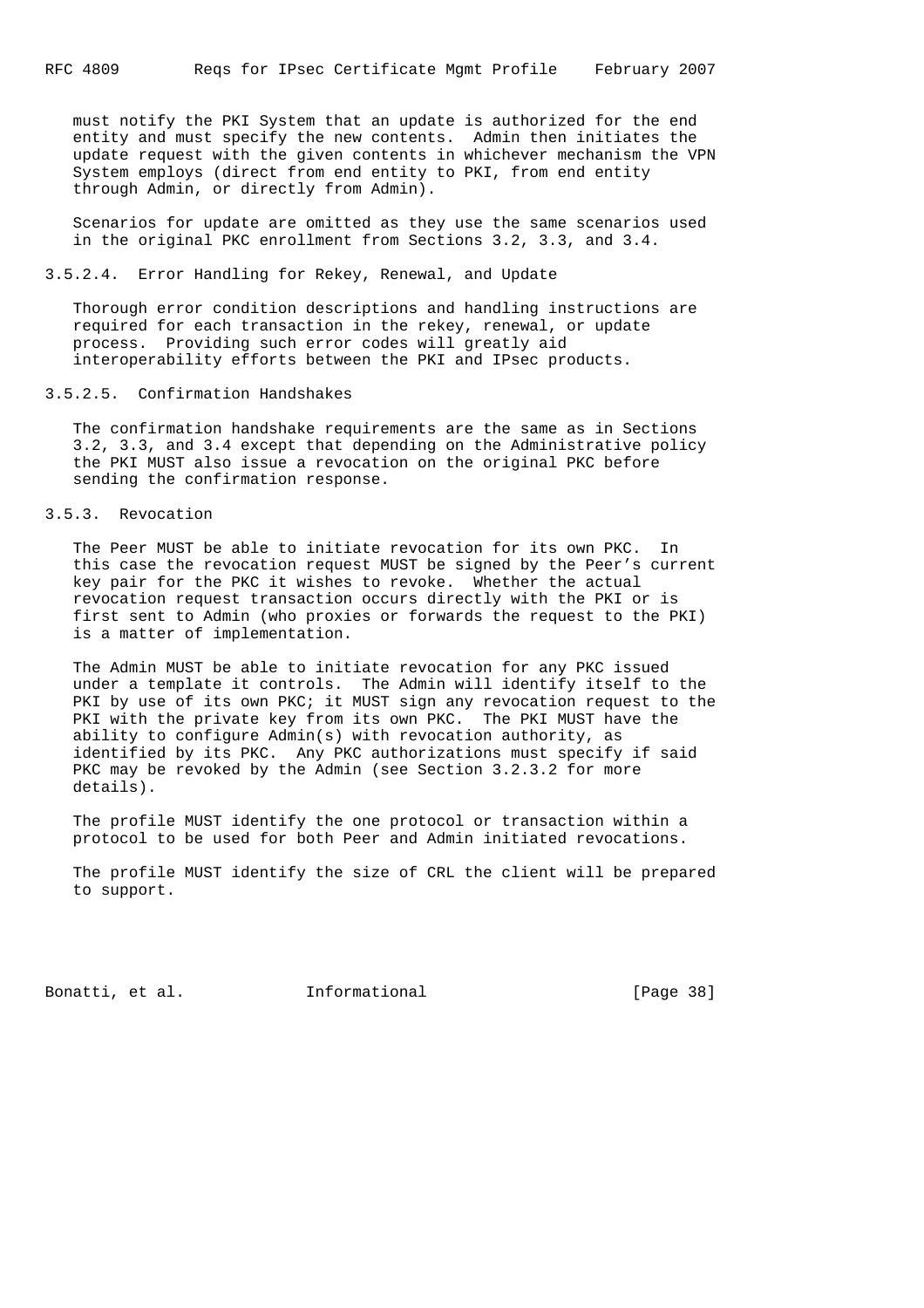Below are guidelines for revocation in specific transactions:

- AFTER RENEW, BEFORE EXPIRATION: The PKI MUST be responsible for the PKC revocation during a renew transaction. PKI MUST revoke the PKC after receiving the confirm notification from the Peer, and before sending the confirm-ack to the Peer. The Peer MUST NOT revoke its own PKC in this case.
- AFTER UPDATE, BEFORE EXPIRATION: The PKI MUST be responsible for the PKC revocation during an update transaction. PKI MUST revoke the PKC after receiving the confirm notification from the Peer, and before sending the confirm-ack to the Peer. The Peer MUST NOT revoke its own PKC in this case.

#### 3.6. Repositories

This section refers to the [R] elements labeled in Figure 3.

3.6.1. Lookups

 The PKI System SHOULD be built so that lookups resolve directly and completely at the URL indicated in a CDP or AIA. The PKI SHOULD be built such that URL contents do not contain referrals to other hosts or URLs, as such referral lookups will increase the time to complete the IKE negotiation, and can cause implementations to timeout.

 CDP MUST be flagged as required in the authorization request. The method MUST also be specified: the HTTP method MUST be method; the Lightweight Directory Access Protocol (LDAP) method MAY be supported.

 The complete hierarchical PKC chain (except the trust anchor) MUST be able to be searched in their respective repositories. The information to accomplish these searches MUST be adequately communicated in the PKCs sent during the IKE transaction.

 All PKCs must be retrievable through a single protocol. The final specification will identify one protocol as a "MUST", others MAY be listed as "OPTIONAL".

The general requirements for the retrieval protocol include:

- The protocol can be easily firewalled (including Network Address Translation (NAT) or Port Address Translation (PAT)).
- The protocol can easily perform some query against a remote repository on a specific ID element that was given to it in a standard PKC field.

Bonatti, et al. 1nformational [Page 39]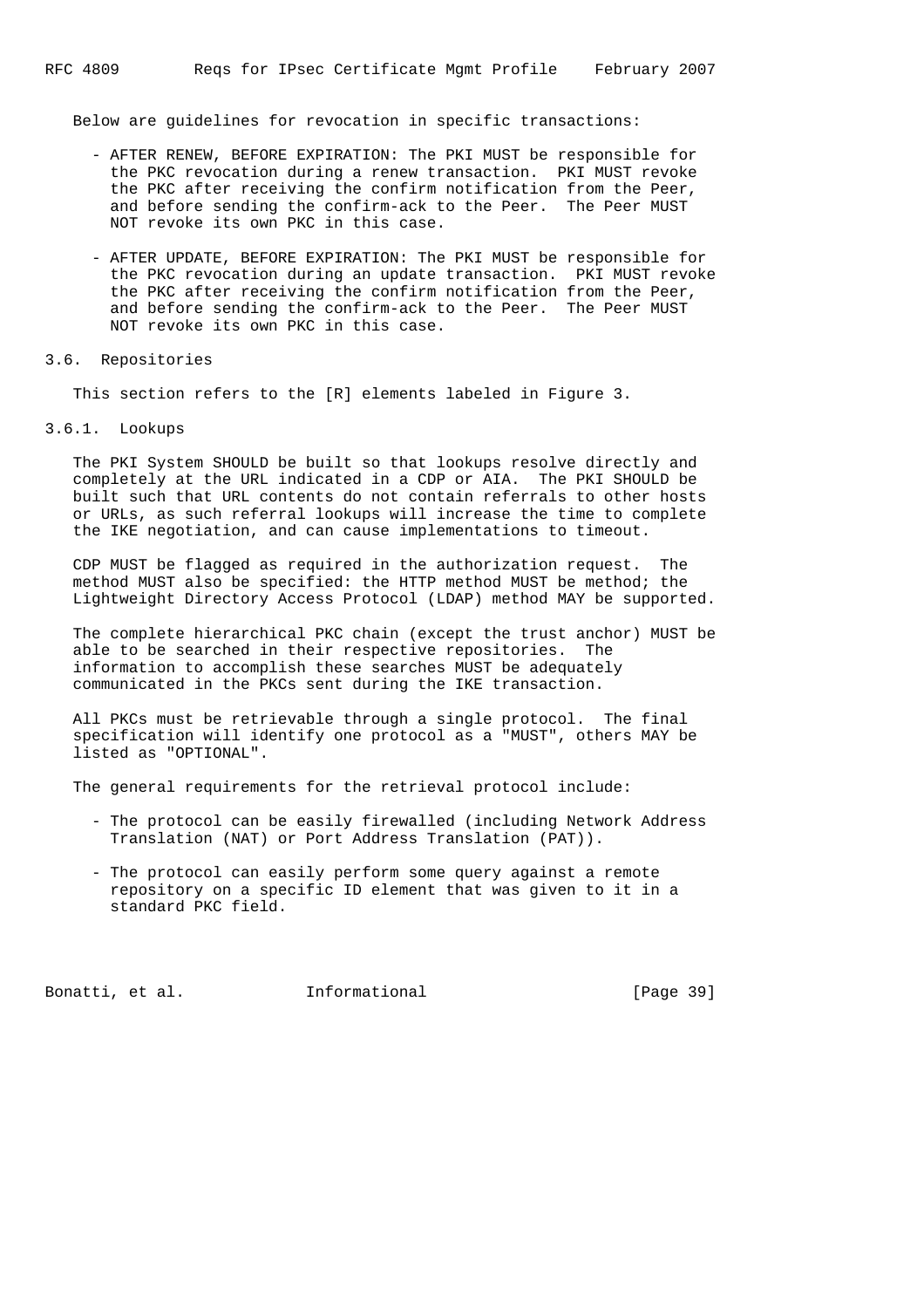Other considerations include:

- Relative speed
- Relative ease of administration
- Scalability

 Intermediate PKCs will be needed for the case of re-keying of the CA, or a PKI System where multiple CAs exist.

 PKCs MAY have extendedKeyusage to help identify the proper PKC for IPsec, though the default behavior is to not use them (see 3.1.5.3).

 IPsec Peers MUST be able to resolve Internet domain names and support the mandatory repository access protocol at the time of starting up so they can perform the PKC lookups.

 IPsec Peers should cache PKCs to reduce latency in setting up Phase 1. Note that this is an operational issue, not an interoperability issue.

 The use case for accomplishing lookups when PKCs are not sent in IKE is a stated non-goal of the profile at this time.

3.6.2. Error Handling for Repository Lookups

 Thorough error condition descriptions and handling instructions are required for each transaction in the repository lookup process. Providing such error codes will greatly aid interoperability efforts between the PKI and IPsec products.

3.7. Trust

3.7.1. Trust Anchor PKC Acquisition

The root PKC MUST arrive on the Peer via one of two methods:

- (a) Peer can get the root PKC via its secure communication with Admin. This requires the Peer to know less about interaction with the PKI.
- (b) Admin can command Peer to retrieve the root cert directly from the PKI. How retrieval of the root cert takes place is beyond the scope of this document, but is assumed to occur via an unauthenticated but confidential enrollment protocol.

Bonatti, et al. 1nformational [Page 40]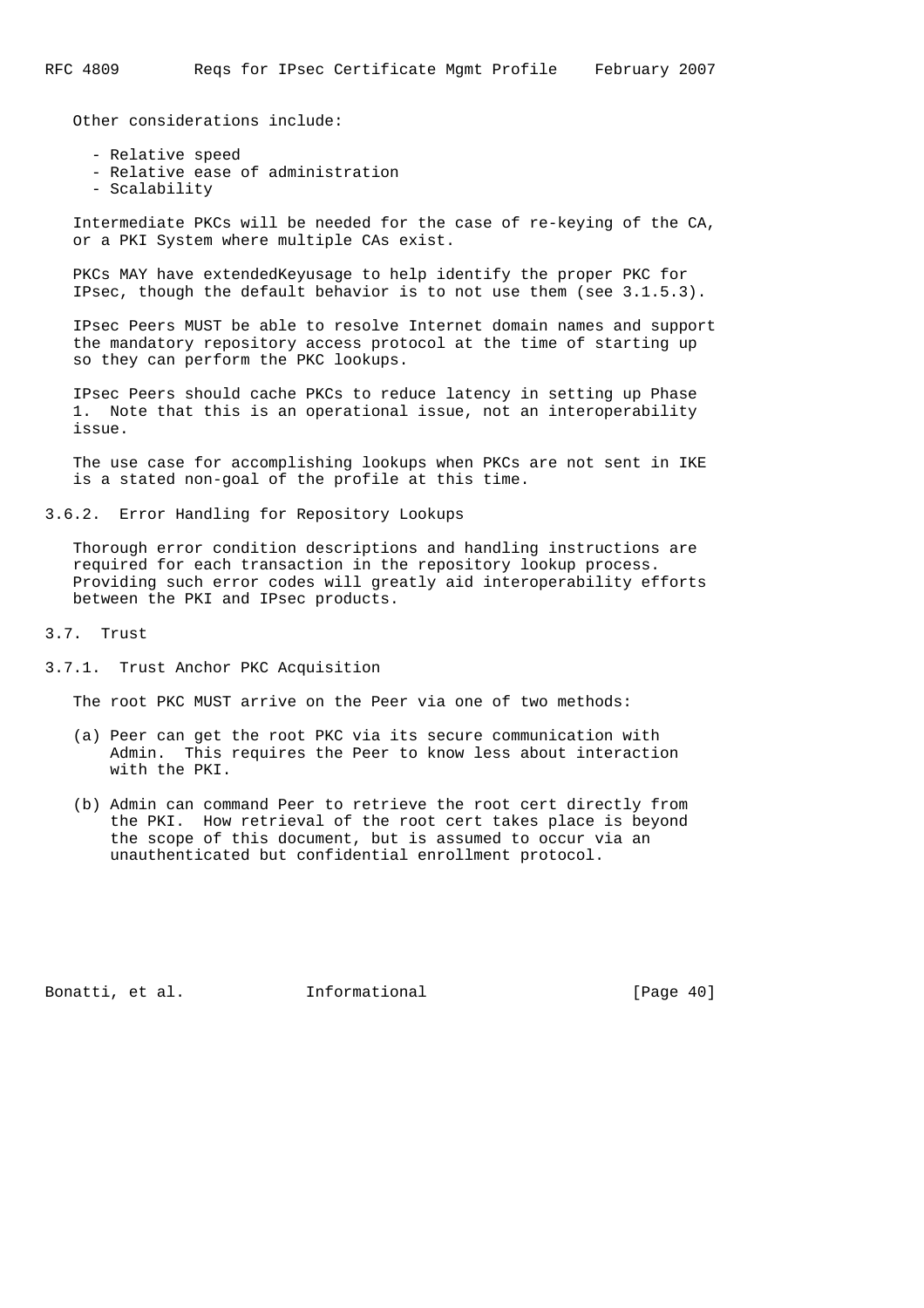# 3.7.2. Certification Path Validation

 The IPsec Peer MUST perform identity verification based on the fields of the PKC and parameters applicable to the VPN Security Association. The fields of the PKC used for verification MAY include either the X.500 Distinguished Name (DN) within the Subject Name, or a specific field within the Extension SubjectAltName (per [DOI] 4.6.2.1 Identification Type Values). Usage descriptions for each follow.

 The Peers or a Simple Certificate Validation Protocol (SCVP) server MUST validate the certification path, as per RFC 3280. The contents necessary in the PKC to allow this will be enumerated in the profile document.

 The Peer MAY have the ability to construct the certification path itself; however, Admin MUST be able to supply Peers with the trust anchor and any chaining PKCs necessary. The Admin MAY ensure the template uses the AIA extension in PKCs as a means of facilitating path validation.

 DNS MUST be supported by the Peers in order to support resolving URLs present in CDPs and AIA extensions.

3.7.3. Revocation Checking and Status Information

 The PKI System MUST provide a mechanism whereby Peers can check the revocation status of PKCs that are presented to it for IKE identity. The mechanism should allow for access to extremely fresh revocation information. CRLs have been chosen as the mechanism for communicating this information. Operators are RECOMMENDED to refresh CRLs as often as logistically possible.

 A single mandatory protocol mechanism for performing CRL lookups MUST be specified by the final specification.

 All PKCs used in IKE MUST have cRLDistributionPoint and authorityInfoAccess fields populated with valid URLs. This will allow all recipients of the PKC to know immediately how revocation is to be accomplished, and where to find the revocation information. The AIA is needed in an environment where multiple layers of CAs exist and for the case of a CA key roll-over.

 IPsec Systems have an OPTION to turn off revocation checking. Such may be desired when the two Peers are communicating over a network without access to the CRL service, such as at a trade show, in a lab, or in a demo environment. If revocation checking is OFF, the implementation MUST proceed to use the PKC as valid identity in the exchange and need not perform any check.

Bonatti, et al. **Informational** [Page 41]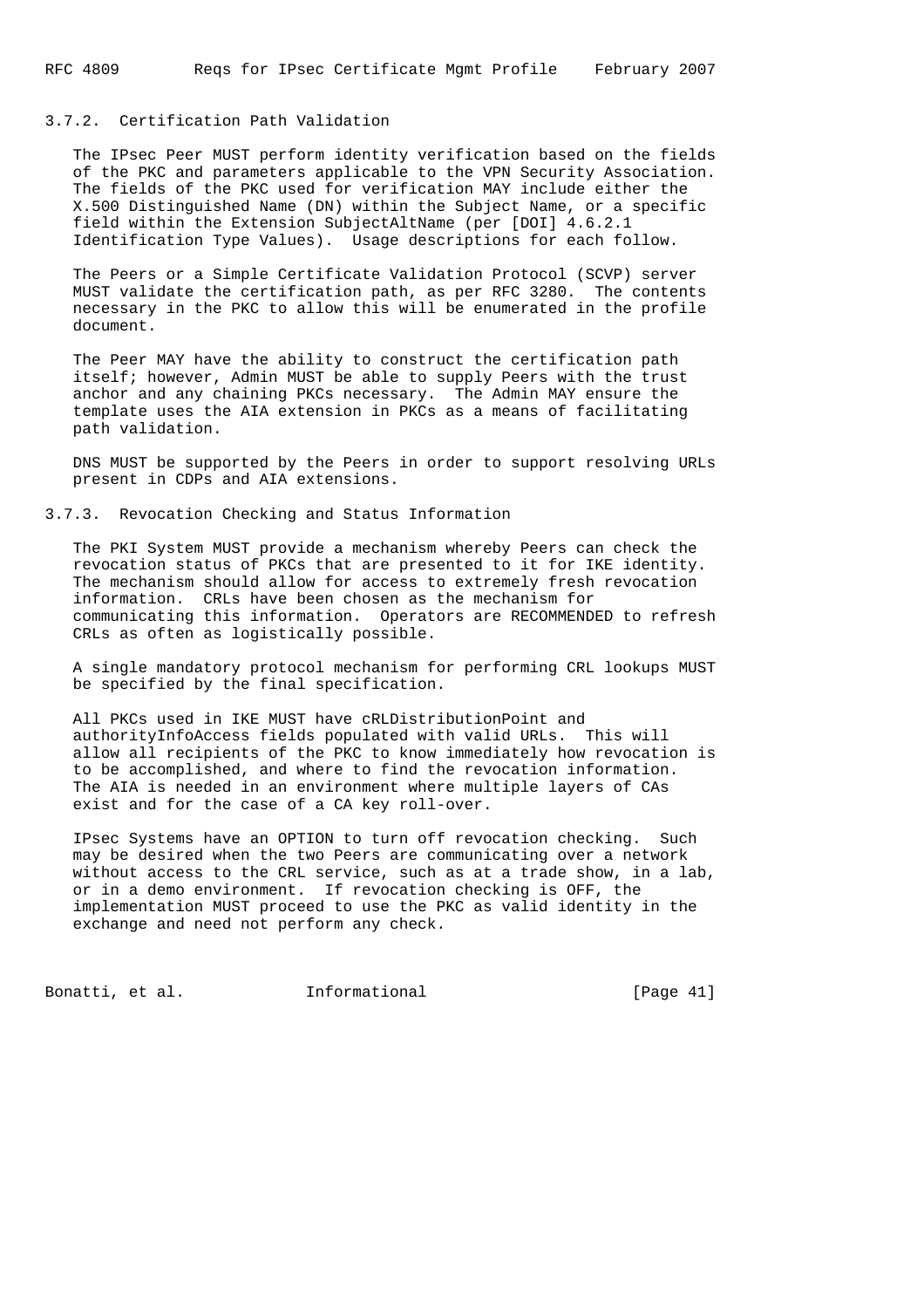If the revocation of a PKC is used as the only means of deactivation of access authorization for the Peer (or user), then the speed of deactivation will be as rapid as the refresh rate of the CRL issued and published by the PKI. If more immediate deactivation of access is required than the CRL refreshing can provide, then another mechanism for authorization that provides more immediate access deactivation should be layered into the VPN deployment. Such a second mechanism is out of the scope of this profile. (Examples are Xauth, L2TP's authentication, etc.)

3.7.4. Error Handling in Revocation Checking and Certificate Path Validation

 Thorough error condition descriptions and handling instructions are required for each transaction in the revocation checking and path validation process. Providing such error codes will greatly aid interoperability efforts between the PKI and IPsec products.

4. Security Considerations

 This requirements document does not specify a concrete solution, and as such has no system-related security considerations per se. However, the intent of the PKI4IPSEC WG was to profile and use concrete protocols for certificate management (e.g., Cryptographic Message Syntax (CMS), Certificate Management over CMS (CMC), Certificate Request Message Format (CRMF)). The individual security considerations of these protocols should be carefully considered in the profiling effort.

 In addition, this document allows significant flexibility in the allocation of functions between the roles of Peer and Admin. This functional allocation is crucial both to achieving successful deployment, and to maintaining the integrity of the PKI enrollment and management processes. However, much of the responsibility for this allocation necessarily falls to product implementers and system operators through the selection of applicable use cases and development of security policy constraints. These factors must be carefully considered to ensure the security of PKI4IPSEC certificate management.

Bonatti, et al. **Informational** [Page 42]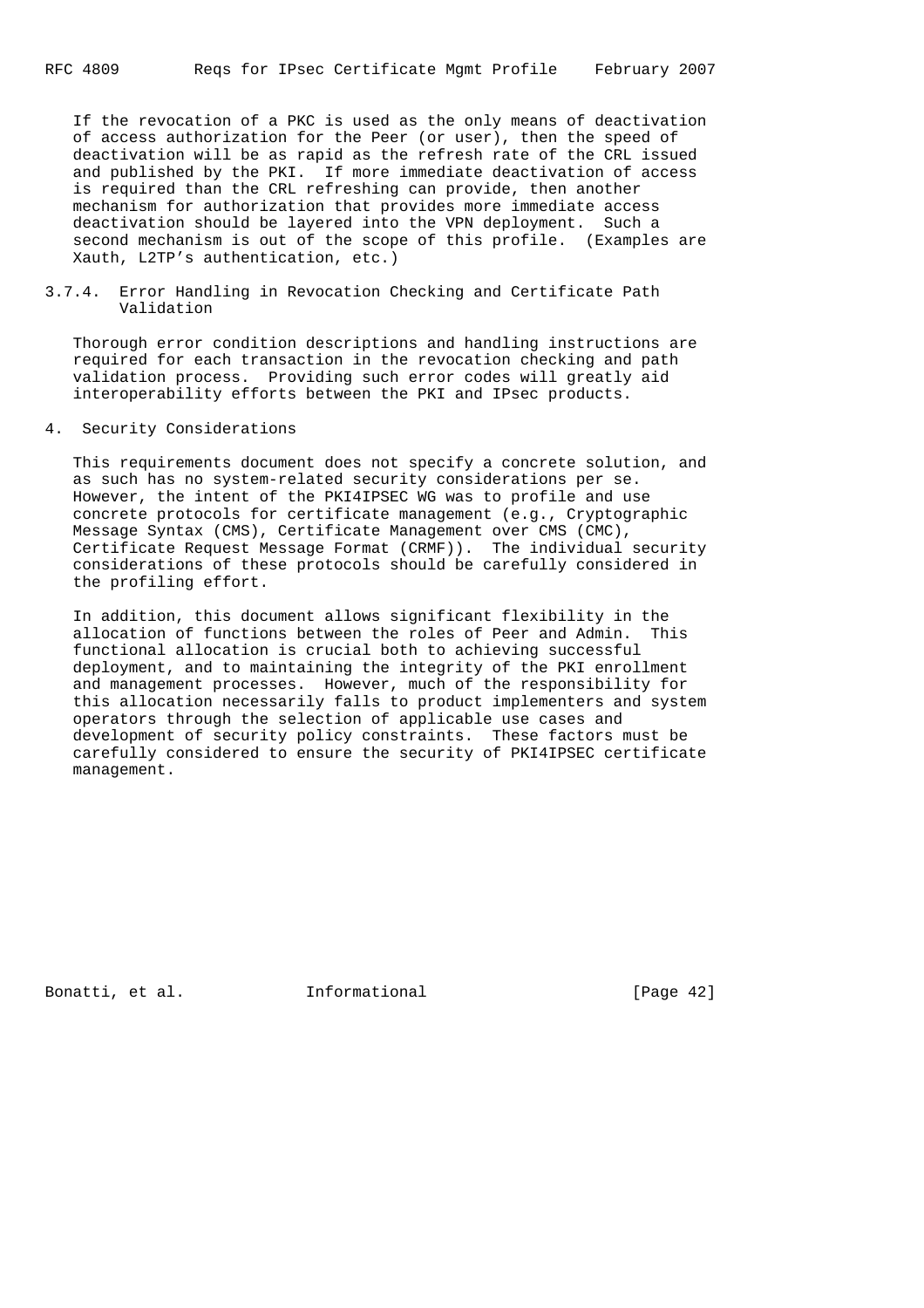## 5. References

- 5.1. Normative References
	- [MUSTSHOULD] Bradner, S., "Key words for use in RFCs to Indicate Requirement Levels", BCP 14, RFC 2119, March 1997.

5.2. Informative References

- [CERTPROFILE] Housley, R., Polk, W., Ford, W., and D. Solo, "Internet X.509 Public Key Infrastructure Certificate and Certificate Revocation List (CRL) Profile", RFC 3280, April 2002.
- [DOI] Piper, D., "The Internet IP Security Domain of Interpretation for ISAKMP", RFC 2407, November 1998.
- [FRAME] Chokhani, S., Ford, W., Sabett, R., Merrill, C., and S. Wu, "Internet X.509 Public Key Infrastructure Certificate Policy and Certification Practices Framework", RFC 3647, November 2003.
- [IKECERTPROFILE] Korver, B., "The Internet IP Security PKI Profile of IKEv1/ISAKMP, IKEv2, and PKIX", Work in Progress, February 2007.
- [IKEv1] Harkins, D. and D. Carrel, "The Internet Key Exchange (IKE)", RFC 2409, November 1998.
- [IKEv2] Kaufman, C., "Internet Key Exchange (IKEv2) Protocol", RFC 4306, December 2005.
- [IPsec] Kent, S. and K. Seo, "Security Architecture for the Internet Protocol", RFC 4301, December 2005.

## 6. Acknowledgements

 This RFC is substantially based on a prior document developed by Project Dploy. The principle editor of that document was Gregory M. Lebovitz (NetScreen/Juniper). Contributing authors included Lebovitz, Paul Hoffman (VPN Consortium), Hank Mauldin (Cisco Systems), and Jussi Kukkonen (SSH Communications Security). Substantial editorial contributions were made by Leo Pluswick (ICSA), Tim Polk (NIST), Chris Wells (SafeNet), Thomas Hardjono (VeriSign), Carlisle Adams (Entrust), and Michael Shieh (NetScreen/Juniper).

Bonatti, et al. **Informational** [Page 43]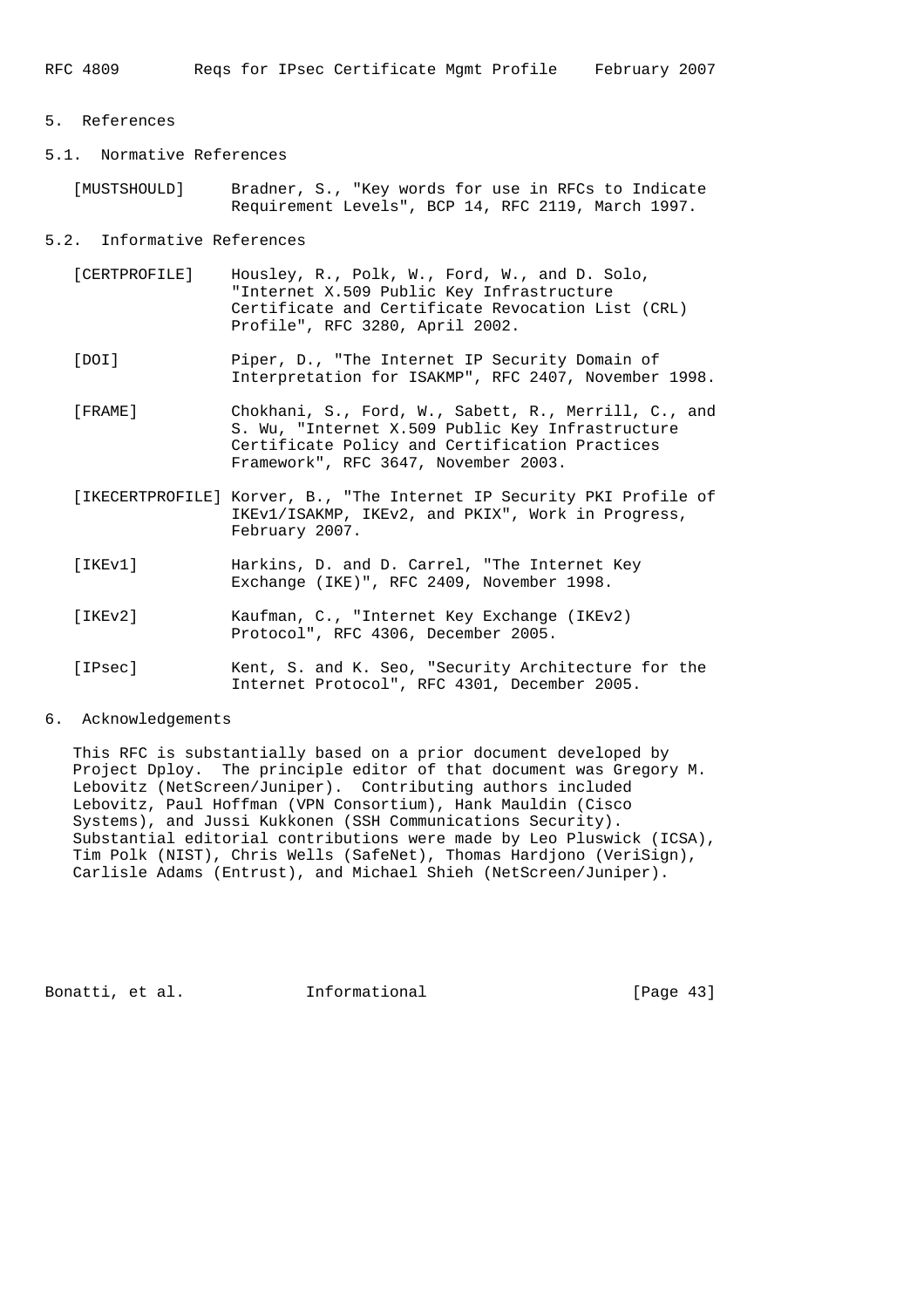Once brought to the IETF's PKI4IPSEC WG, the following people made substantial contributions: Jim Schaad and Stefan Santesson.

Editors' Addresses

 Chris Bonatti IECA, Inc. EMail: Bonattic@ieca.com

 Sean Turner IECA, Inc. EMail: Turners@ieca.com

 Gregory M. Lebovitz Juniper EMail: gregory.ietf@gmail.com

Bonatti, et al. **Informational** [Page 44]